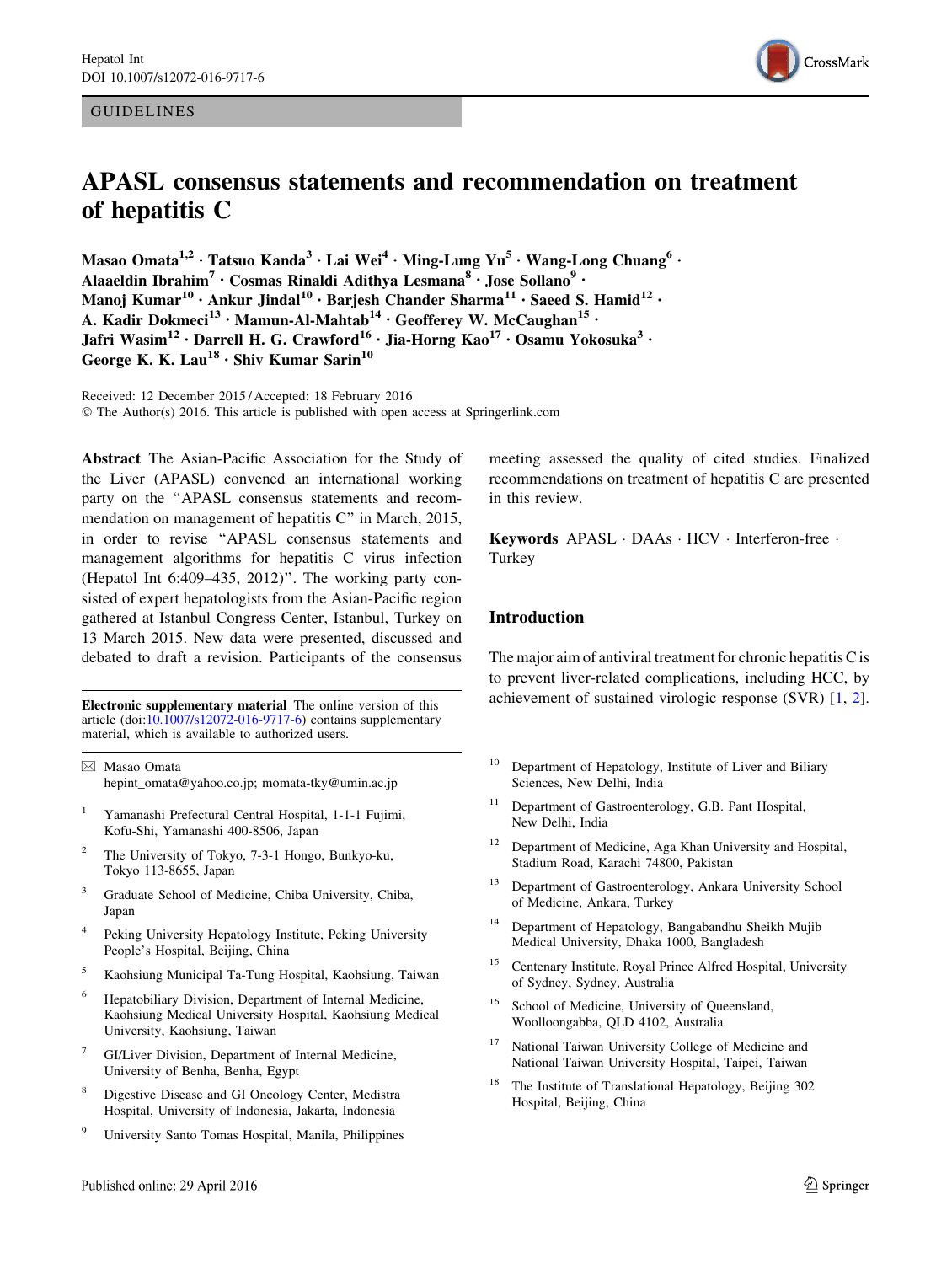The combination of peginterferon plus ribavirin can lead to  $\sim$  50 and  $\sim$  80 % SVR in patients infected with HCV genotype (GT)-1/GT-4 or HCV GT-2/GT-3, respectively [\[3](#page-19-0)]. In the direct-acting antivirals (DAAs) era, DAAs with peginterferon plus ribavirin can shorten the treatment duration and lead to  $\sim$  90 % SVR in HCV GT-1-infected patients with interleukin-28B (IL28B, IFN-lambda 3) favorable single nucleotide polymorphism (SNP). But these treatments have many adverse events associated with interferon use which hamper the patients in accomplishing the treatments. Recently, interferon-free treatment has played a central role in the eradication of HCV. In this article, we aim to introduce the recent advances of interferon-free therapies for the patients with chronic HCV various genotypes in Asian-Pacific countries. Grading of evidence and recommendations are shown in Supplementary Table 1.

### Interferon supersensitive group

### Some viral and host factors are related to supersensitivity to the interferon-based therapy

HCV GT-2 is supersensitive to interferon-based therapy. The sustained virological response (SVR) rates with 24-week peginterferon and ribavirin treatment in chronic HCV GT-2 are around 80 % in western countries [\[4–8](#page-19-0)]. In the chronic HCV GT-2 trial from Taiwan, the SVR rates by treating with peginterferon and ribavirin can be higher than 95 % if the patients achieve a rapid virologic response (RVR) [[9\]](#page-19-0).

For chronic HCV GT-1 patients with RVR, high SVR rates, near 90 %, can be obtained by the peginterferon and ribavirin combination therapy [[10\]](#page-19-0). The SVR rates were as high as 95 % by treating with peginterferon and ribavirin combination therapy in chronic HCV GT-1 patients with RVR and low viral load at baseline, even with the treatment duration shortened to 24 weeks [\[11–14\]](#page-19-0). The study by Atlanta Medical Center also demonstrated that the 24-week peginterferon and ribavirin regimen may have equal efficacy as a 28-week lead-in then boceprevir and peginterferon plus ribavirin triple therapy in chronic HCV GT-1 patients with low viral load and RVR [\[15](#page-19-0)].

Several genome-wide association studies have demonstrated that host SNPs near the IL28B gene are associated with SVR to the treatment with peginterferon alfa and ribavirin in chronic hepatitis C patients  $[16-18]$ . These SNPs are also associated with spontaneous clearance of HCV in acute HCV infection. The various distributions of IL28B polymorphisms among different populations worldwide may, at least partly, explain the heterogeneity in the responses to interferon-based treatments among different ethnic groups. The IL28B SNPs are strongly

associated with SVR rates in patients who are infected with HCV GT-1 or GT-4 and receive combination treatment with peginterferon alfa and ribavirin [\[16](#page-19-0)[–21](#page-20-0)]. However, the association between IL28B variations and treatment response in patients infected with HCV GT-2 or GT-3 is still controversial [\[22–24](#page-20-0)].

IL28B variations are associated with very early on-treatment viral kinetics in chronic hepatitis C patients who undergo interferon alfa-based therapy, and are the strongest pretreatment predictor of treatment response in patients infected with HCV GT-1 [[19](#page-20-0), [21–24](#page-20-0)]. Regarding the retreatment with peginterferon and ribavirin in chronic HCV GT-1 and GT-2 patients, the SVR rate for prior-relapser was quite good [\[25,](#page-20-0) [26\]](#page-20-0). However, the response was only found in the relapsers with favorable IL28B genotypes. Therefore, for the countries in which direct acting antiviral agents are available, generic drugs are not available, and only have limited resources, peginterferon and ribavirin combination therapy may be considered in chronic HCV GT-1, GT-4, or GT-6 treatment-naïve patients with low viral load and favorable IL28B genotypes and in HCV GT-2 or GT-3 naïve patients  $[27]$ . For the treatment-experienced patients, the peginterferon and ribavirin combination therapy can only be considered in relapsers with favorable IL28B genotype and non-cirrhotic patients.

### #1 Consensus statements and recommendation on interferon supersensitive group

- 1. For the countries in which direct acting antiviral agents are not available, or only have limited resources, peginterferon and ribavirin combination therapy may be considered in chronic HCV GT-1, GT-4, or GT-6 treatment-naïve patients with low viral load and favorable IL28B genotypes and in HCV GT-2 or GT-3 treatment-naïve patients.  $(A1)$
- 2. For the treatment-experienced patients, the peginterferon and ribavirin combination therapy can only be considered in relapsers with favorable IL28B genotype and non-cirrhotic patients. (B2)

### Is interferon still needed in DAA affordable countries?

The development of direct acting antiviral agents and their inclusion in all-oral, interferon-free regimes has been the central element of the revolution in therapy for HCV infection. These new treatments are safe and very effective and there are virtually no medical reasons to withhold therapy [\[28](#page-20-0)]. Penetration of new interferon-free therapies into standard management plans in many countries in the Asian-Pacific region has been very slow despite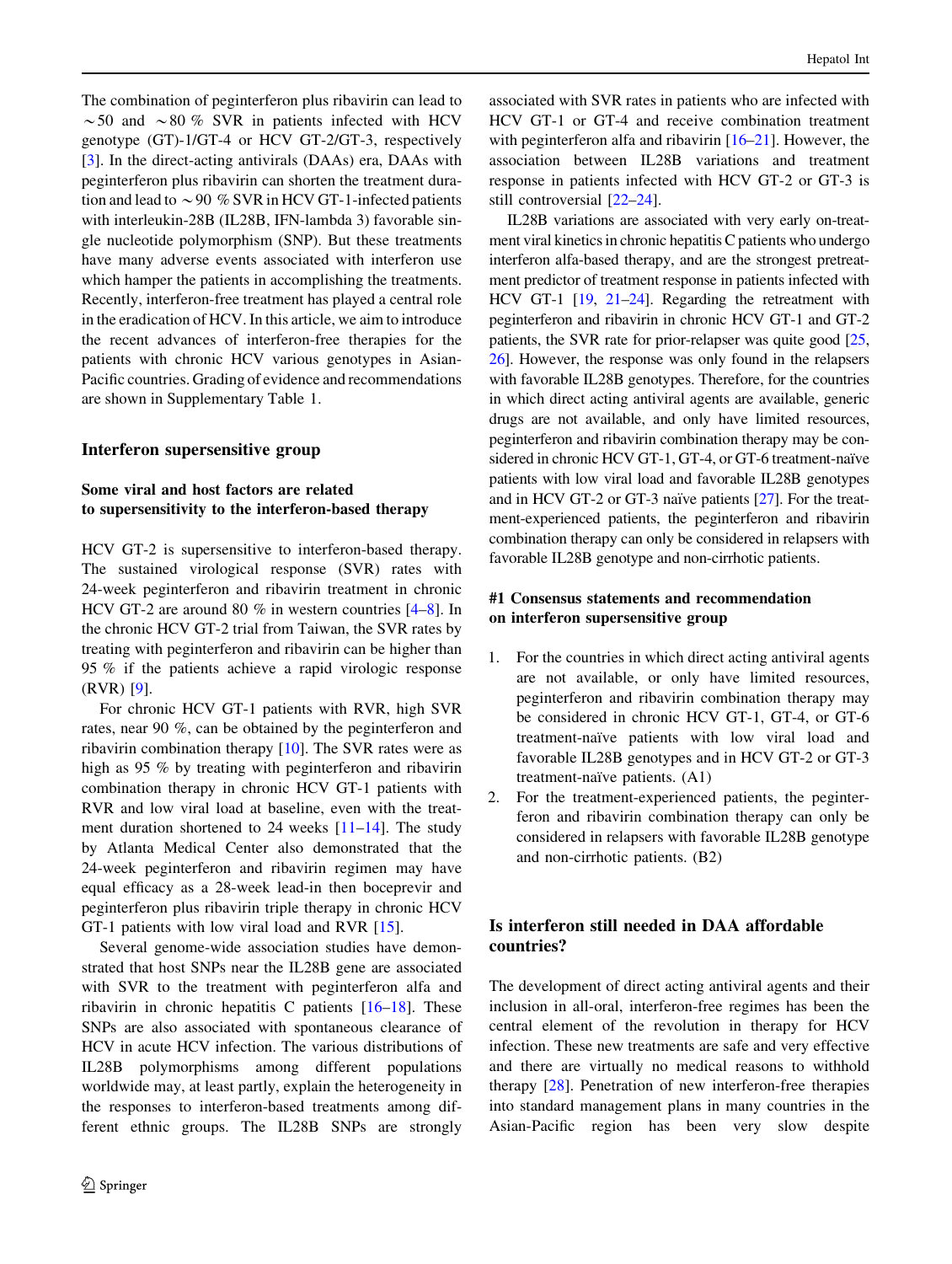outstanding responses to therapy in virtually every subgroup of patients treated to date  $[29, 30]$  $[29, 30]$  $[29, 30]$  $[29, 30]$ . The delay in making these drugs available to patients is their high cost which is limiting uptake—irrespective of whether funding is patient-based or by government reimbursement. Restricted access to therapy is not limited to resource-restricted countries as many people living in countries with relatively high gross domestic products (GDP) still have limited availability. It is within this context that providers of health care are attempting to determine if there is a place remaining for the less expensive interferon-containing regimes in the emerging treatment paradigms.

Interferon has been a partner in the treatment of HCV for three decades and has played an important role in curing many patients and reducing their subsequent risk of cirrhosis or HCC [[31\]](#page-20-0). Indeed, we have learnt much in the decades of experience gained using interferon-containing regimes. Optimising dosing regimens [[5\]](#page-19-0), PEGylation to improve pharmacokinetics [\[32](#page-20-0)], adding ribavirin [\[33](#page-20-0)] and discovering host genetic and other factors as well as viral characteristics that influence response [[34\]](#page-20-0) have all been major advances that enhanced treatment response rates. However, there are a number of disadvantages of interferon therapy that have limited its uptake and ensured that its role in antiviral therapy for HCV will eventually become largely obsolete. The side-effect profile and adverse effects of interferon therapy are substantial. In one report from Asia, up to 50 % of patients were judged to be unsuitable to commence therapy. Interferon-based therapy is lengthy—up to 1 year for genotype 1 patients—and requires substantial human and laboratory infrastructure to ensure safety, compliance and optimal dosing and treatment duration. The nature of the therapy limits its use to major treatment centers with only limited, if any, uptake in isolated areas. For these reasons, treatment uptake rates with interferon-based regimes have been modest, with some countries reporting treatment rates of only 5 % even when diagnosis rates were greater than 50 % [\[35](#page-20-0)].

In contrast, direct acting antiviral regimes are very well tolerated and treatment duration is shorter potentially falling to 8 weeks in some HCV populations  $[36]$  $[36]$ . Studies to date have shown outstanding treatment response rates across all genotypes, in previously treated and untreated subjects, pre and post liver transplant patients, HIV coinfected individuals and those with more advanced liver disease [[37–42\]](#page-20-0). As stated earlier, there are virtually no medical reasons to withhold therapy. In this context it is not flippant to suggest that, at present, the only indication for interferon-based therapies is no access to direct acting antiviral therapies.

Arguments in favor of maintaining interferon therapies are that Asian patients respond reasonably well to these

therapies, due in part to the enrichment of the population with the favorable IL28B allele. In HCV GT-1 Asian subjects, SVR of 75 % have been reported [[43\]](#page-20-0), with even more impressive responses in HCV GT-2 and GT-3 subjects. However, the issues that limit interferon uptake still exist as does on-treatment side effects and infrastructure requirements. Thus with current rates of therapy and continued use of interferon-based regimes, most countries in the Asian-Pacific region will continue on the inevitable path towards the peak of population morbidity and mortality predicted from HCV epidemiological studies and judged to be 10–20 years hence. Reducing the regional impact of this disease should be a major goal of governments in the Asian-Pacific region and this aim increases the urgency with which treatments should be made available. Of course, to have any impact on HCV-related disease burden, access to therapy must be increased. Without increasing access to care, the number of treated patients will not change. In the absence of such policies to increase access to direct acting antivirals, we are going to compound global inequalities in treatment and disease burden and individual suffering. The efforts by Gilead to assist in the provision of their medications to the 90 countries with the lowest GDP are to be congratulated. Global viral eradication was never going to be feasible with interferoncontaining regimes. In contrast, there is a distinct possibility of eliminating HCV in the Asian-Pacific region with oral antiviral agents if sufficient attention is also paid to primary prevention.

### ALL-oral treatment for HCV GT-1 infection

In the Asian-Pacific region, except Australia, Iran, New Zealand, Philippines and Thailand, HCV GT-1b is the main subgenotype in HCV GT-1 [[3\]](#page-19-0). During the interferon era, HCV GT-1 was the most intractable among all HCV GTs when patients were treated with peginterferon plus ribavirin [[1](#page-19-0)]. Combined peginterferon plus ribavirin treatment for 48 weeks led to only  $\sim$  50 % SVR in HCV GT-1 and high viral load. The addition of HCV NS3/4A protease inhibitors such as telaprevir, boceprevir or simeprevir to peginterferon plus ribavirin can improve SVR rates and shorten the treatment duration. These therapies can lead to 70–80 % and 90–100 % SVR in treatment-naïve and previous-treatment relapsers with HCV genotype 1b infection, respectively, but only  $\sim$  30 % SVR in previous-treatment null responders [[1,](#page-19-0) [44–48\]](#page-20-0).

Furthermore, the combination of peginterferon plus ribavirin with or without protease inhibitor therapies usually results in various adverse events, which can occasionally be serious in certain patients despite those being treated with these therapies having been selected on the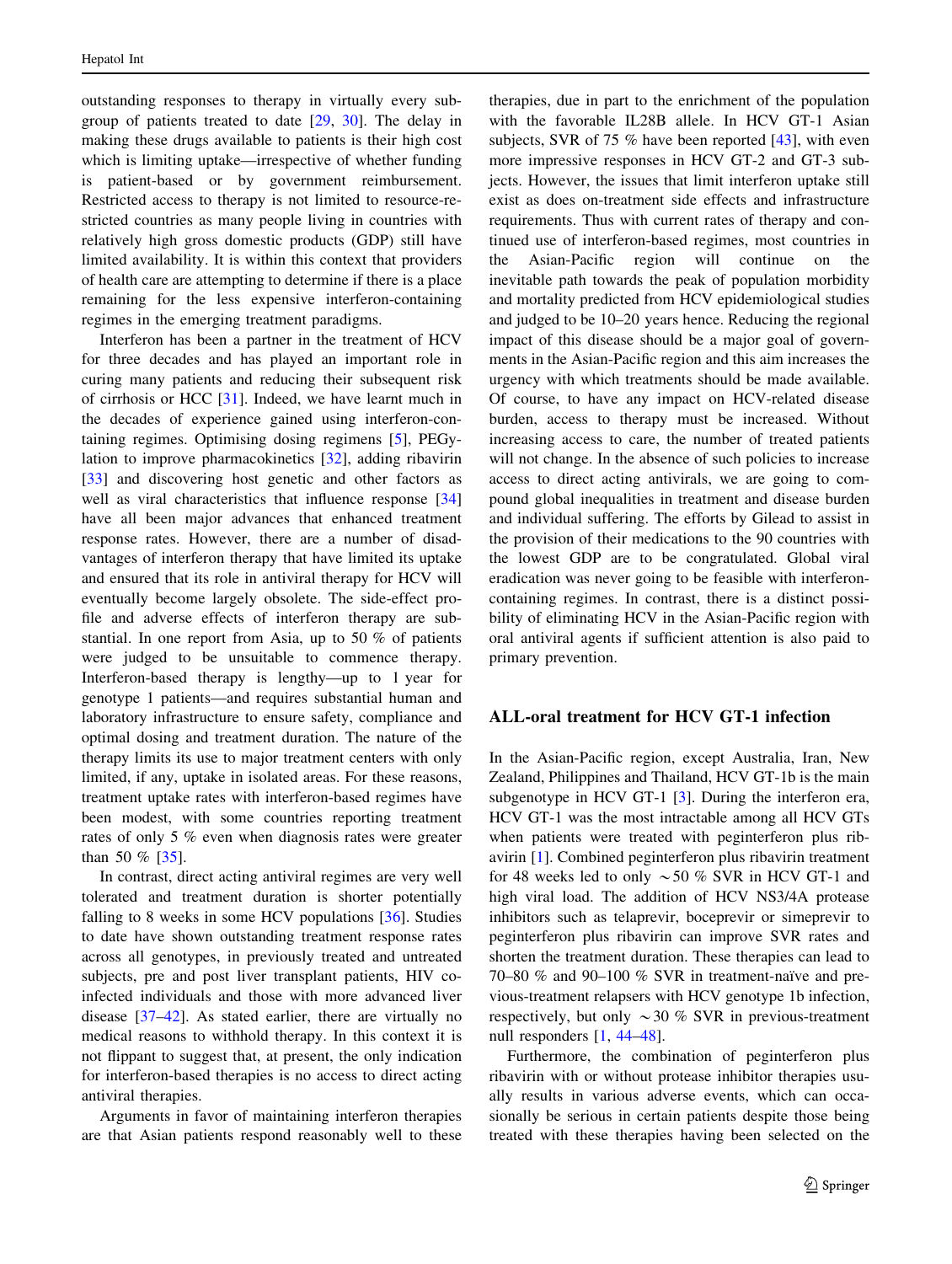<span id="page-3-0"></span>basis of SNPs of the IL28B gene and/or the inosine triphosphate pyrophosphatase (ITPA) gene [[16–18,](#page-19-0) [49\]](#page-21-0). It is difficult to use peginterferon in interferon-ineligible/intolerant patients and it is hard to cure HCV-infected patients with unfavorable IL28B or with advanced liver fibrosis using interferon-including regimens [[50,](#page-21-0) [51\]](#page-21-0).

In 2010, interferon-free treatment for chronic HCV GT-1 infection was reported for the first time [[52\]](#page-21-0). In this INFORM-1 trial, the oral combination of a nucleoside analogue polymerase inhibitor and protease inhibitor provided a proof-of-concept of ''interferon-free treatment for chronic HCV GT-1'' without treatment-related serious or severe adverse events [\[52](#page-21-0)]. New DAAs against HCV have since been developed, and these combinations without peginterferon can improve the SVR rates and shorten the treatment durations.

### Ledipasvir and sofosbuvir

#### Treatment-naïve HCV GT-1 patients

Ledipasvir is an HCV NS5A inhibitor with antiviral activity against HCV GT-1 [\[53](#page-21-0)]. Sofosbuvir is a nucleotide polymerase inhibitor with antiviral activity against HCV pan-genotypes [[54\]](#page-21-0). After a phase 2 trial [[54\]](#page-21-0), an ION-1 study ( $n = 865$ ) was conducted: a multicenter, randomized, open-label phase 3 trial for treatment-naïve HCV GT-1 patients with 12 or 24 weeks of a fixed-dose combination of ledipasvir (90 mg) and sofosbuvir (400 mg), with or without ribavirin (Fig. 1a) [\[30\]](#page-20-0). A total of  $67\%$  of the patients had HCV GT-1a infection, 70 % had the non-CC IL28B (rs12979860) genotype, and 16 % had cirrhosis. Of the 865 patients, only 3 patients had virological failure: one with HCV GT-1b had virological breakthrough, while the other two, one with HCV GT-1a and one with HCV GT-1b, had virological relapse. Concerning HCV NS5A-resistant associated variants (RAVs), the relapser with HCV GT-1a had the L31M variant, and both patients with HCV GT-1b had the Y93H variant at the time of virological failure. Two of the relapsers also had HCV NS5A RAVs at baseline [\[30](#page-20-0)]. Treatment with 12 weeks of a fixed-dose combination of ledipasvir and sofosbuvir, with or without ribavirin, led to SVR 12 weeks after the end of treatment (SVR12) in 97 % (211/217) or 99 % (211/214) of the patients, respectively. Treatment with 24 weeks of a fixeddose combination of ledipasvir and sofosbuvir, with or without ribavirin, led to SVR in 99 % (215/217) or 98 % (212/217) of the patients, respectively. Of the 33 patients who had a serious adverse event during treatment, 25 and 8 were in the 24- and 12-week regimens, respectively. Only 6 serious adverse events were observed, as follows: cellulitis, chest pain, gastroenteritis, hand fracture, non-cardiac chest pain and pneumonia, although fatigue, headache and



Fig. 1 Sustained virological response (SVR) rates (%) of daily ledipasvir  $(LDV)$  and sofosbuvir  $(SOF)$ . a Treatment-naïve patients with HCV genotype 1, b Treatment-experienced patients with HCV genotype 1

nausea were the most common adverse events [[54\]](#page-21-0). No patient in the 12-week group discontinued due to adverse events.

The ION-3 study ( $n = 647$ ) consisted of a multicenter, randomized, open-label phase 3 trial for treatment-naïve HCV GT-1 patients without cirrhosis with 8 weeks of the combination of ledipasvir (90 mg daily) and sofosbuvir (400 mg daily), with or without ribavirin, or with 12 weeks of the combination of ledipasvir (90 mg daily) and sofosbuvir (400 mg daily) without ribavirin (Fig. 1a) [\[36\]](#page-20-0). A total of 80 % of the patients had HCV GT-1a infection and 75 % of the total patients had non-CC IL28B (rs12979860) genotype. Treatment with 8 weeks of the combination of ledipasvir and sofosbuvir, with or without ribavirin, led to SVR12 in 93 % (201/216) or 94 % (202/215) patients, respectively. Treatment with 12 weeks of combination of ledipasvir and sofosbuvir without ribavirin led to SVR12 in 95 % (206/216). Of the 23 patients who had a relapse, 15 had HCV NS5A RAVs at the time of relapse and 8 did not. Of these 15 relapsed patients, 9 had RAVs at baseline and 6 did not. Adverse events were more associated with ribavirin [[36\]](#page-20-0).

A Japanese study [[55\]](#page-21-0) also showed that treatment with 12-week treatment with the combination of ledipasvir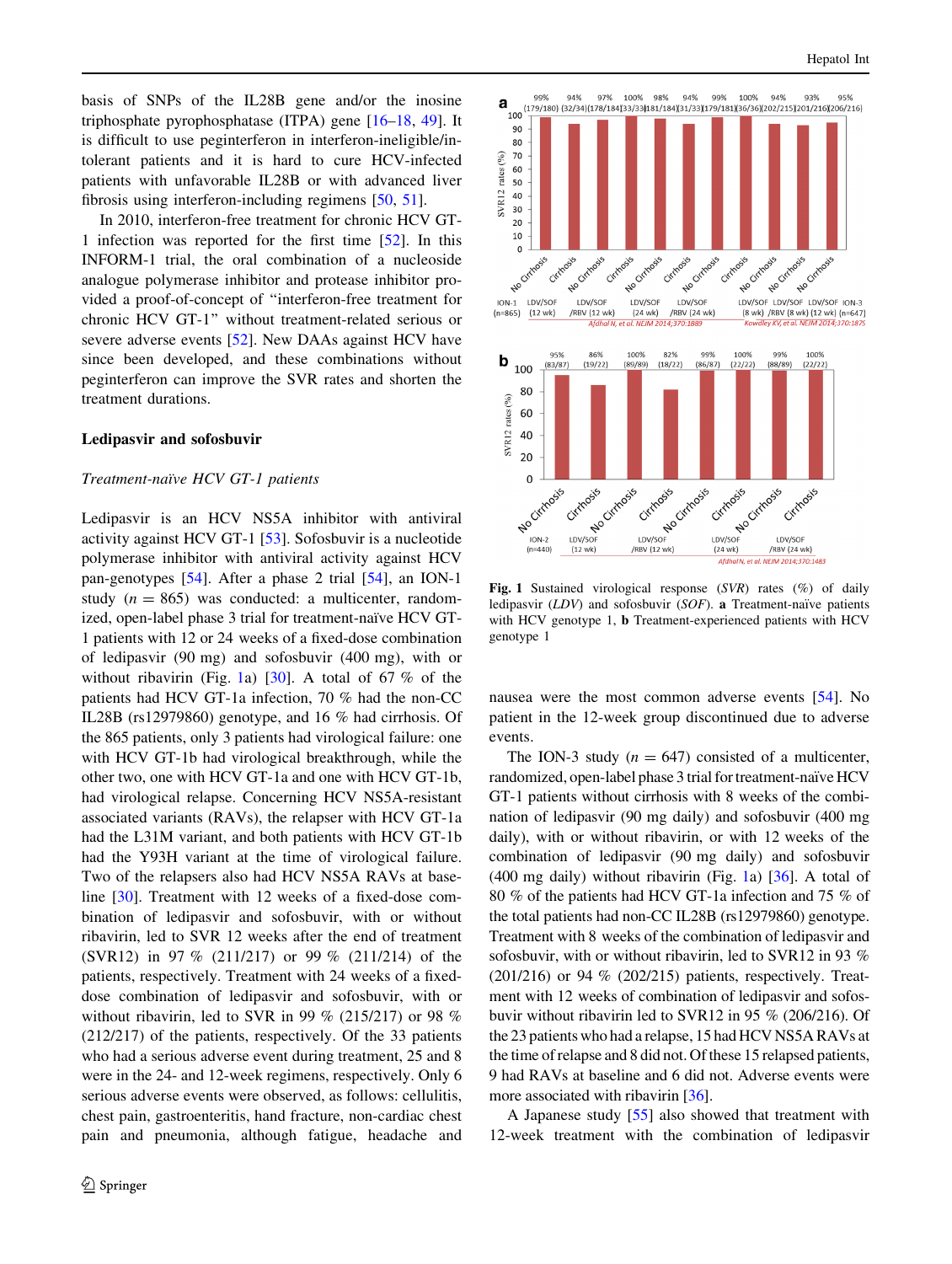<span id="page-4-0"></span>(90 mg daily) and sofosbuvir (400 mg daily), with or without ribavirin, led to SVR12 in 96.4 % (80/83) or  $100\%$  (83/83) of treatment-naïve HCV GT-1 patients, respectively. At present, sofosbuvir cannot be used in patients with estimated glomerular filtration rate (eGFR)  $\leq$  30 mL/min per 1.73 m<sup>2</sup> or on hemodialysis.

#### Treatment-experienced HCV GT-1 patients

An ION-2 study ( $n = 440$ ) has been carried out, consisting of a randomized, open-label phase 3 trial for HCV GT-1 patients who had not had SVR after treatment with peginterferon and ribavirin, with or without a protease inhibitor, with 12 or 24 weeks of a fixed-dose combination of ledipasvir (90 mg) and sofosbuvir (400 mg), with or without ribavirin (Fig. [1b](#page-3-0)) [\[29](#page-20-0)]. A total of 79 % of the patients had HCV GT-1a infection, 88 % had non-CC IL28B (rs12979860) genotype, and 20 % had cirrhosis. A total of 52 % of the patients had received prior treatment with a protease-inhibitor regimen. Of the total of 440 patients, 55.7 % (245) and 44.3 % (195) were previous treatment relapsers or patients with breakthrough and patients with no response, respectively. Treatment with 12 weeks of the fixed-dose combination of ledipasvir and sofosbuvir, with or without ribavirin, led to SVR12 in 96 % (107/111) or 94 % (102/109) patients, respectively. Treatment with 24 weeks of the fixed-dose combination of ledipasvir and sofosbuvir, with or without ribavirin, led to SVR in 99 % (110/111) or 99 % (108/109) patients, respectively. Of the 11 patients with relapse, 6 had HCV NS5A RAVs at baseline. All these 11 relapsers had HCV NS5A RAVs at the time of relapse. No patients discontinued treatment due to adverse events, of which fatigue, headache and nausea were the most common [\[29](#page-20-0)]. In patients with decompensated cirrhosis, ribavirin plays a role in the achievement of SVR [\[56\]](#page-21-0).

The Japanese study [\[55](#page-21-0)] also showed that 12-week treatment with a combination of ledipasvir (90 mg daily) and sofosbuvir (400 mg daily), with or without ribavirin, led to SVR12 in 100 % (87/87) or 100 % (88/88) of treatment-experienced HCV GT-1 patients, respectively.

### Paritaprevir/ritonavir and ombitasvir

A Japanese study ( $n = 73$ ) comprised a randomized, openlabel phase 2 trial for HCV GT-1b patients who had not had SVR after treatment with peginterferon and ribavirin with 12 or 24 weeks of the combination of NS3/4A inhibitor paritaprevir (ABT-450)/ritonavir (100/100 mg or 150/100 mg daily) and NS5A inhibitor ombitasvir (ABT-267) (25 mg daily) (Table 1) [\[57](#page-21-0)]. SVR 24 weeks after the end of treatment (SVR24) was high (88.9–100 %) regardless of the paritaprevir dose ortreatment duration  $[57]$  $[57]$ . The most common adverse events were nasopharyngitis (29 %) and headache (14 %).

### Paritaprevir/ritonavir, ombitasvir and dasabuvir

The Turquoise-II study ( $n = 380$ ) consisted of a phase 3 trial for HCV GT-1 patients with Child-Pugh class A cirrhosis with 12 or 24 weeks of the combination of paritaprevir (ABT-450)/ritonavir (150/100 mg daily), ombitasvir (ABT-267) (25 mg daily), NS5B polymerase non-nucleoside inhibitor dasabuvir (ABT-333) (250 mg, twice daily) and ribavirin (Table 1) [\[39](#page-20-0)]. Treatment for 12 or 24 weeks led to SVR12 in 91.8 % (191/208) or 95.9 % (165/172) patients, respectively. Drug discontinuations due to adverse events were uncommon (2.1 %).

|  | Table 1 Future perspectives of all-oral treatment for HCV genotype 1 in Asian-Pacific Region |  |  |  |  |
|--|----------------------------------------------------------------------------------------------|--|--|--|--|
|  |                                                                                              |  |  |  |  |

| Companies (regimen)                     | Drug targets                                             | Ribavirin                                     | Duration of                                               | <b>SVR</b> |                   |            |  |
|-----------------------------------------|----------------------------------------------------------|-----------------------------------------------|-----------------------------------------------------------|------------|-------------------|------------|--|
| [references]                            | NS3/4A protease                                          | NS5A                                          | NS5B                                                      |            | treatment (weeks) | $(\%)$     |  |
| Gilead [29, 30, 36,<br>55]              |                                                          | Ledipasvir<br>$(90 \text{ mg daily})$         | Sofosbuvir<br>$(400 \text{ mg daily})$                    | 士          | 12                | $93 - 100$ |  |
| Abbyie $(2D)$ [57]                      | Paritaprevir (150 mg daily)/<br>ritonavir (100 mg daily) | Ombitasvir<br>$(25 \text{ mg daily})$         |                                                           | $\pm$      | 12                | $89 - 100$ |  |
| Abbyie (3D) [39, 58]                    | Paritaprevir (150 mg daily)/<br>ritonavir (100 mg daily) | Ombitasvir<br>$(25 \text{ mg daily})$         | Dasabuvir<br>$(500 \text{ mg daily})$                     | $\pm$      | 12                | $90 - 100$ |  |
| Bristol-Myers Squibb<br>$(2D)$ [60, 62] | Asunaprevir (200 mg daily)                               | Daclatasvir<br>$(60 \text{ mg daily})$        |                                                           |            | 24                | $81 - 91$  |  |
| Bristol-Myers Squibb<br>$(3D)$ [64]     | Asunaprevir (200 mg daily)                               | Daclatasvir<br>$(60 \text{ mg daily})$        | BMS-791325<br>$(75 \text{ or } 150 \text{ mg})$<br>daily) |            | 12 or 24          | 89-94      |  |
| MSD [65]                                | Grazoprevir (MK-5172)<br>$(100 \text{ mg daily})$        | Elbasvir (MK-8742)<br>$(50 \text{ mg daily})$ | $\overline{\phantom{m}}$                                  |            | 12                | $90 - 100$ |  |

Abbvie 2D regimen and Bristol-Myers 2D regimen are only available for HCV genotype-1b infection. Ritonavir is a booster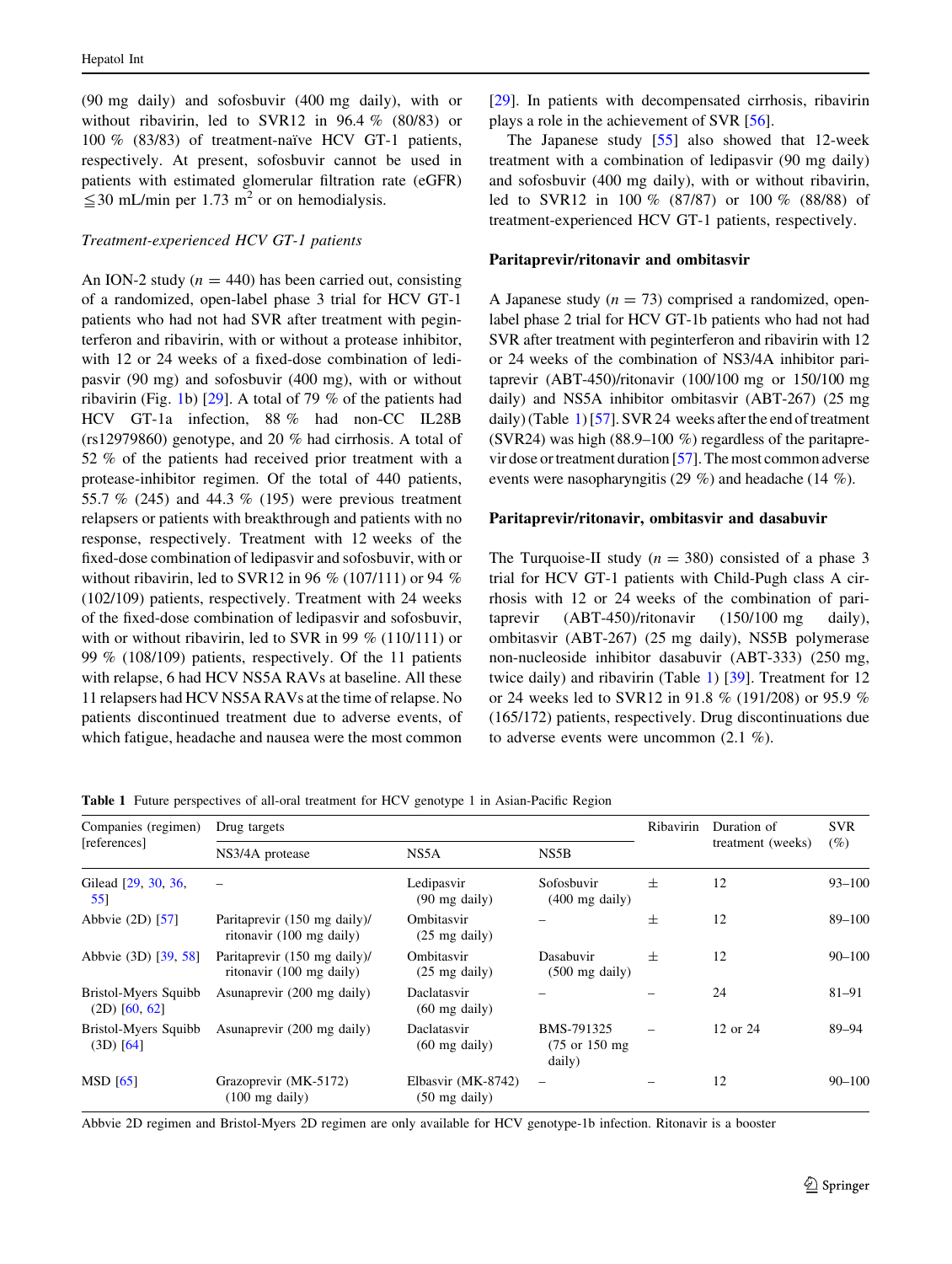The PEARL-III and PEARL-IV studies were conducted via a phase 3 trial for HCV GT-1a  $(n = 419)$  or GT-1b  $(n = 305)$  patients without cirrhosis, respectively, with a 12-week combination of paritaprevir (ABT-450)/ritonavir (150/100 mg daily), ombitasvir (ABT-267) (25 mg daily), and NS5B polymerase non-nucleoside inhibitor dasabuvir (ABT-333) (250 mg, twice daily), with or without ribavirin (Table [1](#page-4-0)) [\[58\]](#page-21-0). The 12-week treatment, with or without ribavirin, led to SVR12 in 97.0 % (97/100) or 90.2 % (185/ 205) of the HCV GT-1a patients, respectively. As for the HCV GT-1b patients, the 12-week treatment, with or without ribavirin, led to SVR12 in 99.5 % (209/210) or 99.0 % (207/209), respectively. Drug discontinuations due to adverse events were rare  $(0.3 \%)$ . The most common adverse events were fatigue, headache and nausea.

SAPPHIRE-II studies were conducted by a phase 3 trial for treatment-experienced HCV GT-1 patients without cirrhosis, respectively, with 12-weeks of the combination of paritaprevir (ABT-450)/ritonavir (150/100 mg daily), ombitasvir (ABT-267) (25 mg daily), and dasabuvir (ABT-333) (250 mg, twice daily) with or without ribavirin, (1000 or 1200 mg daily) (Table [1\)](#page-4-0) [[40\]](#page-20-0). The total SVR12 rate was 96.3 % (286/297):95.3 % (82/86) in those with prior relapse, 100 % (65/65) with prior partial response, and 95.2 % (139/146) with prior null response.

#### Asunaprevir and daclatasvir

After a phase 2 trial [[59\]](#page-21-0), showing that the combination of asunaprevir and daclatasvir was effective only for HCV GT-1b, a Japanese  $(n = 222)$  randomized, open-label phase 3 trial for HCV GT-1b patients (135 interferonineligible/intolerant and 87 non-responder patients) with 24 weeks of the combination of NS3/4A inhibitor asunaprevir (100 mg, twice daily) and NS5A inhibitor daclatasvir (60 mg, once daily) was conducted (Table [1\)](#page-4-0) [\[60](#page-21-0)]. SVR24 rates were 87.4 % (118/135) or 80.5 % (70/ 87) in interferon-ineligible/intolerant or nonresponder patients, respectively. The most common adverse events were nasopharyngitis, ALT and AST elevations, headache, diarrhea and pyrexia. It was also reported that drug-induced immunoallergic hepatitis occurred during the combination therapy with daclatasvir and asunaprevir [\[61](#page-21-0)].

The HALLMARK-DUAL study presented a randomized, open-label phase 3 trial for HCV GT-1b patients (205 treatment-naïve, 205 non-responders and 235 ineligible and/or intolerant patients) with the 24-week combination of asunaprevir (100 mg, twice daily) and daclatasvir (60 mg, once daily) (Table [1](#page-4-0)) [\[62](#page-21-0)]. The SVR12 rate was 90 % (182/205), 82 % (168/205), or 82 % (192/235) in treatment-naïve, non-responders, or ineligible and/or intolerant patients, respectively. They [\[62](#page-21-0)] detected RAVs at NS5A-L31, NS5A-Y93 and NS3-D168, or a combination of two or more, in 75 of 596 patients. Of these 75 patients, only 29 (39 %) achieved SVR12. Of note, these RAVs were associated with virological failure.

Asunaprevir and daclatasvir are mainly eliminated through liver. Therefore, this combination therapy for 24 weeks is not contraindicated in patients with severe renal impairment, including HCV GT-1 patients with hemodialysis and was highly effective and well tolerated [\[63](#page-21-0)].

#### Asunaprevir, daclatasvir and BMS-791325

A joint USA/France study ( $n = 64$ ) performed a randomized, open-label phase 2a trial for treatment-naïve HCV GT-1 patients with 12 or 24 weeks of the combination of asunaprevir (200 mg, twice daily), daclatasvir (60 mg, once daily) and BMS-791325 (75 or 150 mg, twice daily) (Table [1\)](#page-4-0) [[64\]](#page-21-0). SVR12 was achieved in 92 % (61/64) of the patients.

#### Grazoprevir (MK-5172) and elbasvir (MK-8742)

Another USA/Europian countries study  $(n = 253)$  consisted of a randomized, open-label phase 2 trial for HCV GT-1 patients with cirrhosis, with 12 or 18 weeks of the combination of HCV NS3/4A inhibitor grazoprevir (MK-5172) (100 mg daily) and NS5A inhibitor elbasvir (MK-8742) (50 mg daily), with or without ribavirin (Table [1\)](#page-4-0) [\[65](#page-21-0)]. SVR12 was achieved in 90–97 % of the patients. Less than 1 % of grazoprevir and elbasvir are renally excreted. Therefore, this combination therapy for 12 weeks is not contraindicated in GT-1 patients with stage 4–5 chronic kidney disease and was highly effective and well tolerated [\[66](#page-21-0)].

### Future perspectives of chronic HCV GT-1 patients in Asian countries

There are differences between HCV GT-1a and GT-1b according to the several regimens of all-oral treatment for HCV GT-1. HCV subgenotyping and RAVs at HCV NS5A should be analyzed before the commencement of asunaprevir and daclatasvir combination treatment [\[67](#page-21-0)]. However, all-oral treatment can be available to cure almost all HCV GT-1 patients including ''difficult-totreat'' patients (Fig. [2\)](#page-6-0). Of course, further studies will be needed.

### #2 Consensus Statements and Recommendation on all-oral treatment for HCV GT-1 infection

1. In treatment-naïve patients and previously treated-with peginterferon plus ribavirin patients with chronic HCV GT-1 infection, the following all-oral treatments apply: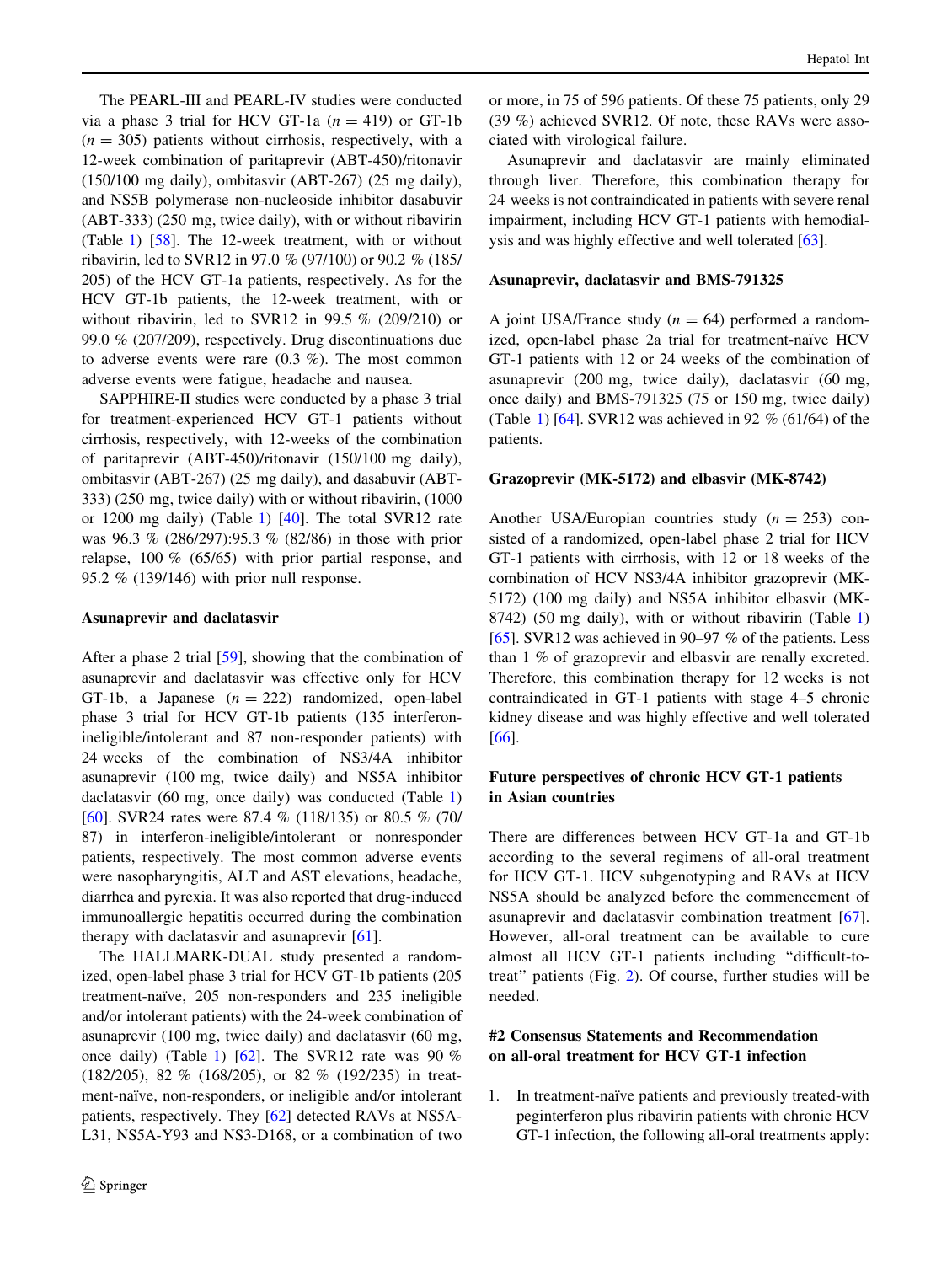<span id="page-6-0"></span>



Fig. 2 Treatment for HCV genotype-1 in Asian-Pacific region

- 1. For HCV GT-1 patients (treatment-naïve or experienced with peginterferon plus ribavirin), treatment with daily ledipasvir (90 mg) plus sofosbuvir (400 mg) for 12 weeks is recommended. (A1)
- 2. For HCV GT-1b patients (treatment-naïve or experienced with peginterferon plus ribavirin), other regimens such as paritaprevir/ritonavir, ombitasvir and dasabuvir for 12 weeks or grazoprevir (MK-5172) and elbasvir (MK-8742) for 12 weeks may also be applicable. (A1)
- 3. For HCV GT-1b patients (treatment-naïve or experienced with peginterferon plus ribavirin) with renal impairment, other regimens such as grazoprevir (MK-5172) and elbasvir (MK-8742) for 12 weeks or asunaprevir and daclatasvir for 24 weeks may also be applicable. Before treatment with asunaprevir and daclatasvir, resistant associated variants (RAVs) with target regions should be examined. (A2)
- 2. In patients previously treated with NS3/4A protease inhibitor and peginterferon plus ribavirin with chronic HCV GT-1 infection, the following all-oral treatments apply:
	- 1. For HCV GT-1 patients (treatment-naïve or experienced with peginterferon plus ribavirin),

treatment with daily ledipasvir (90 mg) plus sofosbuvir (400 mg) for 12 weeks is recommended. (A1)

- 3. In patients previously treated with NS5A inhibitor and peginterferon plus ribavirin with chronic HCV GT-1 infection, the following all-oral treatments apply:
	- 1. For patients with minimal liver disease, treatment should be avoided, until data are available. (C1)
	- 2. For patients with advanced liver diseases, RAVs with target regions should be examined before any treatments. (C1)

# All-oral treatment for HCV GT-2 and GT-3 infection

### HCV GT-2

Intreatment-naive patients with HCV GT-2 infection patients, the all-oral treatment regimen is the combination of sofosbuvir (400 mg per day) with weight-based RBV [1000 mg ( $\langle$ 75 kg) to 1200 mg ( $\geq$ 75 kg)] for 12 weeks, which produces high SVR rates (Table 2). This regimen has been evaluated in 4 clinical trials (ELECTRON, FISSION, POSI-TRON, and VALENCE) [[68–71](#page-21-0)]. The FISSION study randomized patients to receive daily peginterferon and RBV (800 mg) for 24 weeks or sofosbuvir plus daily weight-based RBV [1000 mg ( $\langle 75 \text{ kg} \rangle$  to 1200 mg ( $\geq 75 \text{ kg}$ )] for 12 weeks [\[70](#page-21-0)]. The SVR rate was higher (94 %) in patients who received sofosbuvir plus RBV than in those who received peginterferon and RBV (78 %; 52/67). Across all 3 trials [\[68,](#page-21-0) [70,](#page-21-0) [71](#page-21-0)], 201 (94 %) of the 214 patients with HCV GT-2 infection achieved SVR with sofosbuvir plus RBV. Among those who did not achieve SVR, sofosbuvir resistance–associated variants (RAVs) were not detected. Based on the results of these trials, both the FDA and EMA approved sofosbuvir and RBV for 12 weeks in all HCV GT-2 treatment-naive

Table 2 All-oral treatment for treatment-naı̈ve HCV genotype 2 in the Asian-Pacific Region

| Companies (regimen)       | Drug targets                                               |                                        | Ribavirin          | Duration of treatment | SVR $(\%)$                              |  |
|---------------------------|------------------------------------------------------------|----------------------------------------|--------------------|-----------------------|-----------------------------------------|--|
| [references]              | NS5A                                                       | NS5B                                   |                    | (weeks)               |                                         |  |
| Gilead Sciences [68–72]   |                                                            | Sofosbuvir<br>$(400 \text{ mg daily})$ | $\hspace{0.1mm} +$ | 12                    | 88-100                                  |  |
| Bristol-Myers Squibb [73] | Daclatasvir (60 mg daily)                                  | Sofosbuvir<br>$(400 \text{ mg daily})$ | 士                  | 24                    | 96                                      |  |
| Gilead Sciences [74]      | Ledipasvir (90 mg daily)                                   | Sofosbuvir<br>$(400 \text{ mg daily})$ |                    | 12                    | 96                                      |  |
| Gilead Sciences [75]      | Velpatasvir (GS-5816)<br>$(25 \text{ or } 100 \text{ mg})$ | Sofosbuvir<br>$(400 \text{ mg daily})$ |                    | 12                    | $25 \text{ mg}$ : 91<br>$100$ mg: $100$ |  |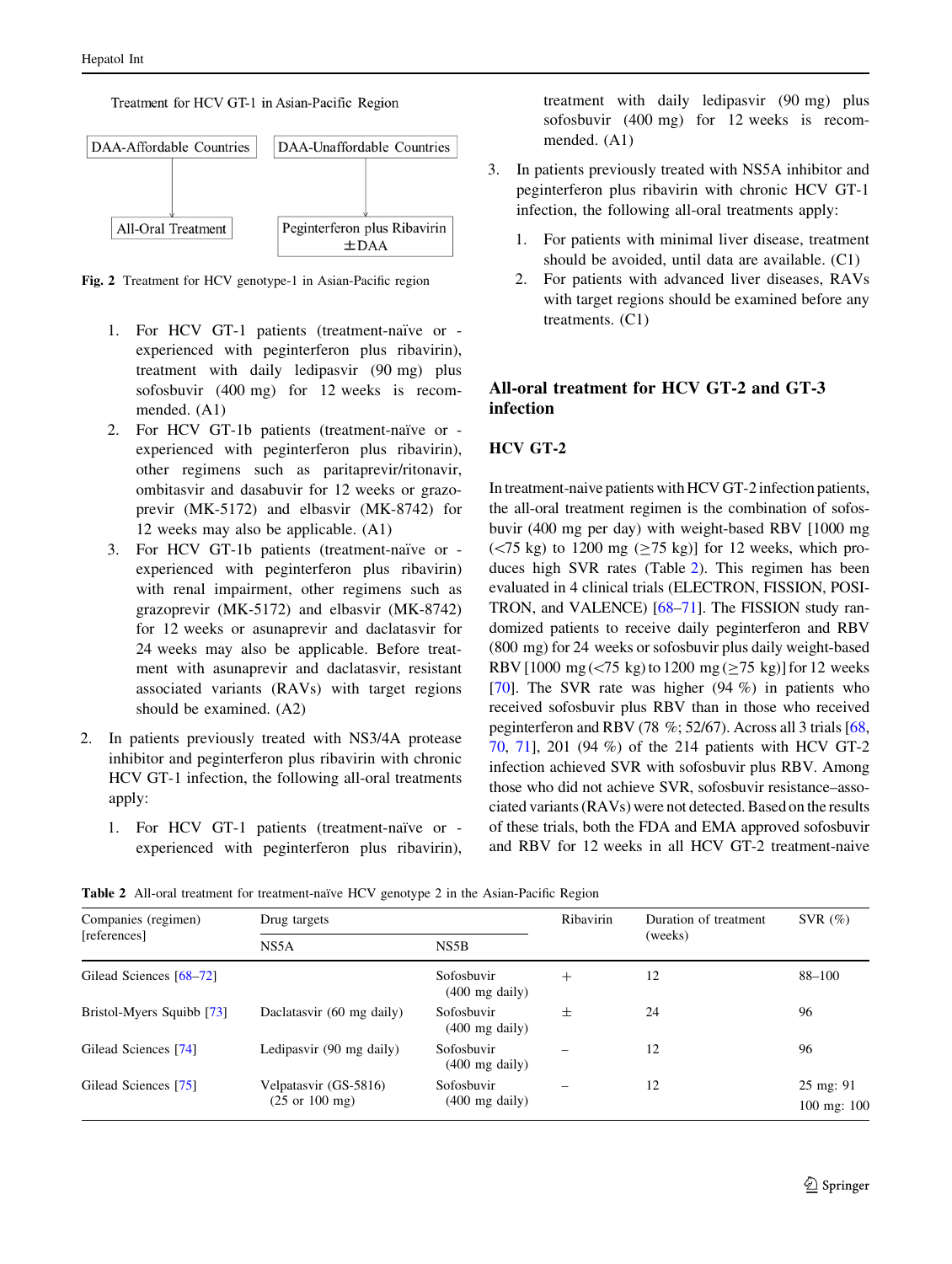Table 3 All-oral treatment for treatment-experienced HCV genotype 2 in the Asian-Pacific Region

| Companies (regimen)      | Drug targets |                           | Ribavirin          | Duration of treatment | SVR $(\%)$      |
|--------------------------|--------------|---------------------------|--------------------|-----------------------|-----------------|
| [references]             | NS5A         | NS5B                      |                    | (weeks)               |                 |
| Gilead Sciences [68, 71] |              | Sofosbuvir (400 mg daily) | $\hspace{0.1mm} +$ | $12$ or $16$          | 12 weeks: 86–95 |
|                          |              |                           |                    |                       | $F4:60-89$      |
|                          |              |                           |                    |                       | 16 weeks: 94    |
|                          |              |                           |                    |                       | F4:78           |

patients. An open-label phase III study in Japan confirmed these results [\[72\]](#page-21-0). A total of 153 patients with HCV GT-2 infection were enrolled and treated with sofosbuvir plus RBV for 12 weeks. Among them, 11 % had liver cirrhosis and 22 % were over 65 years. Overall, 148 patients (97 %) achieved the SVR. Of the 90 treatment-naive patients, 88 (98 %) achieved SVR, including all the patients with cirrhosis. Of the 63 treatment-experienced patients, 60 (95 %) achieved SVR, including all cirrhosis patients except one (89 %). Thus, the overall SVR rate was 94 % in patients with cirrhosis and those over 65. Although no data were availableto support an extension of therapy for treatment-naive patients with HCV GT-2 infection, longer treatment duration may improve SVR in treatment-experienced patients with cirrhosis (60 % after 12 weeks and 78 % after 16 weeks) (Table 3). Therefore, extending treatment from 12 to 16 weeks in HCV GT-2-infected patients with cirrhosis is recommended.

Daclatasvir (60 mg/day) with sofosbuvir (400 mg/day) for 24 weeks was associated with a high SVR rate (96 %) in treatment-naive patients with HCV GT-2 infection [[73\]](#page-22-0) (Table [2](#page-6-0)). Although RBV did not seem to be necessary to achieve SVR, the number of patients was too small to draw any firm conclusions. Ledipasvir (90 mg/day) with sofosbuvir (400 mg/day) for 12 weeks was also associated with high SVR12 rate (96 %) in HCV GT-2 infected patients including treatment-experienced and those with cirrhosis [\[74](#page-22-0)] (Table [2](#page-6-0)). Sofosbuvir in combination with GS-5816 was evaluated in treatment-naive patients with HCV GT-2 infection with high SVR rates [\[75](#page-22-0)] (Table [2\)](#page-6-0).

### HCV GT-3

With current anti-HCV agents, HCV GT-3 is the most difficult-to-cure genotype. The VALENCE study assessed the efficacy and safety of sofosbuvir (400 mg per day) plus weight-based RBV  $[1000 \text{ mg } (\leq 75 \text{ kg})$  to 1200 mg  $(\geq 75 \text{ kg})$ ] for 24 weeks [[68](#page-21-0)]. This trial included 250 treatment-naive (42 %) and -experienced (58 %) patients with HCV GT-3 infection. The overall SVR12 rate was 84 % and treatment-naive patients had a higher SVR than -experienced ones (93 vs. 77 %, respectively). These data suggest that higher SVR rates can be achieved with a 24-week sofosbuvir plus RBV therapy than those reported with 12- or 16-week therapy in the FISSION [[70](#page-21-0)] (63 % after 12 weeks), POSITRON [\[71](#page-21-0)], (61 % after 12 weeks) and FUSION  $[71]$  (30 % after 12 weeks and 62 % after 16 weeks) trials (Tables [4,](#page-8-0) [5](#page-8-0)). The SVR rates were comparable between patients with and without cirrhosis (92 and 93 %, respectively). Recently, the phase III ALLY 3 study using daclatasvir (60 mg per day) plus sofosbuvir (400 mg per day) for 12 weeks [[76](#page-22-0)]. The study included 101 treatment-naive patients with HCV genotype 3 infection and showed the SVR rate of 90 %. In treatment-naive patients without cirrhosis (Metavir F0-F3), 97 % achieved SVR, and in treatment-naive patients with cirrhosis (Metavir F4), 58 % achieved SVR.

### #3 Consensus statements and recommendation on all-oral treatment for HCV GT-2 and GT-3 infection

In chronic HCV GT-2 or GT-3 infection, the following alloral treatments apply:

- 1. GT-2
	- 1. For treatment-naïve HCV GT-2 patients, daily sofosbuvir (400 mg) plus weight-based ribavirin (1000 or 1200 mg in patients  $\langle 75 \text{ kg} \rangle$  or  $\geq 75 \text{ kg}$ , respectively) for 12 weeks is recommended. (A1)
	- 2. Therapy can be prolonged to 16 or 24 weeks in cirrhotic patients previously treated with peginterferon plus ribavirin. (A1)
	- 3. Daily daclatasvir (60 mg) and sofosbuvir (400 mg) for 24 weeks is recommended for treatment-naive patients who cannot tolerate ribavirin. (B1)
	- 4. Daily ledipasvir (90 mg) and sofosbuvir (400 mg) for 12 weeks is recommended for treatment-naive patients who cannot tolerate ribavirin. (B1)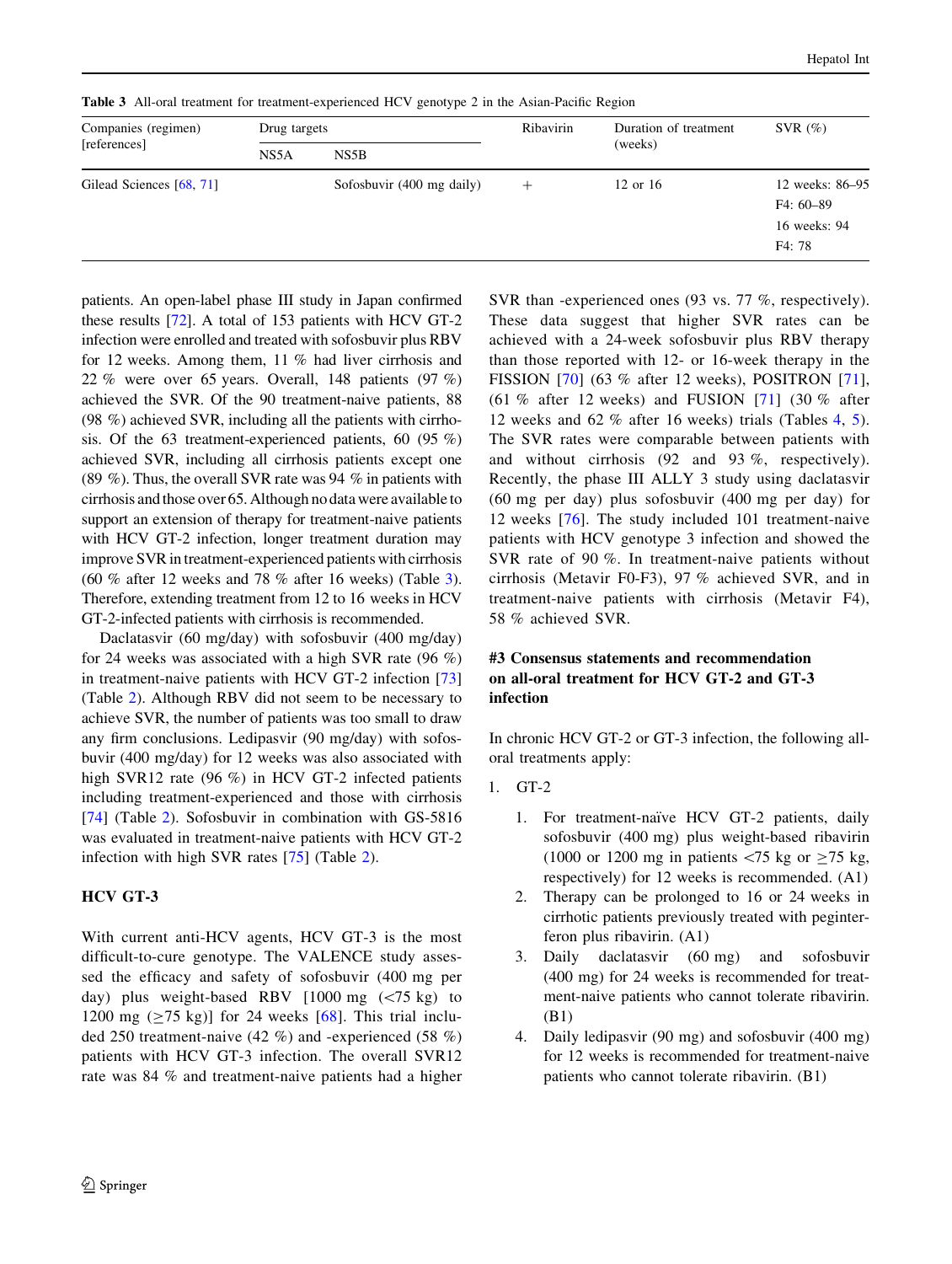| Companies (regimen)            | Drug targets                           |                                        | Ribavirin | Duration of treatment | SVR $(\%)$                                                                                |  |
|--------------------------------|----------------------------------------|----------------------------------------|-----------|-----------------------|-------------------------------------------------------------------------------------------|--|
| [references]                   | NS5A                                   | NS5B                                   |           | (weeks)               |                                                                                           |  |
| Gilead Sciences $[68, 70, 71]$ |                                        | Sofosbuvir<br>$(400 \text{ mg daily})$ | $+$       | 12 or 24              | 12 weeks<br>Non-cirrhotic: 61–68<br>$F4: 21-34$<br>24 weeks<br>Non-cirrhotic: 94<br>F4:92 |  |
| Bristol-Myers Squibb [76]      | Daclatasvir<br>$(60 \text{ mg daily})$ | Sofosbuvir<br>$(400 \text{ mg daily})$ | -         | 12                    | Non-cirrhotic: 97<br>F4:58                                                                |  |

<span id="page-8-0"></span>Table 4 All-oral treatment for treatment-naïve HCV genotype 3 in the Asian-Pacific Region

Table 5 All-oral treatment for treatment-experienced HCV genotype 3 in the Asian-Pacific Region

| Companies (regimen)      | Drug targets      |                           | Ribavirin | Duration of treatment | SVR $(\%)$        |
|--------------------------|-------------------|---------------------------|-----------|-----------------------|-------------------|
| [references]             | NS <sub>5</sub> A | NS5B                      |           | (weeks)               |                   |
| Gilead Sciences [68, 71] |                   | Sofosbuvir (400 mg daily) | $^+$      | 16 or 24              | 16 weeks          |
|                          |                   |                           |           |                       | Non-cirrhotic: 63 |
|                          |                   |                           |           |                       | F4:61             |
|                          |                   |                           |           |                       | 24 weeks          |
|                          |                   |                           |           |                       | Non-cirrhotic: 87 |
|                          |                   |                           |           |                       | F4:60             |

5. Daily velpatasvir (25 or 100 mg) and sofosbuvir (400 mg) for 12 weeks is recommended for treatment-naive patients who cannot tolerate ribavirin. (B1)

## Velpatasvir is not yet licensed but will soon be available.

- 2. GT-3
	- 1. For treatment-naïve HCV GT-3 patients, treatment with daily sofosbuvir (400 mg) plus weight-based ribavirin (1000 or 1200 mg in patients  $\langle 75 \rangle$  kg or  $\geq$ 75 kg, respectively) for 24 weeks is recommended. (A1)
	- 2. Alternatively, daily daclatasvir (60 mg) and sofosbuvir (400 mg) for 12 weeks (no cirrhosis) (A1) or 24 weeks with or without weight-based RBV (cirrhosis) (B2) is recommended.
	- 3. For patients previously treated with peginterferon plus ribavirin, daily daclatasvir (60 mg) and sofosbuvir (400 mg) for 12 weeks in those without cirrhosis (A1), and for 24 weeks with weightbased ribavirin for 24 weeks in those with cirrhosis (B2) are recommended.

# PAN-oral therapy for HCV GT-4, GT-5 and GT-6 infection

### Current clinical data with registered agents

For HCV GT-4, GT-5 and GT-6, clinical trials related to the use of interferon-free pan-oral direct acting antiviral agents have been sponsored by AbbVie, Gilead Sciences and Merck (Table [6\)](#page-9-0). Among Egyptians with HCV GT-4 residing in USA, SVR12 was achieved in 79 % (11/14) and 100 % (14/14) of treatment-naive patients treated for 12 weeks and 24 weeks with sofosbuvir plus weightbased RBV [1000 mg  $\langle$  -75 kg) to 1200 mg  $($  -75 kg)], respectively [[77\]](#page-22-0). Similar results were achieved in a phase II study conducted in Egypt, with SVR12 rates of 84 %  $(21/25)$  and 92 %  $(22/24)$  in treatment-naive patients treated for 12 weeks and 24 weeks, respectively [[78\]](#page-22-0). In an open-label study of HIV/HCV-co-infected patients (PHOTON-2), 31 treatment-naive patients with HCV GT-4 infection were treated with daily sofosbuvir plus weight-based RBV  $[1000 \text{ mg } (\leq 75 \text{ kg})$  to 1200 mg  $(\geq 75 \text{ kg})$ ] for 24 weeks. In this study, 84 % of patients (26/31) achieved SVR12 [[79\]](#page-22-0). Following the success of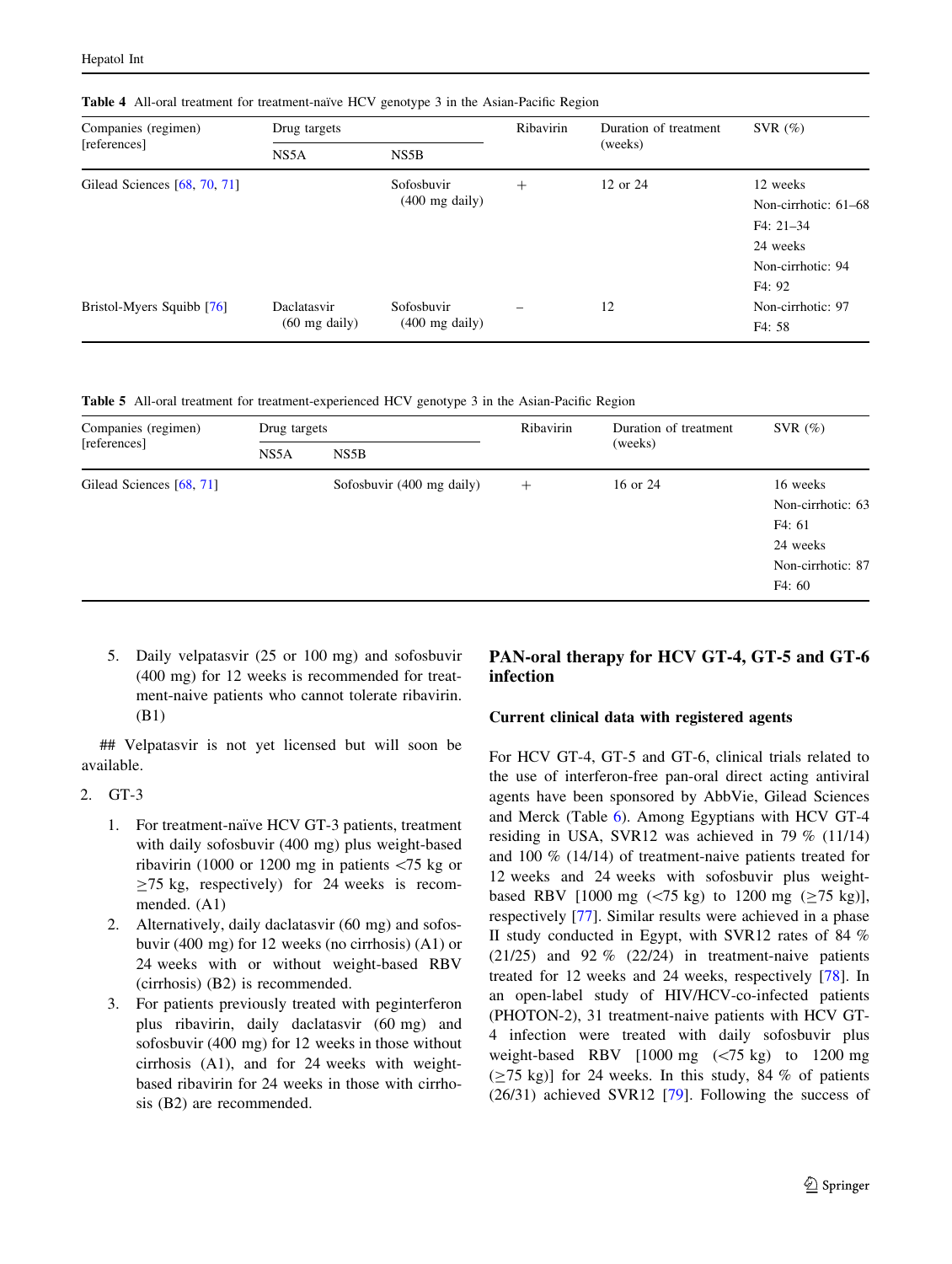|                      | Genotype Company | Regimen                                                               | Non-cirrhotic (LSM < 14.7 kPa)<br>SVR12 (%)/number of treated patients | Cirrhotic (LSM $\geq$ 14.7 kPa)                                                                             |  |  |
|----------------------|------------------|-----------------------------------------------------------------------|------------------------------------------------------------------------|-------------------------------------------------------------------------------------------------------------|--|--|
| $GT-4$               | AbbVie           | Ombitasvir plus<br>paritaprevir, 12 weeks                             | 91 % (41/44, treatment-naïve) [81]                                     | No data available                                                                                           |  |  |
|                      |                  | Ombitasvir plus<br>paritaprevir plus RBV,<br>12 weeks                 | 100 % (42/42, treatment-naïve or<br>experienced) [81]                  | No data yet (study is on-going)                                                                             |  |  |
| Gilead<br><b>MSD</b> |                  | Ledipasvir and<br>sofosbuvir<br>(Harvoni <sup>TM</sup> ),<br>12 Weeks | 95 % [19/20, treatment-naïve (62 %)<br>or experienced $(38 \%)$ [80]   | No data available                                                                                           |  |  |
|                      |                  | Sofosbuvir plus<br>velpatasvir                                        | 100 % (116/116, Sofosbuvir plus<br>velpatasvir 12 weeks) [ASTRAL-1     | 83 % (75/90, GT1-6, Sofosbuvir plus velpatasvir<br>12 weeks) [ASTRAL-4 study] $[86]$                        |  |  |
|                      |                  |                                                                       | study $[86]$                                                           | 94 % (82/87, GT1-6, Sofosbuvir plus velpatasvir<br>plus ribavirin (RBV) 12 weeks) [ASTRAL-4<br>study $[86]$ |  |  |
|                      |                  |                                                                       |                                                                        | 86 % (77/90, GT1-6, Sofosbuvir plus velpatasvir<br>24 weeks) [ASTRAL-4 study] [86]                          |  |  |
|                      |                  | Grazoprevir plus<br>elbasvir                                          | 100 % (18/18) [253]                                                    |                                                                                                             |  |  |
| $GT-5$               | Gilead           | Sofosbuvir plus<br>velpatasvir                                        | 97 % (34/35, Sofosbuvir plus<br>velpatasvir 12 weeks) [ASTRAL-1        | 83 % (75/90, GT1-6, Sofosbuvir plus Velpatasvir<br>12 weeks) [ASTRAL-4 study] [86]                          |  |  |
|                      |                  |                                                                       | study $ 56 $                                                           | 94 % (82/87, GT1-6, Sofosbuvir plus Velpatasvir<br>plus RBV 12 weeks) [ASTRAL-4 study] [86]                 |  |  |
|                      |                  |                                                                       |                                                                        | 86 % (77/90, GT1-6, Sofosbuvir plus Velpatasvir<br>24 weeks) [ASTRAL-4 study] $[86]$                        |  |  |
| $GT-6$               | Gilead           | Ledipasvir and<br>sofosbuvir<br>(Harvoni <sup>TM</sup> )              |                                                                        | 96 % [24/25, treatment-naïve: 23 (92 %); experienced: 2 (8 %); Cirrhosis: (8 %)] [80]                       |  |  |
|                      |                  | Sofosbuvir plus<br>velpatasvir                                        | 100 $%$ (41/41, Sofosbuvir plus<br>velpatasvir 12 weeks) [ASTRAL-1     | 83 % (75/90, GT1-6, Sofosbuvir plus velpatasvir<br>12 weeks) [ASTRAL-4 study] $[86]$                        |  |  |
|                      |                  |                                                                       | study $[86]$                                                           | 94 % (82/87, GT1-6, Sofosbuvir plus<br>velpatasvir + RBV 12 weeks) [ASTRAL-4<br>study $[86]$                |  |  |
|                      |                  |                                                                       |                                                                        | 86 % (77/90, GT1-6, Sofosbuvir plus velpatasvir<br>24 weeks) [ASTRAL-4 study] $[86]$                        |  |  |

<span id="page-9-0"></span>Table 6 HCV genotype (GT)-4, GT-5 and GT-6 SVR12 from different regimens

ION studies, the SYNERGY trial, an open-label study evaluated a 12-week course of Harvoni (ledipasvir/sofosbuvir) in 21 HCV GT-4-infected patients, of whom 60 % were treatment-naive and 43 % had advanced fibrosis (Metavir F3 or F4). One patient took the first dose and then withdrew consent and SVR12 rate was 95 % by intention-to-treat analysis and 100 % by per-protocol analysis [\[80](#page-22-0)]. In PEARL-I, sponsored by AbbVie, treatment-naive patients with HCV GT-4 infection with or without cirrhosis received 12 weeks of the daily fixeddose combination of Technivie (ombitasvir, paritaprevir and ritonavir) with or without weight-based RBV. SVR12 rates of 100 % (42/42) was achieved in the group receiving RBV and 90.9 % (40/44) in the group not receiving RBV. Adverse effects were generally mild, with headache, asthenia, fatigue, and nausea most commonly reported [[81\]](#page-22-0). In vitro, both ledipasvir and daclactasvir are active against both HCV GT-5 and GT-6. However, clinical data related to the use of these NS5A DAAs are limited. The combination of sofosbuvir and ledipasvir, administered 12 weeks without ribavirin in treatmentnaïve and treatment-experienced patients infected with HCV GT-6 yielded SVR rate of 96 % (24/25) [\[82](#page-22-0)].

### Emerging clinical study

Future drug combinations will likely exist of two or more DAAs with the aim to achieve (1) pan-genotypic HCV activity, (2) little or no risk for resistance; (3) short duration  $(\leq 12$  weeks) of treatment, and (4) SVR and definite cure of the disease.

To date, there are limited clinical data to support the use of the combination of 12 weeks of daily sofosbuvir (400 mg) plus simeprevir (150 mg) with or without weight-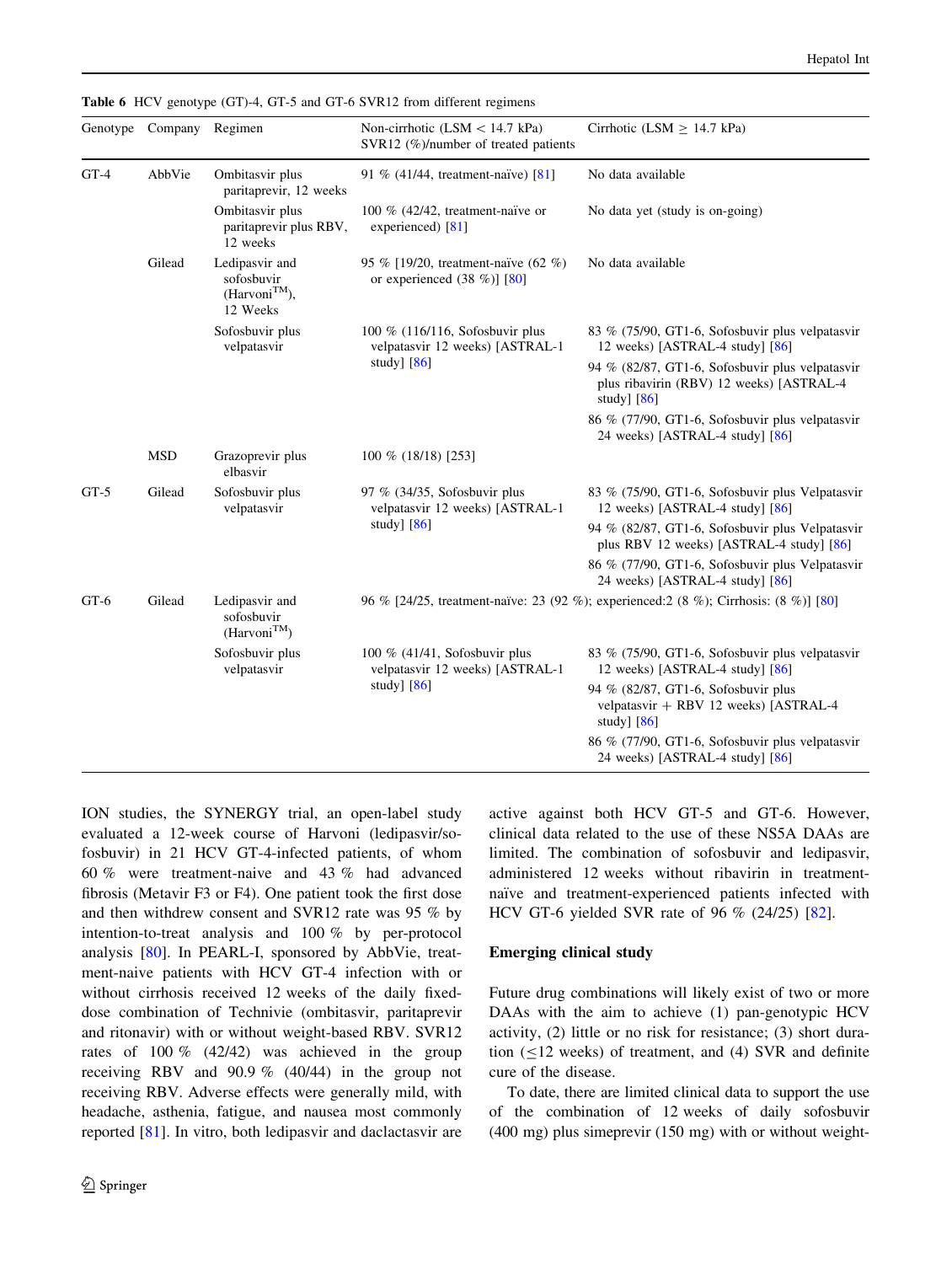based RBV  $[1000 \text{ mg } (\leq 75 \text{ kg})$  to  $1200 \text{ mg } (\geq 75 \text{ kg})$ ] in HCV GT-4-infected patients. In the open-label phase III RESTORE trial, 107 patients with HCV GT-4 infection, including 35 treatment-naive patients, were treated with simeprevir in combination with peginterferon and ribavirin. In treatment-naive patients, daily simeprevir (150 mg) for 12 weeks in combination with peginterferon and ribavirin for 24–48 weeks (by response-guided therapy) produced SVR in 83 % (29 of 35) [[83\]](#page-22-0). These results are comparable to SVR rates observed with similar regimens in patients with HCV GT-1 infection, suggesting that efficacy of sofosbuvir plus simeprevir for HCV GT-4 infection may be roughly in line with the SVR rates of patients with HCV GT-1 infection shown in the COSMOS trial.

Recently, Merck has developed the combination of grazoprevir, NS3/4A protease inhibitor that has high potency in vitro against HCV GT-1, GT-2, GT-4, GT-5, and GT-6 and elbasvir, NS5A inhibitor active against GT-1, GT-2a, GT-3, GT-4, GT-5, and GT-6, even in the presence of RAVs associated with failure of other NS5A inhibitors, such as daclatasvir and ledipasvir [[57,](#page-21-0) [73\]](#page-22-0). In the C-EDGE study with oral, once-daily, fixed-dose grazoprevir 100 mg/elbasvir 50 mg for 12 weeks being administered, 18 of 18 (100 %) with HCV GT-4 and 8 (80 %) of 10 with HCV GT-6, achieved SVR [[84](#page-22-0)]. At the time of failure, both patients with HCV GT-6 with virological failure had NS3 resistant associated variants (RAVs), and 1 also had an NS5A RAV [[84\]](#page-22-0). In the pipeline, Gilead Sciences is evaluating the safety and efficacy of an investigational all-oral pan-genotypic regimen containing the nucleotide analog polymerase inhibitor sofosbuvir (SOF) and the investigational NS5A inhibitor velpatasvir (GS-5816) for the treatment of hepatitis C infection across all genotypes. In a phase 2 study, among the 154 previously untreated hepatitis C patients without liver cirrhosis, 9 % had HCV GT-4, a single individual had HCV GT-5 and 6 % had HCV GT-6. About one-third had the favourable IL28B CC gene variant associated with interferon responsiveness. Participants in this openlabel study were randomly assigned to receive 400 mg oncedaily sofosbuvir plus either 25 mg or 100 mg once-daily GS-5816 for 12 weeks. SVR12 rates for GT-4 SVR12 rates were 100 and 86 %, respectively, in the 25 mg and 100 mg dose groups. The single HCV GT-5 patient and all HCV GT-6 patients in both dose arms were cured [[85](#page-22-0)]. So far, sofosbuvir plus velpatasvir (GS-5816) was well tolerated in over 800 patients with HCV infection evaluated. There was a low incidence of serious adverse effects and few discontinuations due to adverse events. The most frequently reported adverse events  $(>10 \%)$  were fatigue, headache, nausea and insomnia. The most frequently observed hematologic abnormality was hemoglobin decrease in the RBV-containing treatment groups. Further phase 3 studies, ASTRAL-1,-2, -3 and -4, have recently been completed, with all genotypes evaluated with sofosbuvir 400 mg/velpatasvir (VEL, GS-5816) 100 mg FDC tablet administered orally once daily, with and without RBV. Among the 1035 subjects in the ASTRAL-1, -2, and -3 studies, 21 % had compensated cirrhosis and 28 % had failed prior treatments. In ASTRAL-1, SOF/VEL for 12 weeks had similar adverse events compared with placebo and SVR12 was noted in 100 % (116/116) GT-4, 97 % (34/35) GT-5 and 100 % (41/41) GT-6 [\[86\]](#page-22-0).

Current availability of interferon-free and ribavirin-free regimens have been shown to be remarkably efficacious and well tolerated. However, the long duration of therapy (12–24 weeks) has raised concerns about adherence and cost [\[87](#page-22-0)]. Mirroring from the studies in HCV GT-1, one will anticipate the addition of a third potent direct-acting antiviral drug to the current dual therapy can further reduce the duration of treatment required to achieve sustained viral response in patients with chronic HCV GT-1 infection without cirrhosis. In the proof-of-concept study by Kohli et al., the use of three direct-acting drugs with different mechanisms of action in two therapeutic groups from a mono-infected urban population allowed for a shorter duration of treatment (6 weeks) and resulted in high cure rates and excellent tolerability [[88\]](#page-22-0). Furthermore, viral kinetic modeling suggests that the threedrug regimen of sofosbuvir, ledipasvir, and GS-9451—targeting three different stages of the HCV lifecycle—resulted in enhanced HCV clearance compared with other regimens that target only two stages. Further larger studies will be warranted to confirm these findings and to understand the related specific host or viral factors to better refine our clinical management of these patients.

### #4 Consensus statements and recommendation on all-oral treatment for HCV GT-4 infection

- 1. Patients without cirrhosis
	- 1. 12 weeks fixed-dose combination of sofosbuvir (400 mg) and ledipasvir (90 mg) in a single tablet administered once daily without ribavirin. (A1)
	- 2. 12 weeks fixed-dose combination of sofosbuvir (400 mg) and velpatasvir (VEL, GS-5816) 100 mg FDC tablet administered orally once daily. (A1)
	- 3. 12 weeks fixed-dose combination of ombitasvir (75 mg), paritaprevir (12.5 mg) and ritonavir (50 mg) in one single tablet (two tablets once daily with food) with daily weight-based ribavirin (1000 or 1200 mg in patients  $\langle 75 \text{ kg} \rangle$  or  $\geq 75 \text{ kg}$ , respectively. (B1)
- 2. Patients with compensated cirrhosis
	- 1. 12 weeks fixed-dose combination of sofosbuvir (400 mg) and velpatasvir (VEL, GS-5816) 100 mg FDC tablet administered orally once daily. (B1)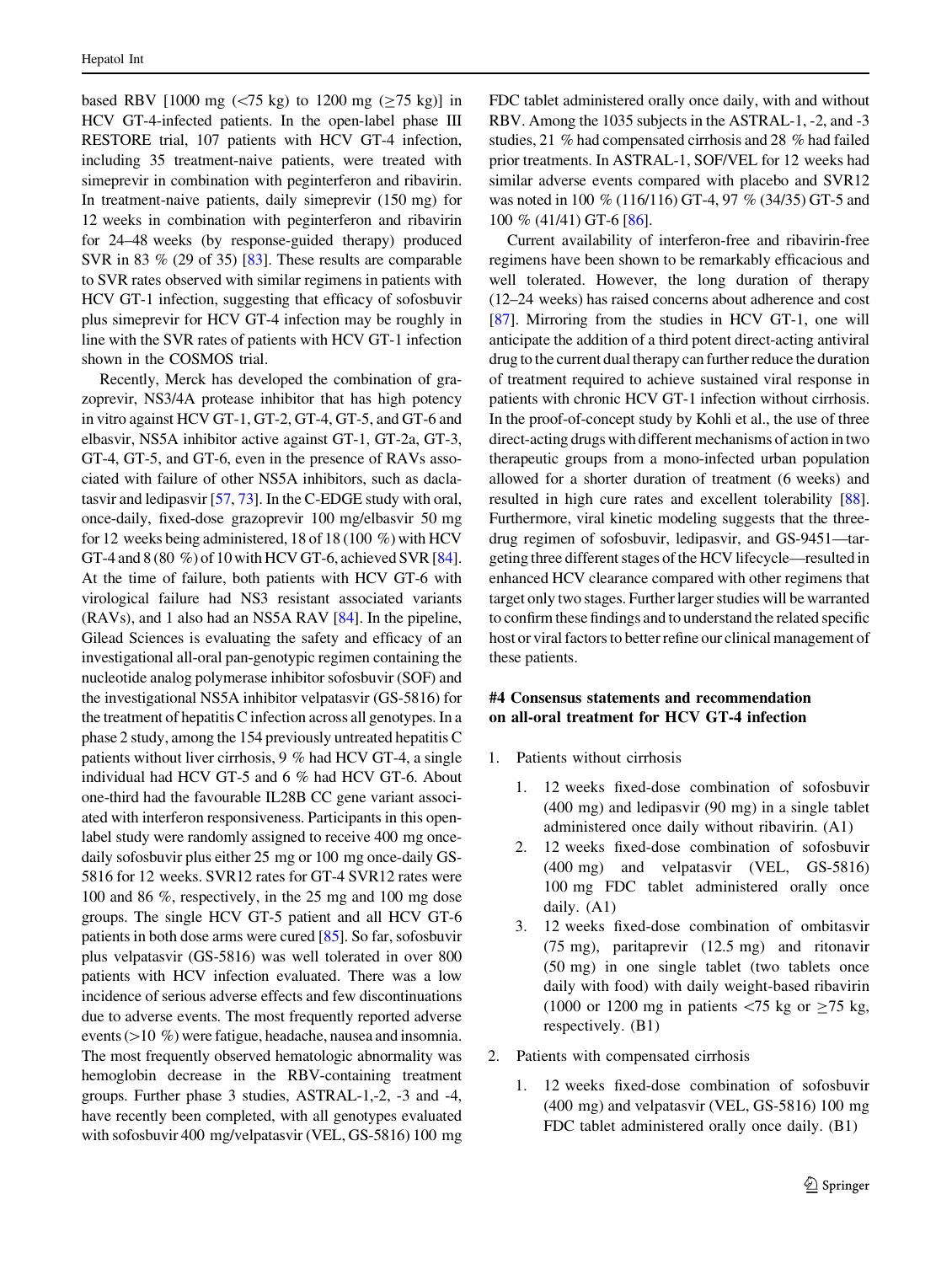- 2. 24 weeks fixed-dose combination of sofosbuvir (400 mg) and ledipasvir (90 mg) in a single tablet administered once daily without ribavirin. (A1)
- 3. 24 weeks fixed-dose combination of ombitasvir (75 mg), paritaprevir (12.5 mg) and ritonavir (50 mg) in one single tablet (two tablets once daily with food) with daily weight-based ribavirin (1000 or 1200 mg in patients  $\langle 75 \text{ kg} \rangle$  or  $\geq 75 \text{ kg}$ , respectively). (B1)
- 4. 12 weeks combination of daily sofosbuvir (400 mg) and daily daclatasvir (60 mg), adding daily weight-based ribavirin (1000 or 1200 mg in patients  $\langle 75 \text{ kg} \text{ or } \rangle 275 \text{ kg}$ , respectively) and extending duration of treatment to 24 weeks without ribavirin. (B2)

## Velpatasvir is not licensed yet but will be available soon.

# #5 Consensus statements and recommendation on all-oral treatment for HCV GT-5 and GT-6 infection

- 1. Patients without cirrhosis
	- 1. 12 weeks fixed-dose combination of sofosbuvir (400 mg) and velpatasvir (VEL, GS-5816) 100 mg FDC tablet administered orally once daily. (A1)
	- 2. 12 weeks fixed-dose combination of sofosbuvir (400 mg) and ledipasvir (90 mg) in a single tablet administered once daily without ribavirin. (B1)
	- 3. 12 weeks combination of daily sofosbuvir (400 mg) and daily daclatasvir (60 mg). (B1)
- 2. Patients with compensated cirrhosis
	- 1. 12 weeks fixed-dose combination of sofosbuvir (400 mg) and velpatasvir (VEL, GS-5816) 100 mg FDC tablet administered orally once daily. (B1)
	- 2. 12 weeks fixed-dose combination of sofosbuvir (400 mg) and ledipasvir (90 mg) in a single tablet administered once daily with weight-based ribavirin (1000 or 1200 mg in patients  $\langle 75 \text{ kg}$  or  $\geq$ 75 kg, respectively). (B1)
	- 3. 24 weeks fixed-dose combination of sofosbuvir (400 mg) and ledipasvir (90 mg) in a single tablet administered once daily without ribavirin. (B1)
	- 4. 12 weeks combination of daily sofosbuvir (400 mg) and daily daclatasvir (60 mg), adding daily weight-based ribavirin (1000 or 1200 mg in patients  $\langle 75 \text{ or } \rangle 275 \text{ kg}$ , respectively). (B1)
	- 5. 24 weeks combination of daily sofosbuvir (400 mg) and daily daclatasvir (60 mg) without ribavirin. (B1)

# Generic licensing of all-orals in Pakistan

Pakistan has the second highest burden of chronic HCV infection in the world after China. Prevalence of HCV infection is 5 %, with an estimated 8 million people infected with the virus [[89\]](#page-22-0). There are, however, pockets of very high prevalence of up to 24 % of the population [\[90](#page-22-0)]. The major HCV genotype in Pakistan is GT-3 (90 % cases), followed by GT-1 (10 % cases). The IL28B genotype is favorable in most cases.

Both standard interferon and peginterferon have been used for treatment of HCV, in combination with ribavirin, with overall SVR rates of 65 % for standard interferon and around 75 % for peginterefon [\[91](#page-22-0)]. However, due to the large disease burden, Pakistan was the second country in the world after Egypt to receive sovaldi through the Gilead global access program at the heavily discounted price of 300 USD per month. The drug was formally registered in March 2015 and till now nearly 20,000 patients have been started on treatment. sovaldi is used either in combination with ribavirin for 24 weeks or with ribavirin and peginterferon for 12 weeks. Initial results suggest SVR rates that are similar to those reported for HCV GT-3, of around 85 %.

A sizeable population of difficult to treat HCV GT-3 patients with prior treatment exposure as well as cirrhosis is emerging, particularly in the tertiary care centers. For these patients, additional DAAs are urgently needed.

# New DAA in Egypt: the licensing scenario

It seems that, finally, the nightmare of HCV in Egypt will end, as by April 2015, 2 DAA brands, Sofosbuvir, and Semiprevir. as well as 2 generics for Sofosbuvir have been registered and are available in Egypt. Early in 2014, the Egyptian government represented by its Ministry of Health (MOH) and the National Committee for Control of Viral Hepatitis (NCCVH), successfully signed a memorandum of understanding (MoU) with Gilead according to which Gilead accepted to supply its DAA brand, Sofosbuvir, at only 1 % of its price in the USA. This price was close to 300 USD/28 cap box. By March 2015, the Ministry of Health signed a similar MoU with Janssen to supply its brand Simeprevir at a price of 250 USD/box. Simeprevir has recently been added to the national treatment program.

- Other approved treatment options for HCV GT-4 as, LEDIPASVIR/SOFOSBUVIR ''Harvoni'', Daklatasvir and Viekirax [\[92](#page-22-0)] will soon be available.
- The National Committee for Control of Viral Hepatitis (NCCVH), finalized the regulations for using these new brands. This current phase of the national program to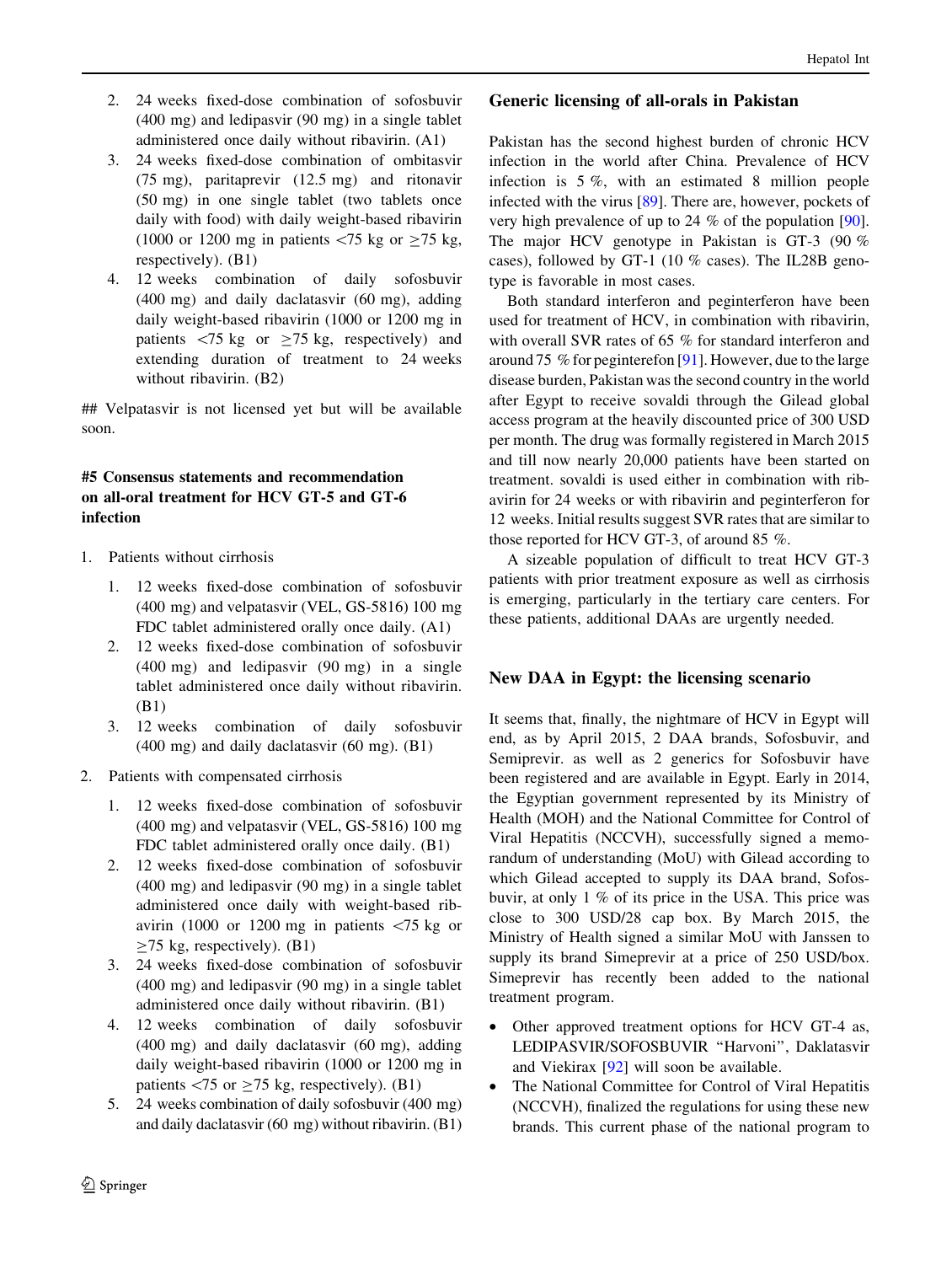treat HCV in Egypt was preceded by a state announcement that has been spread in all Egyptian media, starting from September 2014, requesting all Egyptian patients known to have HCV with advanced liver disease to register on the website, [www.nccvh.org.e.g.](http://www.nccvh.org.e.g)

- Electronic replies to patients were used to fix individual appointment dates and referred to a center where each patient has to be assessed for legibility to use the new treatment protocols.
- By September 18 2014, 180,000 Egyptians have registered on the website, with 10 % of those registered living outside Egypt. By March 2015, 850,000 patients in total were already registered and processed through the website.
- Thirty-four governmental centers are currently participating in the project. The number is increasing monthly to cover all governorates.
- The first doses were distributed starting October 20 2014 and 25,000 patients had been treated by March 2015. It is planned that more than 250,000 patients yearly would receive the new treatment protocols. The same rules will be applied for all patients regardless of the source of payment, and there will be no place for patients' preferences in deciding the treatment regimen.
- Treatment in its first phase included only cases with F2, F3, F4, or compensated cirrhosis, excluding cases with decompensation or with HCC patients except after successful radical curative intervention (4 months after resection or successful local ablation) evident by triphasic CT.
- The presence of large risky esophageal varices, required prophylactic management before being treatment-eligible.
- Age limits for treatment eligibility fixed to be above 18 years and below 70 years for all patients while body mass index (BMI) will be accepted up to 35.
- For special population groups; priority for treatment will be offered for post-liver transplantation, postkidney transplantation patients and combined HCV/ HBV infection regardless of the fibrosis stage. Other groups such as pediatric age groups and kidney disease patients will be reviewed following the availability of sufficient data. Patients with documented extra-hepatic manifestations will be prioritized for treatment according to the same guidelines.
- Treatment-experienced patients should only start 6 months after cessation of the previous therapy.
- No differentiation in treatment priority will be established based on the previous treatment experience.
- Sofosbuvir (nucleotide polymerase inhibitor) was introduced in the national treatment program through 2 treatment options:
- 1. Triple Regimen including peginterferon  $(\alpha 2A$  and a2B): Sofosbuvir plus peginterferon and ribavirin for 12 weeks
- 2. Dual Regimen: Sofosbuvir plus RBV for 24 weeks

Treatment was designed for those with Fibrosis score F2, F3, F4 and compensated cirrhotics. Recent published reports support this recommended protocol [\[93](#page-22-0)].

- The increasing number of reports that treatment with the new DAAs are well tolerated and efficacious in patients with decompensated cirrhosis and, more importantly, markers of hepatic and synthetic function improved during the short-term follow-up [\[94](#page-22-0), [95](#page-22-0)], will be reviewed. The inclusion of these cases in the national program will be considered during the next phases of the national treatment program.
- In the new era of the DAAs, in addition to increased treatment efficacy with SVR more than 90 %, by increasing cases detection and reducing new infections, according to a mathematical modeling, the government strategy is to achieve  $\langle 2 \%$  prevalence by 2025 and  $>90$  % drop in prevalence by 2030 (near-total HCV elimination) [\[96](#page-22-0)].

Results of the national program The initial report of the national program was published in June 2015. The report was an interim analysis of efficacy in both treatment groups (dual and triple therapy). The study included 458 patients received dual regimen and 349 received triple regimen. Both groups were evaluated for treatment results at week 12 which is considered the end of treatment for the triple regimen and midpoint of treatment in the dual regimen.

### Results

Detailed results of the analysis are shown in Table [7.](#page-13-0) The overall treatment response at week 12 in both groups was 98.8 % (798/807), ETR in the triple regimen group was 99.1 % (346/349) and in the dual regimen group was 98.3 % (452/458) [[97\]](#page-22-0).

# #6 Consensus statements and recommendation on generic licensing of all-orals in Egypt

- 1. In the new era of the DAAs, with the high clearance rate of the HCV and minimal side effects, the dream of global eradication of the virus seems feasible. (A1)
- 2. The major global obstacle in using these new DDAs is the outstanding very high prices of these drugs exceeding the capabilities of health care systems even in rich developed countries, and consequently the scenario will be harder both in poor as well as in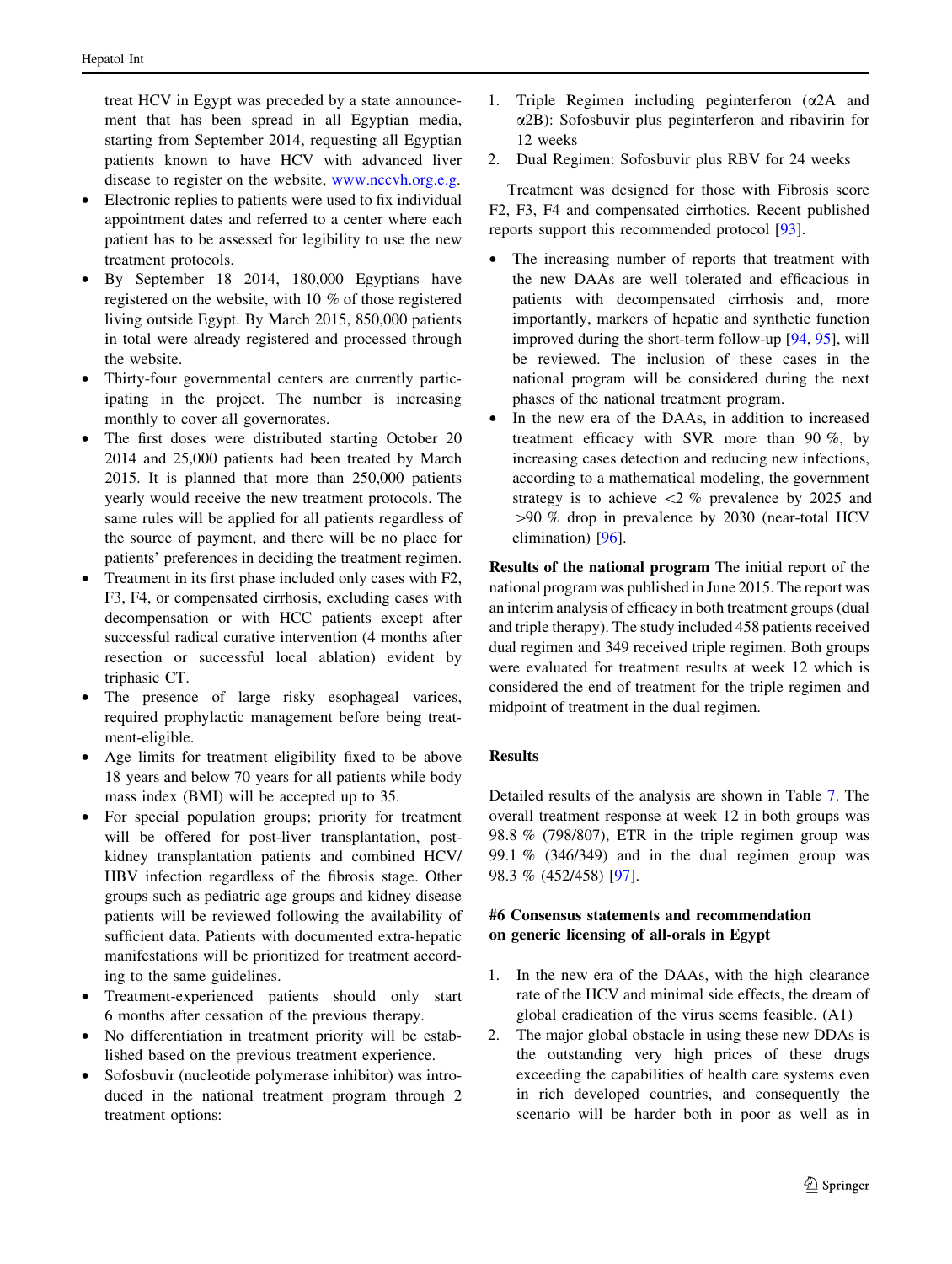|                                                                                | Treatment responders<br>$(n = 798)$ | Treatment non-responders<br>$(n = 9)$ | $p$ value |
|--------------------------------------------------------------------------------|-------------------------------------|---------------------------------------|-----------|
| Gender                                                                         |                                     |                                       |           |
| Male                                                                           | 548                                 | 5                                     | 0.47      |
| Female                                                                         | 250                                 | $\overline{4}$                        |           |
| Age (mean $\pm$ SD)                                                            | $53 \pm 8$                          | $57 \pm 6$                            | 0.16      |
| <b>Treatment</b> status                                                        |                                     |                                       |           |
| Naïve                                                                          | 540                                 | 3                                     | $0.07*$   |
| Experienced                                                                    | 258                                 | 6                                     |           |
| Baseline laboratory values (mean $\pm$ SD)                                     |                                     |                                       |           |
| Hemoglobin                                                                     | $13.4 \pm 1.7$                      | $13.3 \pm 1.6$                        | 0.82      |
| <b>WBCs</b>                                                                    | $5.8 \pm 4$                         | $5.1 \pm 2$                           | 0.66      |
| Platelets                                                                      | $129 \pm 66$                        | $133 \pm 92$                          | 0.88      |
| Albumin                                                                        | $3.8 \pm 0.7$                       | $3.8 \pm 0.8$                         | 0.87      |
| Viremia $(log_{10})$                                                           | $5.5 \pm 1$                         | $5.5 \pm 0.7$                         | 0.98      |
| Fibrosis assessment                                                            |                                     |                                       |           |
| FIB-4 median (IQR)                                                             | 4.34(4.2)                           | 6.6(4.5)                              | 0.23      |
| Fibrosis grading $(n = 257)$<br>F <sub>2</sub> /F <sub>3</sub> /F <sub>4</sub> | 2/171/84                            | 1/2/0                                 | $< 0.01*$ |
| Child score                                                                    |                                     |                                       |           |
| Non cirrhotic/A/B                                                              | 535/226/37                          | 3/4/2                                 | 0.08/0.46 |
| Regimen type                                                                   |                                     |                                       |           |
| Dual                                                                           | 452                                 | 6                                     | 0.79      |
| Triple (Roch/MSD)                                                              | 346(198/148)                        | 3(2/1)                                | 0.36      |
| Abdominal U/S                                                                  |                                     |                                       |           |
| Liver cirrhosis                                                                | 482                                 | 5                                     | 0.96      |
| Ascites                                                                        | 17                                  | $\mathbf{0}$                          | 0.47      |
| Sponsorship                                                                    |                                     |                                       |           |
| Governmental                                                                   | 715                                 | 5                                     |           |

\* Significant  $p < 0.05$ 

developing countries with low national incomes and financial resources. (B1)

3. In developing countries like Egypt having a high prevalence of HCV infection, in parallel with relatively low health care budgets and resources, the only feasible strategy to eradicate the virus is to establish deals with these new DAAs promising drug-producing companies to supply the drugs at a cheap affordable price for both the government and individuals. (B1)

#### Generic licensing of all-orals in Indonesia

<span id="page-13-0"></span>Table 7 Patients characteristics according to treatment response

In Indonesia, chronic hepatitis C infection is dominated by GT-1b. Therefore, the standard of care (SOC) is the combination of peginterferon-alpha 2a or 2b with ribavirin [\[98](#page-22-0)]. Based on a multicenter prospective open-label trial in Indonesia using conventional interferon therapy with

ribavirin, it was shown that SVR was 78.3 % in patients with HCV GT-1 and GT-4, and 100 % in non-GT-1 and GT-4 [\[99](#page-22-0)], whereas in a recent publication based on IL-28B distribution, the 73.5 % SVR was achieved in chronic HCVGT-1 patients with 75.8 % SVR in CC genotype using peginterferon-alpha 2a and ribavirin therapy [[100\]](#page-22-0).

### DAA in Indonesia

The only available DAA in Indonesia at this moment is boceprevir which should be used together with peginterferon and ribavirin. Sofosbuvir will soon be available in Indonesia with generic licensing. Since most Indonesian patients are dominated by HCV GT-1, the use of peginterferon will still be the cornerstone of standard therapy. However, the potential for an upcoming new combination of DAA agents with the possibility of generic licensing will give a new standard of care in Indonesia.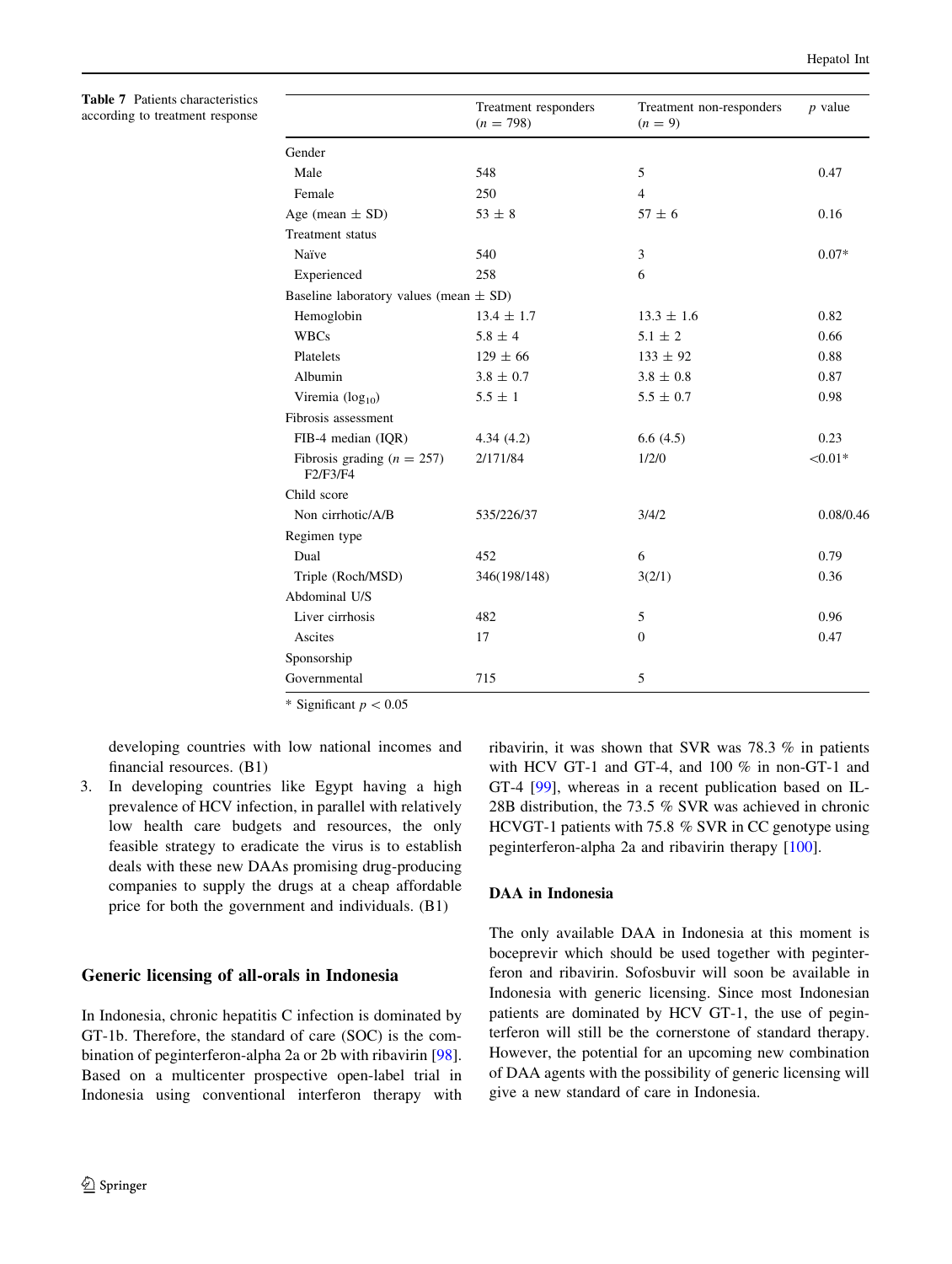### #7 Consensus statements and recommendation on generic licensing of all-orals in Indonesia

- 1. In Indonesia, chronic hepatitis C infection can be treated with the standard therapy which consists of peginterferon and ribavirin. (B1)
- 2. Boceprevir might be used in addition to standard therapy if only there is no or partial response to the standard therapy. (B2)
- 3. Sofosbuvir might be used in combination with ribavirin in HCV GT-2 and GT-3 patients. (B1)
- 4. An upcoming new combination of DAA agents might be used or replace the use of peginterferon as a therapy for chronic HCV infection in all genotypes. (A1)

# HCV infection in patients with hepatic decompensation, liver transplant candidates and recipients

HCV reinfection after liver transplant is universal and inevitable, and can be the key factor associated with premature graft loss. Treatment of HCV infection is crucial, as successful treatment has the potential to alter the outcomes of decompensated liver disease, liver transplant candidates and in patients with HCV recurrence after transplantation. Previously, interferon-based therapies have not been used in decompensated liver disease due to the high risk of infection and further hepatic decompensation [\[101](#page-23-0)]. The outcomes of interferon-based therapy after liver transplantation have been relatively poor compared to interferon-based therapies in the non-transplant situation [\[102](#page-23-0)]. The advent of interferon-free therapies enables successful treatment in liver transplant candidates, patients with hepatic decompensation (proceeding or not to liver transplantation) and patients in the post-transplant situation.

The liver transplant candidate with HCC and portal hypertension but no liver decompensation. There has only been one published study of interferon-free antiviral therapy in this situation. Curry et al. reported on using sofosbuvir and ribavarin in 61 patients awaiting liver transplantation for HCC as the primary indication [\[38](#page-20-0)]. The majority of patients had HCV GT-1. Patients had  $CPS < 7$ . Nine patients relapsed, did not respond or had viral breakthrough whilst 47 underwent liver transplantation. Of these, 3 had HCV detected at transplant and all 3 relapsed post-transplant. Forty-three patients were PCR negative at transplant and 10 relapsed post-transplant. The authors claimed that 24/25 patients who had the virus not detected for  $>4$  weeks and underwent transplant had no recurrence. Thus, it seems that 30/61 patents (49 %) on an intention-to-treat basis had no HCV recurrence in the allograft. This paper has established the proof of principle that prolonged viral suppression for  $>4$  weeks pre-transplant with sofosbuvir-based therapy can prevent reinfection of the liver allograft in at least 50 % of patients.

- b. Decompensated Cirrhosis. There are now several reports (all still in abstract form) using sofosbuvirbased interferon-free antiviral therapy (AVT) in this situation [\[103–107](#page-23-0)]. These studies mainly on HCV GT-1 report SVR rates for sofosbuvir and ledipsavir of 80–90 % in Child-Pugh Score C patients but this may be as low as 70  $\%$  [[103–107\]](#page-23-0). In these studies, an improvement of  $>2$  in MELD scores was seen in 40–50 % of patients but worsened in about 5–10 %. In an open label study of simeprevir and sofosbuvir in HCV GT-1 patients, a similar SVR (approximately 80 %) was seen. However, simeprevir drug levels may have a significantly increased area under the curve in decompensated diseases and is generally not recommended. In one study of HCV GT-3 patients, sofosbuvir plus daclatasvir resulted in a SVR of 70 versus 60 % versus sofosbuvir plus ledipasvir [[105\]](#page-23-0). It remains unclear whether ribavarin results in an increased SVR in these patients using such regimes. It seems that HCV GT-2 patients may have similar response rates using sofosbuvir and ribavirin.
- c. Treating post-liver transplant HCV recurrence. A study of treatment of mild hepatitis C allograft infection with an AbbVie 3D regimen (ritonavir boosted paritaprevir, ombitasvir and dabuvir) in HCV GT-1 infection led to a 90 % SVR rate [\[37](#page-20-0)]. Similar SVR rates have been seen in sofosbuvir and ledipasvir therapy including some patients with more advanced disease [[108–112\]](#page-23-0). Studies with sofosbuvir-based therapies in the post-transplant population in very severe liver disease such as cholestatic hepatitis C have led to 60–70 % SVR rates, but in such studies there was a mortality of approximately 13 % due to advanced disease [\[113](#page-23-0), [114](#page-23-0)]. Ribavirin should be added on the sofosbuvir-based therapies and the duration of the regimens should be 24 weeks in patients with decompensated liver disease or in HCV GT-3 patients of post-transplant patients [[56\]](#page-21-0).

In conclusion there seem to be limitations to the outcomes from antiviral therapy particularly in decompensated liver disease. Current data suggest that interferon-free AVT will prevent HCV allograft reinfection in a significant number of patients. However, many patients with severe portal hypertension and ascites may continue to have hepatic decompensation and severe portal hypertension despite achieving SVR, and thus will still require liver transplantation. It is not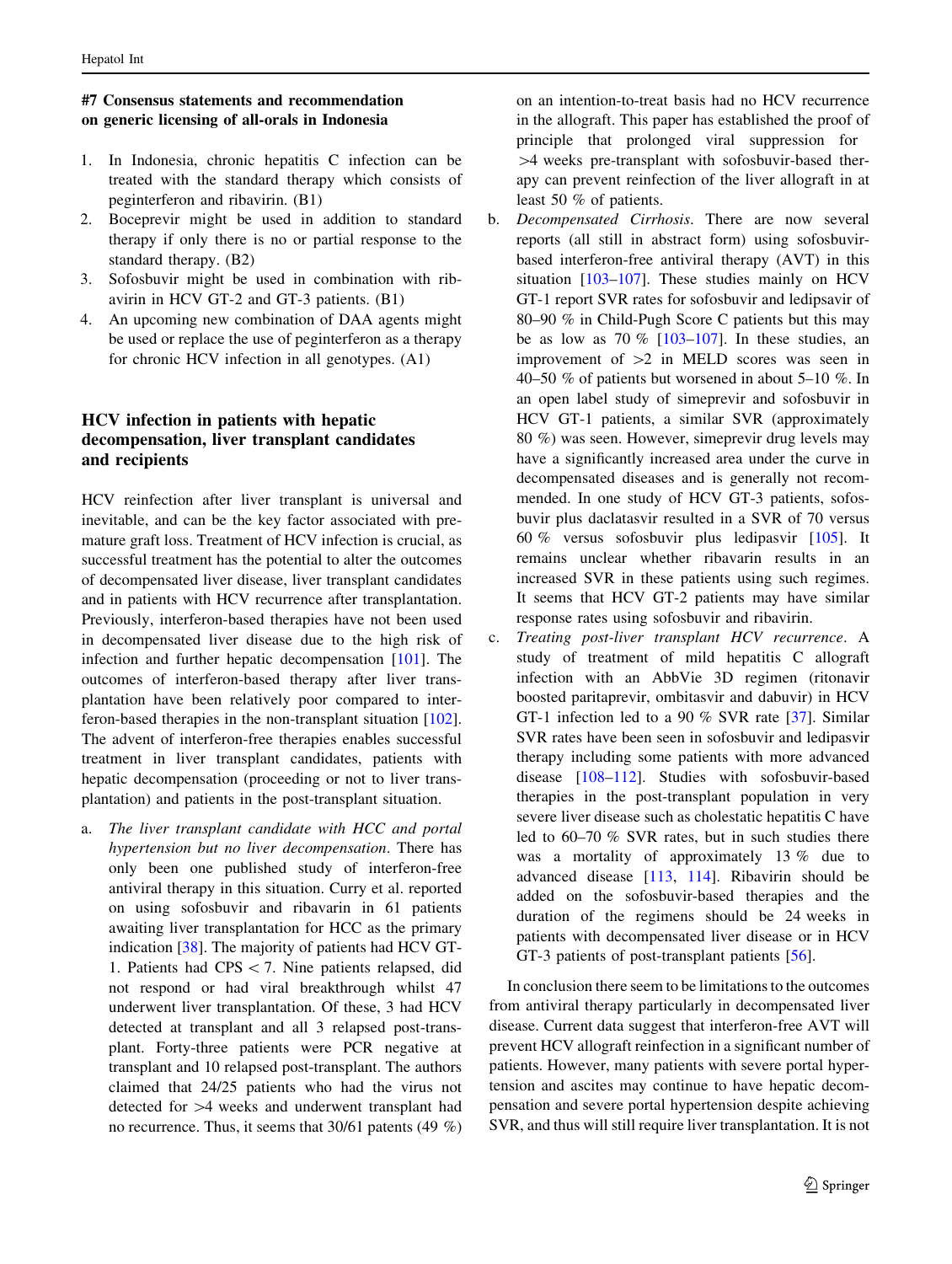clear what parameters exist that are determining successful reversible portal hypertension or not. Furthermore, sofosbuvir-based therapies have not been studied extensively in patients with renal dysfunction which is not an uncommon problem in advanced liver disease. (Sofosbuvir is currently contraindicated in patients with creatinine clearance rates of less than 30 mL/min.) Thus, sofosbuvir-based regimes may not be a viable option in patients with very high MELD scores who have overt or incipient renal failure.

# #8 Consensus statements and recommendation on decompensated liver disease

1. All the patients with decompensated liver disease can be treated with interferon-free-based therapies. Emerging data suggest that sofosbuvir-based treatment plus or minus ledipasvir (HCV GT-1) or daclastasvir (HCV GT-3) may be effective in this setting. Patients should be treated for a period of 12–24 weeks. Anticipated SVR rates at between 70 and 90 %. (B1)

### #9 Consensus statements and recommendation on awaiting liver transplant

1. All patients awaiting liver transplantation can be treated as above with interferon-free antiviral therapy (sofosbuvir-based treatment plus or minus ledipasvir (HCV GT-1) or daclastasvir (HCV GT-3) for a minimum of 3 months before liver transplantation to prevent allograft recurrence. If viral clearance persists for  $>4$  weeks even on-treatment, allograft re-infection is very likely to be prevented.(A1). It remains unclear how many patients improve MELD and CTP scores that allow removal from waiting lists. Thus, interferonfree therapy may best be introduced post-transplant rather than pre-transplant in patients with very high MELD scores. (C1)

### #10 Consensus statements and recommendation on following liver transplant

1. Following liver transplantation recurrent HCV infection should be treated with interferon-free based therapies for 3 months. It is reasonable to commence therapy between 1 and 3 months post-transplant. These regimens may include sofosbuvir and ledipasvir or daclatasvir and the Abbvie 3D regime (ritonavirboosted paritaprevir, ombitasvir and dabuvir) for mild disease. If the latter is used, dose adjustments (significant reductions) of cyclopsorin and tacrolimus are required. For more severe disease, evidence exists for sofosbuvir-based therapy in the combination of ledipasvir (GT-1) or daclatasvir (GT-3). (B1)

2. With the introduction of universal antiviral treatment post-transplant, the issues of immunosuppression should not be different in this population than in other liver transplant populations, although immunosuppressive drug doses may need adjustment depending on the regime used. (C2)

### SVR for renal failure and co-infection with HBV/ **HIV**

### SVR for HCV infection in patients with renal failure

Comorbidities of HCV infection and chronic kidney disease (CKD) might present in two ways: HCV infection during maintenance dialysis and HCV-associated kidney disease. These disorders can occur both in native kidneys and in renal allografts. Therefore, all patients with kidney diseases should be evaluated for possible underlying HCV infection. It is suggested that HCV-infected patients be tested at least annually for proteinuria and hematuria.

The prevalence of HCV increases with the time that CKD patients are on dialysis which suggests that nosocomial transmission may be the route of infection in previously uninfected dialysis patients [\[115](#page-23-0)]. Sensitive quantitative RT-PCR tests for HCV should be administered to hemodialysis patients with unexplained abnormal aminotransferase(s) levels. Patients with end-stage renal disease (ESRD) have lower serum ALT levels than the general population; thus, some studies suggest that the optimized cut-off ALT level be approximately 0.4–0.45 times the upper limit of normal for HCV-infected patients [\[1](#page-19-0), [2,](#page-19-0) [116,](#page-23-0) [117](#page-23-0)]. Cirrhosis, Asian race and history of alcohol abuse are associated with the highest risks for the development of HCC among dialysis patients with HCV infection [\[118](#page-23-0)]. Even after adjusting for concurrent comorbidities, HCV infection is associated with higher risk of liver-related mortality in these subgroups of HCV-infected patients. Furthermore, HCV infection decreases the healthrelated quality of life in dialysis patients.

Currently, DAA-based therapies offer the best outcomes in patients with chronic kidney disease (CKD) who have mild to moderate renal impairment, i.e., creatinine clearance (CCr) from 30 mL/min to 80 mL/min. The standard dose of sofosbuvir, fixed-dose combination of sofosbuvir/ ledipasvir, simeprevir, fixed-dose combination of paritaprevir/ritonavir/ombitasvir plus dasabuvir have demonstrated good efficacy in CKD. Simeprevir was also used safely at standard dose for patients with severe renal impairment, i.e.,  $CCr < 30$  mL/min.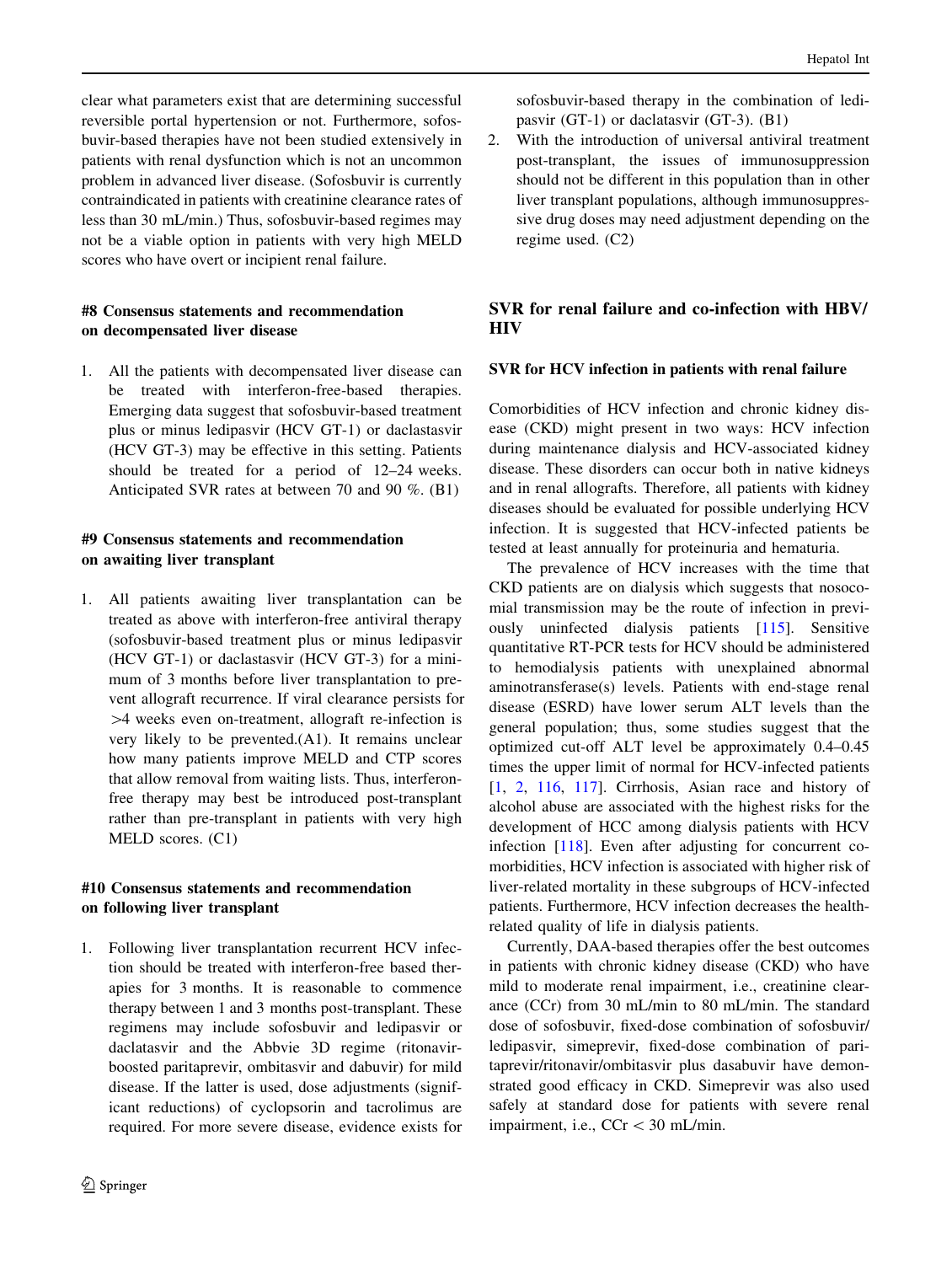In many countries in Asia, the access to new DAAs is limited and variable, and thus the combination peginterferon-alpha and ribavirin may still be the standard of care available for HCV infection in many CKD patients with normal, mild, moderate, or severe decrease in the glomerular filtration rate (GFR), and even in those with kidney failure. For interferon-based treatment regimens, please refer to the 2012 edition of this clinical practice guidelines for further verification [\[1](#page-19-0)].

### #11 Consensus statements and recommendation on HCV and CKD

- 1. HCV-infected patients should be screened for proteinuria and hematuria at least annually to detect early HCV-associated kidney disease. (B2)
- 2. Maintenance hemodialysis (CKD stage 5D) confers a significant risk of nosocomial infection. Therefore, standard precautions for prevention of nosocomial infections must be rigorously observed. (A1)
- 3. Patients on hemodialysis should be screened with serological tests and RT-PCR at first hemodialysis or when transferring from another hemodialysis unit. (A1)
- 4. Maintenance hemodialysis patients and kidney transplant candidates should be tested for anti-HCV antibodies every 6–12 months, and RT-PCR should be performed for patients with unexplained elevated aminotransferase(s). (B2)
- 5. In dialysis patients with chronic HCV infection, liver biopsy is not mandatory, but may be recommended when the results would influence treatment decisions and when progression of the liver disease needs to be assessed. (B2)
- 6. Peginterferon with or without ribavirin is recommended for HCV-infected CKD patients with normal or mild decrease in GFR [creatinine clearance  $(CCr) \approx 60$  mL/min]. (B2)
- 7. The standard dose of sofosbuvir, fixed-dose combination of sofosbuvir/ledipasvir, simeprevir, fixed-dose combination of paritaprevir/ritonavir/ombitasvir plus dasabuvir may be used in the treatment or re-treatment of patients with mild to moderate renal impairment, i.e., CCr 30–80 mL/min. The use of these agents for patients with severe renal impairment, i.e.,  $CCr < 30$  mL/min or with ESRD has not been tested. (B2)
- 8. Regular serological screening of dialysis staff is highly recommended. (B2)

### SVR for HCV co-infection with HIV

Hepatitis C has a limited impact on HIV disease progression. Conversely, HIV alters the natural history of hepatitis C in several important areas [[2\]](#page-19-0). A rapid progression of liver fibrosis and increased mortality after decompensation has been observed in HCV/HIV co-infected patients [\[119–121](#page-23-0)].

HCV/HIV co-infected individuals should be offered treatment or re-treatment like any other individual without HIV infection, regardless of their stage of fibrosis at diagnosis [[122–125](#page-23-0)].

Second generation DAA-based therapies have demonstrated high efficacy and safety in treatment-naïve, treatment experienced and cirrhotic HCV patients co-infected with HIV. Please refer to the ''[PAN-oral therapy for HCV GT-4,](#page-8-0) [GT-5 and GT-6 infection'](#page-8-0)' section for this guideline's recommended DAA-based regimens for HCV infection. However, caution should be exercised when using such agents due to known drug–drug interactions with antiretroviral agents. A close collaboration with HIV specialist is recommended when treating HCV/HIV co-infected individuals.

While current western guidelines do not favor peginterferon/ribavirin-based therapies any more, in Asia, many of the second-generation DDAs are not yet available and thus combination peginterferon and ribavirin is still the standard of care. Data from previous studies have indicated that SVR achieved with this regimen reduces liver-related complications and mortality in HCV/HIV co-infected patients [\[126](#page-23-0), [127](#page-23-0)]. Predictors of treatment response with peginterferon/ribavirin therapy are factors largely related to HCV: rapid virologic response (RVR), HCV genotype, HCV viral load, IL28B gene variation, and liver disease stage, however, the SVR rates in HIV/HCV co-infected patients are 15–20 % lower than those in patients with HCV mono-infection. Likewise, rates of hepatic decompensation during peginterferon/ribavirin treatment are considerably higher in co-infected patients than in HCV mono-infected patients, especially among cirrhotics [[2,](#page-19-0) [128](#page-23-0)[–133](#page-24-0)]. For interferon-based treatment regimens, please refer to the previous report for further verification [[1\]](#page-19-0).

### #12 Consensus statements and recommendation on HCV and HIV co-infection

- 1. Routine screening for HIV is recommended in patients with hepatitis C following exposure risk assessment and pretest counselling. (A1)
- 2. HIV/HCV co-infected patients with advanced HIV disease (CD4 count  $\langle 100/\mu L \rangle$  should receive highly active anti-retroviral therapy (HAART). HCV treatment should be delayed until immune function is improved, preferably until a CD4 count  $>200/\mu L$  is achieved. (A1)
- 3. Antiretroviral therapy-naïve HIV/HCV co-infected patients with a CD4 count of  $100-350/\mu L$  should commence HAART prior to HCV treatment. (A1)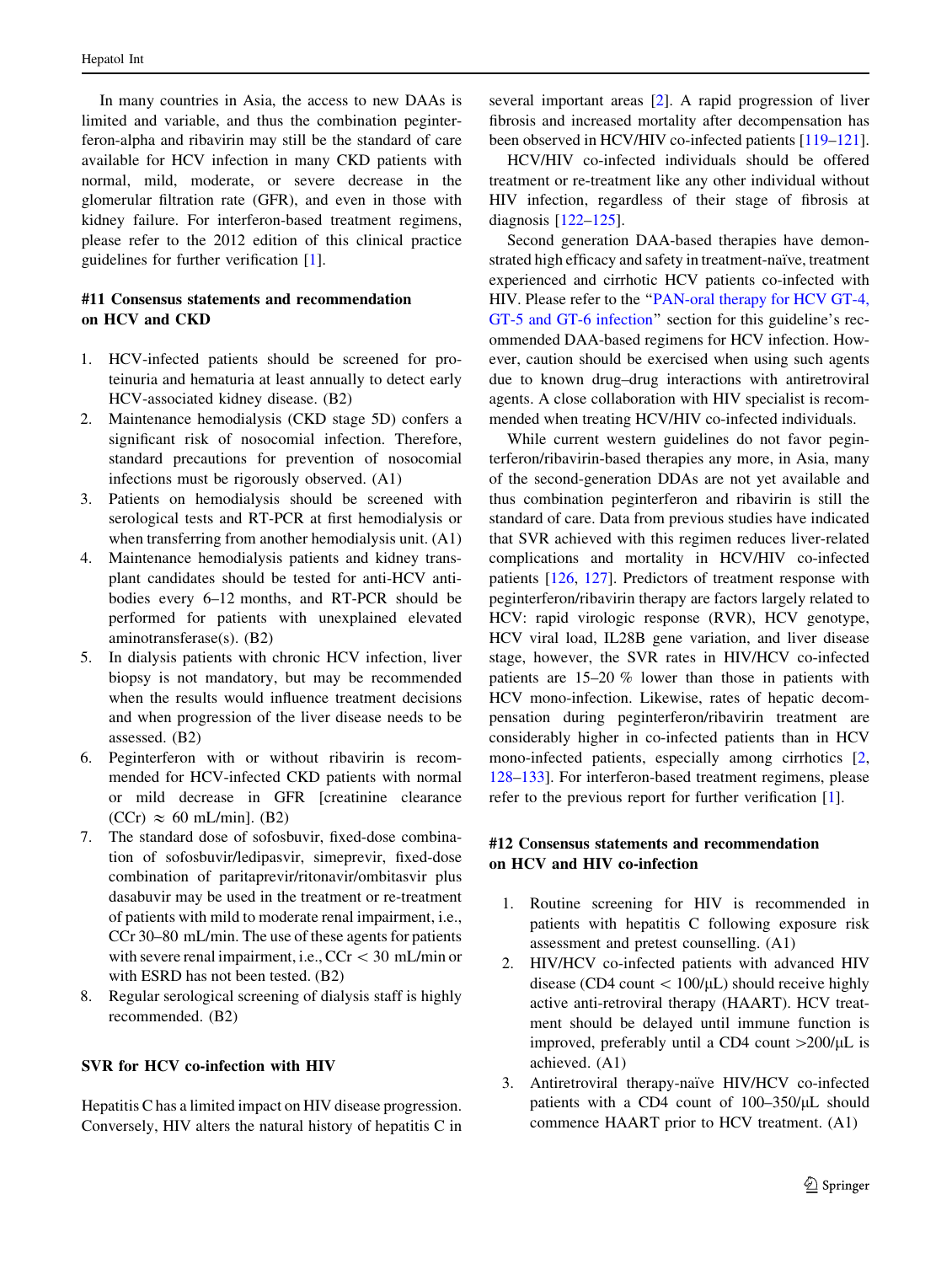- 4. HIV/HCV co-infected patients with a CD4 count  $>350/\mu L$  should be considered for HCV treatment and do not require HAART. (A1)
- 5. HCV/HIV co-infected individuals should be offered HCV treatment or re-treatment like any other individual without HIV infection, regardless of the stage of fibrosis at diagnosis. (B1)
- 6. In regions in Asia where DAAs are not yet available/ accessible, peginterferon and ribavirin combination therapy for 48 weeks is still the recommended HCV treatment; weight-based ribavirin dosing should be considered for HCV genotype 1 patients. (A1)
- 7. Drug–drug interactions of ribavirin- and DAA-based HCV medications with antiretroviral agents may induce adverse reactions and unwanted toxicities. (A1)
- 8. Ledipasvir should not be used in patients with  $CCr < 60$  mL/min when co-administered with tenofovir-containing regimens. (B2)
- 9. Baseline and regular on-treatment evaluation of renal function is recommended when medications known to increase tenofovir levels are used. (B2)
- 10. Tipranivir, cobicistat and elvitegravir (pending more current data) should not be used with fixed-dose sofosbuvir/ledipasvir. (B2) Tipranivir should not be used with sofosbuvir. (B2)
- 11. Fixed-dose combination paritaprevir/ritonavir/ombitasvir plus dasabuvir should not be co-administered with ritonavir-boosted lopinavir, efaverinz, rilpivirine, and darunavir. (B2)
- 12. When used for boosting HIV protease inhibitor (PI), adjustments in the dose of ritonavir may be necessary if used with paritaprevir/ritonavir/ombitasvir plus dasabuvir. (B2)
- 13. Simeprevir should not be used with efaverinz, etraverine, nevirapine, cobicistat, or any HIV protease inhibitors. (B2)
- 14. Regimens containing telaprevir or boceprevir and monotherapy with peginterferon, ribavirin or a DAA are not recommended. (A1)

# SVR for HCV co-infection with HBV

If HCV is determined to be replicating and is the dominant driver of liver inflammation in HCV/HBV co-infection, coinfected patients should be treated with similar regimens like those with HCV monoifection. When serum HBV DNA levels are elevated at any time before, during and after HCV treatment, nucleos(t)ide analogues may be added to current HCV therapy. Peginterferon may be an option. Please refer to the recommendations in the 2012 guidelines [\[1](#page-19-0)]. Similar SVR rates are achieved with HCV genotype-guided peginterferon/ribavirin therapy in HCV

mono-infected versus HCV/HBV co-infected patients [\[134](#page-24-0)]. HBsAg seroclearance is also observed in co-infected patients treated with peginterferon/ribavirin [\[135–137](#page-24-0)]. Some of the newly-approved DAAs for HCV treatment have demonstrable drug–drug interactions with nucleos( t)ide analogues which may limit or preclude their combined use in the HCV/HBV co-infected patients. In patients who achieved SVR, long-term follow-up and monitoring for relapse of HBV infection is recommended [\[124](#page-23-0)].

## #13 Consensus statements and recommendation on HCV and HBV co-infection

- 1. Routine screening for HBsAg is recommended in patients with chronic HCV infection, especially in IVDUs or other high-risk populations. (A1)
- 2. Routine testing for serum HBV DNA is not recommended in HBsAg-negative patients with chronic HCV infection. (B1)
- 3. HCC screening tests, including liver ultrasonography and tests for AFP levels, are also required for coinfected patients. (B1)
- 4. HBV and HCV co-infected patients may be selected for antiviral treatment by the same criteria as those used for patients with mono-infection. (B2)
- 5. Determine which virus is dominant in patients with dual infection before commencing treatment. When HCV is the dominant replicating virus, treatment regimens are similar to those with HCV monoinfection. (B1)
- 6. At any time the serum HBV DNA is elevated, appropriate anti-HBV treatment must be started. (A1)
- 7. Baseline and regular on-treatment evaluation of renal function is recommended when tenofovir is used concurrently with DAAs and other anti-HCV medications known to increase tenofovir levels. (A1)
- 8. Co-administration of ledipasvir with tenofovir is not recommended in patients with  $CCr < 60$  mL/min. (B2)
- 9. Simeprevir and fixed-dose paritaprevir/ritonavir/ombitasvir plus dasabuvir do not have clinically significant interactions with lamivudine and tenofovir. (B2)
- 10. HBV vaccination should be offered for hepatitis C patients who are HBsAg negative. (A1)

In conclusion, we have reviewed the recent advances of interferon-free therapies for the patients with chronic HCV infection in Asian-Pacific countries. A summary is shown in Table [8](#page-18-0) and Supplementary Table 2. In the near future, HCV treatment will be further evolved to achieve much higher SVR rates and much shorter treatment duration.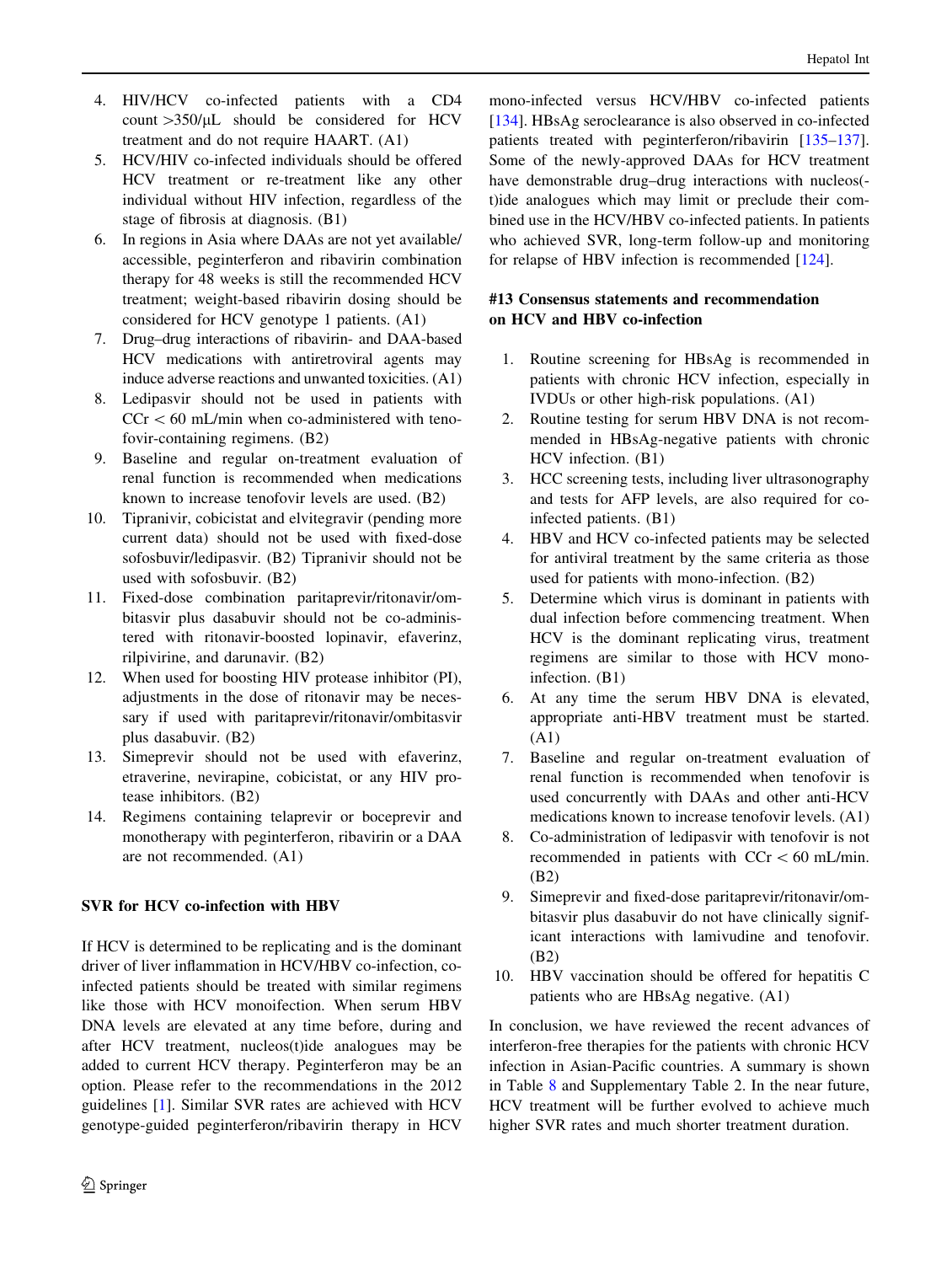| Grading                 | TN/TE-PR<br>Non-cirrhosis/cirrhosis                    |                       |               | TE-NS3/4A inhibitor<br>Non-cirrhosis/cirrhosis |       |                      | TE-NS5A inhibitor    |                            |  |
|-------------------------|--------------------------------------------------------|-----------------------|---------------|------------------------------------------------|-------|----------------------|----------------------|----------------------------|--|
|                         |                                                        |                       |               |                                                |       |                      | Non-cirrhosis        | Cirrhosis                  |  |
| $(A)$ GT-1              |                                                        |                       |               |                                                |       |                      |                      |                            |  |
| A <sub>1</sub>          | SOF/LDV for 12 weeks<br>$(GT-1b)$<br>PrOD for 12 weeks |                       |               | SOF/LDV for 12 weeks                           |       |                      |                      |                            |  |
|                         |                                                        |                       |               |                                                |       |                      |                      |                            |  |
|                         |                                                        |                       |               |                                                |       |                      |                      |                            |  |
|                         | $(GT-1b)$                                              |                       |               |                                                |       |                      |                      |                            |  |
|                         |                                                        | GZR/EBR for 12 weeks  |               |                                                |       |                      |                      |                            |  |
| A <sub>2</sub>          |                                                        | (GT-1b and RAV Check) |               |                                                |       |                      |                      |                            |  |
|                         |                                                        | ASN/DCV for 24 weeks  |               |                                                |       |                      |                      |                            |  |
| C <sub>1</sub>          |                                                        |                       |               |                                                |       | Wait                 |                      | RAV check                  |  |
| Grading                 |                                                        | TN                    |               |                                                |       | TE-PR                |                      |                            |  |
|                         |                                                        | Non-cirrhosis         |               | Cirrhosis                                      |       | Non-cirrhosis        | Cirrhosis            |                            |  |
| $(B)$ GT-2              |                                                        |                       |               |                                                |       |                      |                      |                            |  |
| A1                      |                                                        | SOF/RBV for 12 weeks  |               | SOF/RBV for 12 weeks                           |       | SOF/RBV for 12 weeks |                      | SOF/RBV for 12 weeks       |  |
| A <sub>1</sub>          |                                                        |                       |               |                                                |       |                      |                      | SOF/RBV for 16-24 weeks    |  |
| B1 (for RBV-intolerant) |                                                        | SOF/DCV for 24 weeks  |               | SOF/DCV for 24 weeks                           |       | SOF/DCV for 24 weeks |                      | SOF/DCV for 24 weeks       |  |
|                         |                                                        | SOF/LDV for 12 weeks  |               | SOF/LDV for 12 weeks                           |       | SOF/LDV for 12 weeks |                      | SOF/LDV for 12 weeks       |  |
|                         |                                                        | SOF/VEL for 12 weeks  |               | SOF/VEL for 12 weeks                           |       | SOF/VEL for 12 weeks |                      | SOF/VEL for 12 weeks       |  |
| Grading                 | TN                                                     |                       |               |                                                | TE-PR |                      |                      |                            |  |
|                         | Non-cirrhosis                                          |                       | Cirrhosis     |                                                |       | Non-cirrhosis        | Cirrhosis            |                            |  |
| $(C)$ GT-3              |                                                        |                       |               |                                                |       |                      |                      |                            |  |
| A <sub>1</sub>          |                                                        | SOF/RBV for 24 weeks  |               | SOF/RBV for 24 weeks                           |       | SOF/RBV for 24 weeks | SOF/RBV for 24 weeks |                            |  |
| A2                      |                                                        | SOF/DCV for 12 weeks  | SOF/DCV       |                                                |       | SOF/DCV for 12 weeks |                      |                            |  |
|                         |                                                        |                       |               | $\pm$ RBV for 24 weeks                         |       |                      |                      |                            |  |
| B <sub>2</sub>          |                                                        |                       |               | SOF/RBV for 16 weeks                           |       |                      |                      | SOF/DCV/RBV for 24 weeks   |  |
| Grading                 |                                                        |                       | Non-cirrhosis |                                                |       |                      | Cirrhosis            |                            |  |
| $(D)$ GT-4              |                                                        |                       |               |                                                |       |                      |                      |                            |  |
| A <sub>1</sub>          |                                                        |                       |               | SOF/LDV for 12 weeks                           |       |                      | SOF/LDV for 24 weeks |                            |  |
|                         |                                                        |                       |               | SOF/VEL for 12 weeks                           |       |                      |                      |                            |  |
| B1                      |                                                        |                       |               | PrO/RBV for 12 weeks                           |       |                      | PrO/RBV for 24 weeks |                            |  |
|                         |                                                        |                       |               |                                                |       |                      | SOF/VEL for 24 weeks |                            |  |
| B <sub>2</sub>          |                                                        |                       |               |                                                |       |                      |                      | SOF/DCV/RBV for 12 weeks   |  |
|                         |                                                        |                       |               |                                                |       |                      | SOF/DCV for 24 weeks |                            |  |
| $(E)$ GT-5/GT-6         |                                                        |                       |               |                                                |       |                      |                      |                            |  |
| A1                      |                                                        |                       |               | SOF/VEL for 12 weeks                           |       |                      |                      |                            |  |
| B1                      |                                                        |                       |               | SOF/LDV for 12 weeks                           |       |                      |                      | SOF/DCV for 12 or 24 weeks |  |
| B1                      |                                                        |                       |               | SOF/LDV for 12 weeks                           |       |                      |                      | SOF/LDV for 12 or 24 weeks |  |
| B1                      |                                                        |                       |               |                                                |       |                      | SOF/VEL for 12 weeks |                            |  |

<span id="page-18-0"></span>Table 8 Interferon-free treatment for patients infected with HCV various genotypes (GTs)

TN treatment-naïve; TE treatment-experienced; PR peginterferon plus ribavirin; SOF/LDV sofosbuvir/ledipasvir; PrOD paritaprevir/ritonavir/ ombitasvir/dasabuvir; GZR/EBR grazoprevir/elbasvir; ASN/DCV, asunaprevir/daclatasvir; RAV resistant associated variant Vel,velpatasvir (will soon be available)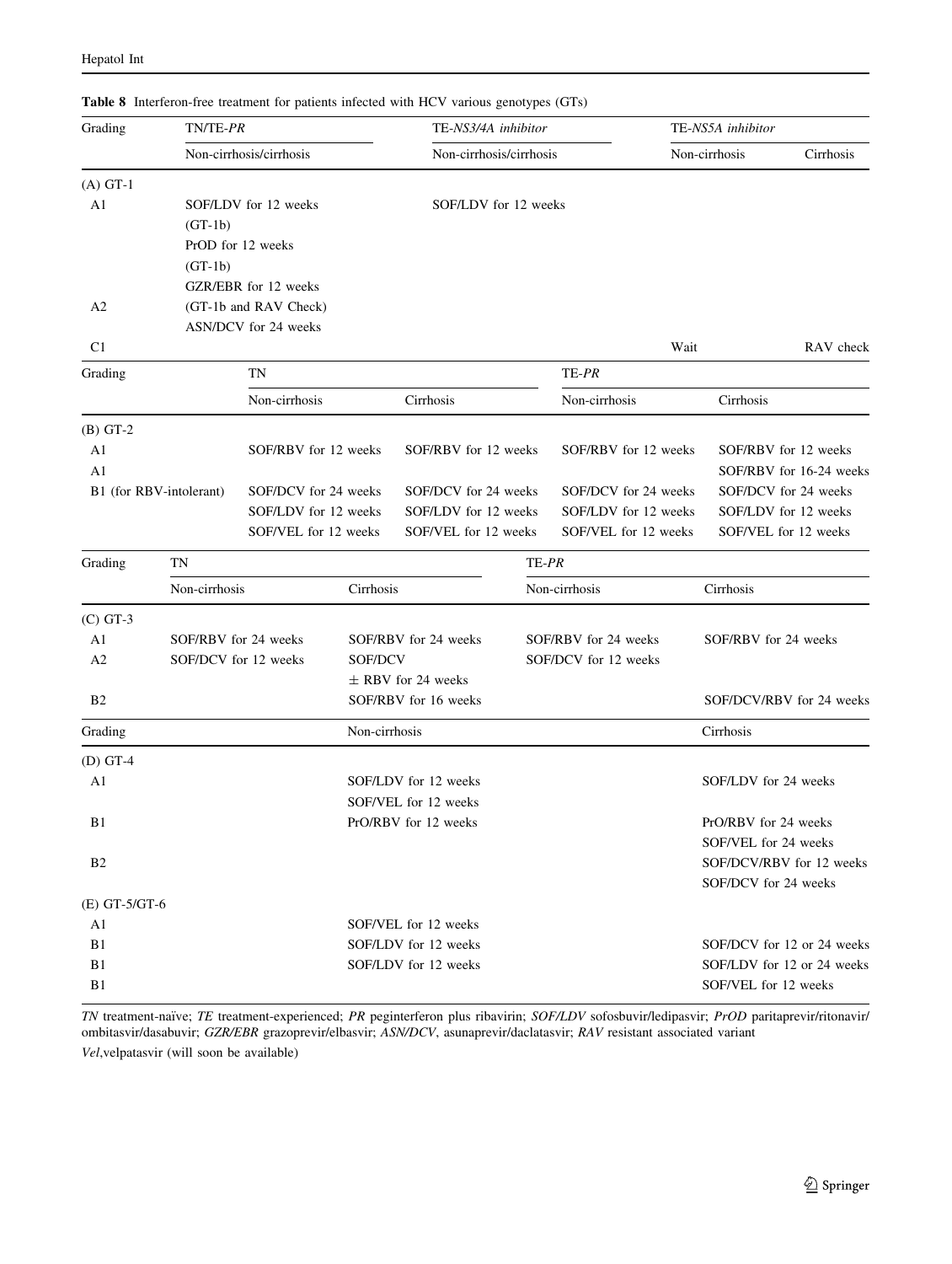#### <span id="page-19-0"></span>Compliance with ethical statements

Conflict of interest All procedures followed were in accordance with the ethical standards of the responsible committee on human experimentation (institutional and national) and with the Declaration of Helsinki 1975, as revised in 2008 (5). Informed consent was obtained from all patients for being included in the study. This article does not contain any studies with animal subjects. Alaaeldin Ibrahim, Cosmas Rinaldi Adithya Lesmana, Mamun Al-Mahtab, Alaaeldin Ibrahim, George K. K.Lau, Barjesh C. Sharma, Jose Sollano, Manoj Kumar, Ankur Jindal, A. Kadir Dokmeci, Geofferey W. McCaughan, Darrell HG Crawford, Jafri Wasim, and Shiv Kumar Sarin declare that they have no conflict of interest. Masao Omata received fees for being a speaker, consultant, and advisory board member for Bayer Co, Boehringer Ingelheim, Bristol-Myers Squibb, Otsuka, Astellas, Gilead Sciences, Chugai, Mitsubishi Tanabe, Kyorin, Merck Sharp & Dohme, Dainippon Sumitomo, Vertex Pharmaceuticals, Takeda, and Zeria. Tatsuo Kanda received lecture fees from Chugai Pharmaceutical, MSD, Tanabe-Mitsubishi, Daiichi-Sankyo, Bristol-Myers Squibb, Gilead Sciences and Abbvie, and a research grant from Chugai and MSD. Lai Wei has research grants from BMS and Roche, and consulting fee from Abbott, Abbvie, BMS, Gilead and Novartis. Ming-Lung Yu is the consultant, advise board member and have grant support from Abbvie, BMS, Gilead, ROCHE, MSD and Abbott. Wang-Long Chuang has speaker fees from Gilead, BMS, MSD, Roche and Novartis, and is a member of Advisory Board: Gilead, Abbvie and Roche. Saeed S. Hamid has conference travel support from Gilead. Jia-Horng Kao has served as a consultant for AbbVie, Bristol-Myers Squibb, Gilead Sciences and Roche, and has also served on speaker's bureaus for Roche, Bristol-Myers Squibb, Gilead Sciences, and Novartis. Osamu Yokosuka has research grants from Chugai Pharmaceutical, Bayer, MSD, Daiichi-Sankyo, Tanabe-Mitsubishi, and Bristol-Myers Squibb, and received speakers fees from Merck Sharp & Dohme, Kowa Souku, Sysmex, Chugai Pharmaceutical Co, GlaxoSmithKline, Bristol-Myers Squibb, Ajinomoto-Seiyaku, Bayer, Abbott, Given Imaging, Mitsubishi Tanabe Pharm, Taiho Yakuhin, Dainippon Sumitomo Pharm, and Igaku-Seibutsugaku Institute.

Open Access This article is distributed under the terms of the Creative Commons Attribution 4.0 International License ([http://crea](http://creativecommons.org/licenses/by/4.0/) [tivecommons.org/licenses/by/4.0/\)](http://creativecommons.org/licenses/by/4.0/), which permits unrestricted use, distribution, and reproduction in any medium, provided you give appropriate credit to the original author(s) and the source, provide a link to the Creative Commons license, and indicate if changes were made.

#### References

- 1. Omata M, Kanda T, Yu ML, Yokosuka O, Lim SG, Jafri W, Tateishi R, Hamid SS, Chuang WL, Chutaputti A, Wei L, Sollano J, Sarin SK, Kao JH, McCaughan GW. APASL consensus statements and management algorithms for hepatitis C virus infection. Hepatol Int 2012;6:409–435
- 2. Asian-Pacific Association for the Study of the Liver (APASL) Hepatitis C Working Party, McCaughan GW, Omata M, Amarapurkar D, Bowden S, Chow WC, Chutaputti A, Dore G, Gane E, Guan R, Hamid SS, Hardikar W, Hui CK, Jafri W, Jia JD, Lai MY, Wei L, Leung N, Piratvisuth T, Sarin S, Sollano J, Tateishi R. Asian-Pacific Association for the Study of the Liver consensus statements on the diagnosis, management and

treatment of hepatitis C virus infection. J Gastroenterol Hepatol 2007;22:615–633

- 3. Kanda T, Imazeki F, Yokosuka O. New antiviral therapies for chronic hepatitis C. Hepatol Int 2010;4:548–561
- 4. Zeuzem S, Hultcrantz R, Bourliere M, Goeser T, Marcellin P, Sanchez-Tapias J, et al. Peginterferon alfa-2b plus ribavirin for treatment of chronic hepatitis C in previously untreated patients infected with HCV genotypes 2 or 3. J Hepatol 2004;40:993–999
- 5. Mangia A, Santoro R, Minerva N, Ricci GL, Carretta V, Persico M, et al. Peginterferon alfa-2b and ribavirin for 12 vs. 24 weeks in HCV genotype 2 or 3. N Engl J Med 2005;352:2609–2617
- 6. Shiffman ML, Suter F, Bacon BR, Nelson D, Harley H, Sola R, et al. Peginterferon alfa-2a and ribavirin for 16 or 24 weeks in HCV genotype 2 or 3. N Engl J Med 2007;357:124–134
- 7. Dalgard O, Bjoro K, Ring-Larsen H, Bjornsson E, Holberg-Petersen M, Skovlund E, et al. Pegylated interferon alfa and ribavirin for 14 versus 24 weeks in patients with hepatitis C virus genotype 2 or 3 and rapid virological response. Hepatology 2008;47:35–42
- 8. Lagging M, Langeland N, Pedersen C, Farkkila M, Buhl MR, Morch K, et al. Randomized comparison of 12 or 24 weeks of peginterferon alpha-2a and ribavirin in chronic hepatitis C virus genotype 2/3 infection. Hepatology 2008;47:1837–1845
- 9. Yu ML, Dai CY, Huang JF, Hou NJ, Lee LP, Hsieh MY, Chiu CF, et al. A randomised study of peginterferon and ribavirin for 16 versus 24 weeks in patients with genotype 2 chronic hepatitis C. Gut 2007;56:553–559
- 10. Jensen DM, Morgan TR, Marcellin P, Pockros PJ, Reddy KR, Hadziyannis SJ, et al. Early identification of HCV genotype 1 patients responding to 24 weeks peginterferon alpha-2a (40 kd)/ ribavirin therapy. Hepatology 2006;43:954–960
- 11. Yu ML, Dai CY, Huang JF, Chiu CF, Yang YH, Hou NJ, Lee LP, et al. Rapid virological response and treatment duration for chronic hepatitis C genotype 1 patients: a randomized trial. Hepatology 2008;47:1884–1893
- 12. Zeuzem S, Buti M, Ferenci P, Sperl J, Horsmans Y, Cianciara J, et al. Efficacy of 24 weeks treatment with peginterferon alfa-2b plus ribavirin in patients with chronic hepatitis C infected with genotype 1 and low pretreatment viremia. J Hepatol 2006;44:97–103
- 13. Liu CH, Liu CJ, Lin CL, Liang CC, Hsu SJ, Yang SS, et al. Pegylated interferon-alpha-2a plus ribavirin for treatment-naïve Asian patients with hepatitis C virus genotype 1 infection: a multicenter, randomized controlled trial. Clin Infect Dis 2008;47:1260–1269
- 14. Berg T, Weich V, Teuber G, Klinker H, Möller B, Rasenack J, et al. Individualized treatment strategy according to early viral kinetics in hepatitis C virus type 1-infected patients. Hepatology 2009;50:369–377
- 15. Pearlman BL, Ehleben C. Hepatitis C genotype 1 virus with low viral load and rapid virologic response to peginterferon/ribavirin obviates a protease inhibitor. Hepatology 2014;59:71–77
- 16. Ge D, Fellay J, Thompson AJ, Simon JS, Shianna KV, Urban TJ, Heinzen EL, et al. Genetic variation in IL28B predicts hepatitis C treatment-induced viral clearance. Nature 2009;461:399–401
- 17. Tanaka Y, Nishida N, Sugiyama M, Kurosaki M, Matsuura K, Sakamoto N, Nakagawa M, et al. Genome-wide association of IL28B with response to pegylated interferon-alpha and ribavirin therapy for chronic hepatitis C. Nat Genet 2009;41:1105–1109
- 18. Suppiah V, Moldovan M, Ahlenstiel G, Berg T, Weltman M, Abate ML, et al. IL28B is associated with response to chronic hepatitis C interferon-alpha and ribavirin therapy. Nat Genet 2009;41:1100–1104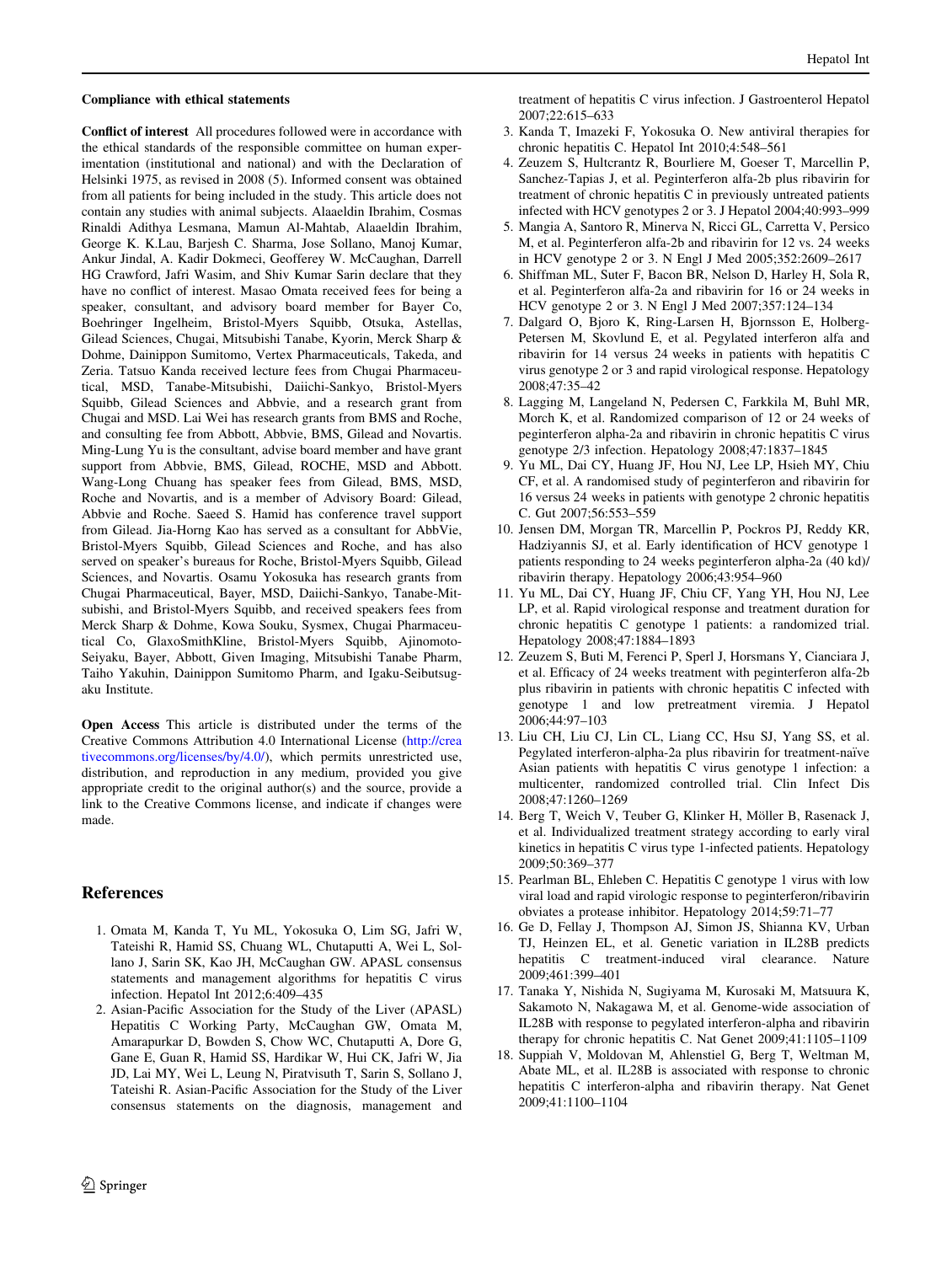- <span id="page-20-0"></span>19. Huang CF, Huang JF, Yang JF, Hsieh MY, Lin ZY, Chen SC, Wang LY, et al. Interleukin-28B genetic variants in identification of hepatitis C virus genotype 1 patients responding to 24 weeks peginterferon/ribavirin. J Hepatol 2012;56:34–40
- 20. Thompson AJ, Muir AJ, Sulkowski MS, Ge D, Fellay J, Shianna KV, et al. Interleukin-28B polymorphism improves viral kinetics and is the strongest pretreatment predictor of sustained virologic response in genotype 1 hepatitis C virus. Gastroenterology 2010;139(120–129):e18
- 21. Huang CF, Yeh ML, Huang JF, Yang JF, Hsieh MY, Lin ZY, et al. Host interleukin-28B genetic variants versus viral kinetics in determining responses to standard-of-care for Asians with hepatitis C genotype 1. Antiviral Res 2012;93:239–244
- 22. Yu ML, Huang CF, Huang JF, Chang NC, Yang JF, Lin ZY, Chen SC, et al. Role of interleukin-28B polymorphisms in the treatment of hepatitis C virus genotype 2 infection in Asian patients. Hepatology 2011;53:7–13
- 23. Mangia A, Thompson AJ, Santoro R, Piazzolla V, Tillmann HL, Patel K, et al. An IL28B polymorphism determines treatment response of hepatitis C virus genotype 2 or 3 patients who do not achieve a rapid virologic response. Gastroenterology 2010;139:821–827 (827. e1)
- 24. Sarrazin C, Susser S, Doehring A, Lange CM, Müller T, Schlecker C, et al. Importance of IL28B gene polymorphisms in hepatitis C virus genotype 2 and 3 infected patients. J Hepatol 2011;54:415–421
- 25. Huang CF, Yeh ML, Hsieh MH, Hsieh MY, Lin ZY, Chen SC, Wang LY, et al. Clinical utility of host genetic IL-28B variants in hepatitis C virus genotype 1 Asian patients retreated with pegylated interferon plus ribavirin. J Gastroenterol Hepatol 2013;28:1515–1520
- 26. Huang CF, Dai CY, Yeh ML, Huang JF, Huang CI, Hsieh MY, et al. Virological predictors of response to retreatment in hepatitis C genotype 2 infected patients. PLoS One 2013;8:e58882
- 27. Yu M-L, Chuang W-L. New treatments for HCV: perspective from Asia. Clin Liver Dis 2015;5:17–21
- 28. Feld JJ, Kowdley KV, Coakley E, et al. Treatment of HCV with ABT-450/r-ombitasvir and dasabuvir with ribavirin. N Engl J Med 2014;370(17):1594–1603
- 29. Afdhal N, Reddy KR, Nelson DR, Lawitz E, Gordon SC, Schiff E, Nahass R, et al. Ledipasvir and sofosbuvir for previously treated HCV genotype 1 infection. N Engl J Med 2014;370:1483–1493
- 30. Afdhal N, Zeuzem S, Kwo P, et al. Ledipasvir and sofosbuvir for untreated HCV genotype 1 infection. N Engl J Med 2014;370(20):1889–1898
- 31. George SL, Bacon BR, Brunt EM, Mihindukulasuriya KL, Hoffmann J, Di Bisceglie AM. Clinical, virological, histologic, and biochemical outcomes after successful HCV therapy: a 5-year follow-up of 150 patients. Hepatology 2009;49(3):729–738
- 32. Lindsay KL, Trepo C, Heintges T, Shiffman ML, Gordon SC, Hoels JC, et al. A randomized, double-blind trial comparing pegylated interferon alfa-2b to interferon alfa-2b as initial treatment for chronic Hepatitis C. Hepatology 2001;34(2):395–403
- 33. Manns MP, McHutchison JG, Gordon SC, et al. Peginterferon alfa-2b plus ribavirin compared with interferon alfa-2b plus ribavirin for initial treatment of chronic hepatitis C: a randomised trial. Lancet 2001;358:958–965
- 34. RiDruejo R. Predictors of response to chronic hepatitis C treatment. Fut Virol 2012;7(ii):1089–1101
- 35. Wedemeyer H, Dore GJ, Ward JW. Estimates on HCV disease burden worldwide—filling the gaps. J Viral Hepatitis 2015;22(Suppl.S1):1–5
- 36. Kowdley KV, Gordon SC, Reddy KR, Rossaro L, Bernstein DE, Lawitz E, Shiffman ML, et al. Ledipasvir and sofosbuvir for 8 or

12 weeks for chronic HCV without cirrhosis. N Engl J Med 2014;370:1879–1888

- 37. Charlton M, Gane E, Manns MP, Brown RS Jr, Curry MP, Kwo PY, et al. Sofosbuvir and ribavirin for treatment of compensated recurrent hepatitis C virus infection after liver transplantation. Gastroenterology 2015;148:108–117
- 38. Curry MP, Forns X, Chung RT, Terrault NA, Brown R Jr, Fenkel JM, et al. Sofosbuvir and ribavirin prevent recurrence of HCV infection after liver transplantation: an open-label study. Gastroenterology 2015;148:100–107
- 39. Poordad F, Hezode C, Trinh R, Kowdley KV, Zeuzem S, Agarwal K, Shiffman ML, et al. ABT-450/r-ombitasvir and dasabuvir with ribavirin for hepatitis C with cirrhosis. N Engl J Med 2014;370:1973–1982
- 40. Zeuzem S, Jacobson IM, Baykal T, et al. Retreatment of HCV with ABT-450/r-ombitasvir and dasabuvir with ribavirin. N Engl J Med 2014;370(17):1604–1614
- 41. Hezode C, Asselah T, Reddy KR, et al. Ombitasvir plus paritaprevir plus ritonavir with or without ribavirin in treatmentnaive and treatment-experienced patients with genotype 4 chronic hepatitis C virus infection (PEARL-I): a randomised, open-label trial. Lancet 2015;385:2502–2509
- 42. Molina JM, Orkin C, Iser DM, et al. Sofosbuvir plus ribavirin for treatment of hepatitis C virus in patients co-infected with HIV (PHOTON-2): a multicentre, open-label, non-randomised, phase 3 study. Lancet 2015;385:1098–1106
- 43. Lim SG. Chronic hepatitis C genotype 1 treatment roadmap for resource constrained settings. World J Gastroenterol 2015;21(6):1972–1981
- 44. Zeuzem S, Andreone P, Pol S, Lawitz E, Diago M, Roberts S, et al. Telaprevir for retreatment of HCV infection. N Engl J Med 2011;364:2417–2428
- 45. Manns M, Marcellin P, Poordad F, de Araujo ES, Buti M, Horsmans Y, Janczewska E, Villamil F, Scott J, Peeters M, Lenz O, Ouwerkerk-Mahadevan S, De La Rosa G, Kalmeijer R, Sinha R, Beumont-Mauviel M. Simeprevir with pegylated interferon alfa 2a or 2b plus ribavirin in treatment-naive patients with chronic hepatitis C virus genotype 1 infection (QUEST-2): a randomised, double-blind, placebo-controlled phase 3 trial. Lancet 2014;384:414–426
- 46. Jacobson IM, Dore GJ, Foster GR, Fried MW, Radu M, Rafalsky VV, Moroz L, Craxi A, Peeters M, Lenz O, Ouwerkerk-Mahadevan S, De La Rosa G, Kalmeijer R, Scott J, Sinha R, Beumont-Mauviel M. Simeprevir with pegylated interferon alfa 2a plus ribavirin in treatment-naive patients with chronic hepatitis C virus genotype 1 infection (QUEST-1): a phase 3, randomised, double-blind, placebo-controlled trial. Lancet 2014;384:403–413
- 47. Lawitz E, Sulkowski MS, Ghalib R, Rodriguez-Torres M, Younossi ZM, Corregidor A, DeJesus E, Pearlman B, Rabinovitz M, Gitlin N, Lim JK, Pockros PJ, Scott JD, Fevery B, Lambrecht T, Ouwerkerk-Mahadevan S, Callewaert K, Symonds WT, Picchio G, Lindsay KL, Beumont M, Jacobson IM. Simeprevir plus sofosbuvir, with or without ribavirin, to treat chronic infection with hepatitis C virus genotype 1 in nonresponders to pegylated interferon and ribavirin and treatmentnaive patients: the COSMOS randomised study. Lancet 2014;384:1756–1765
- 48. Reddy KR, Zeuzem S, Zoulim F, Weiland O, Horban A, Stanciu C, Villamil FG, Andreone P, George J, Dammers E, Fu M, Kurland D, Lenz O, Ouwerkerk-Mahadevan S, Verbinnen T, Scott J, Jessner W. Simeprevir versus telaprevir with peginterferon and ribavirin in previous null or partial responders with chronic hepatitis C virus genotype 1 infection (ATTAIN): a randomised, double-blind, non-inferiority phase 3 trial. Lancet Infect Dis 2015;15:27–35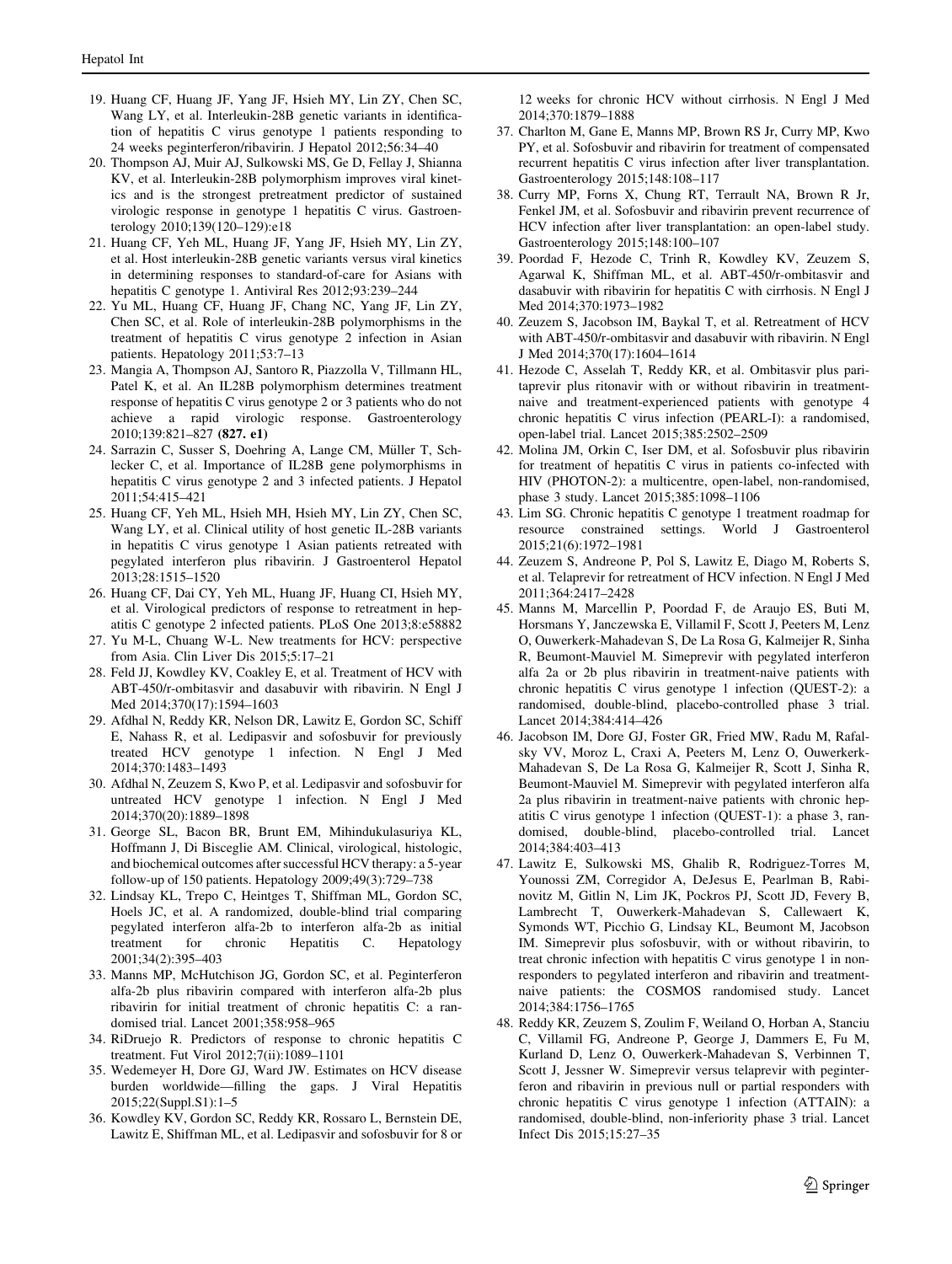- <span id="page-21-0"></span>49. Fellay J, Thompson AJ, Ge D, Gumbs CE, Urban TJ, Shianna KV, Little LD, Qiu P, Bertelsen AH, Watson M, Warner A, Muir AJ, Brass C, Albrecht J, Sulkowski M, McHutchison JG, Goldstein DB. ITPA gene variants protect against anaemia in patients treated for chronic hepatitis C. Nature 2010;464:405–408
- 50. Muir AJ, Poordad FF, McHutchison JG, Shiffman ML, Berg T, Ferenci P, Heathcote EJ, Pawlotsky JM, Zeuzem S, Reesink HW, Dusheiko G, Martin EC, George S, Kauffman RS, Adda N. Retreatment with telaprevir combination therapy in hepatitis C patients with well-characterized prior treatment response. Hepatology 2011;54:1538–1546
- 51. Thompson AJ, McHutchison JG. Will IL28B polymorphism remain relevant in the era of direct-acting antiviral agents for hepatitis C virus? Hepatology 2012;56:373–381
- 52. Gane EJ, Roberts SK, Stedman CA, Angus PW, Ritchie B, Elston R, Ipe D, Morcos PN, Baher L, Najera I, Chu T, Lopatin U, Berrey MM, Bradford W, Laughlin M, Shulman NS, Smith PF. Oral combination therapy with a nucleoside polymerase inhibitor (RG7128) and danoprevir for chronic hepatitis C genotype 1 infection (INFORM-1): a randomised, double-blind, placebo-controlled, dose-escalation trial. Lancet 2010;376:1467–1475
- 53. Lawitz EJ, Gruener D, Hill JM, Marbury T, Moorehead L, Mathias A, Cheng G, Link JO, Wong KA, Mo H, McHutchison JG, Brainard DM. A phase 1, randomized, placebo-controlled, 3-day, dose-ranging study of GS-5885, an NS5A inhibitor, in patients with genotype 1 hepatitis C. J Hepatol 2012;57:24–31
- 54. Lawitz E, Poordad FF, Pang PS, Hyland RH, Ding X, Mo H, Symonds WT, McHutchison JG, Membreno FE. Sofosbuvir and ledipasvir fixed-dose combination with and without ribavirin in treatment-naive and previously treated patients with genotype 1 hepatitis C virus infection (LONESTAR): an open-label, randomised, phase 2 trial. Lancet 2014;383:515–523
- 55. Mizokami M, Yokosuka O, Takehara T, Sakamoto N, Korenaga M, Mochizuki H, Nakane K, Enomoto H, Ikeda F, Yanase M, Toyoda H, Genda T, Umemura T, Yatsuhashi H, Ide T, Toda N, Nirei K, Ueno Y, Nishigaki Y, Betular J, Gao B, Ishizaki A, Omote M, Mo H, Garrison K, Pang PS, Knox SJ, Symonds WT, McHutchison JG, Izumi N, Omata M. Ledipasvir and sofosbuvir fixed-dose combination with and without ribavirin for 12 weeks in treatment-naive and previously treated Japanese patients with genotype 1 hepatitis C: an open-label, randomised, phase 3 trial. Lancet Infect Dis 2015;15(6):645–653
- 56. Charlton M, Everson GT, Flamm SL, Kumar P, Landis C, Brown RS Jr, et al. Ledipasvir and sofosbuvir plus ribavirin for treatment of HCV infection in patients with advanced liver disease. Gastroenterology 2015;149:649–659
- 57. Chayama K, Notsumata K, Kurosaki M, Sato K, Rodrigues L Jr, Setze C, Badri P, Pilot-Matias T, Vilchez RA, Kumada H. Randomized trial of interferon- and ribavirin-free ombitasvir/paritaprevir/ritonavir in treatment-experienced hepatitis C virus-infected patients. Hepatology 2015;61:1523–1532
- 58. Ferenci P, Bernstein D, Lalezari J, Cohen D, Luo Y, Cooper C, Tam E, Marinho RT, Tsai N, Nyberg A, Box TD, Younes Z, Enayati P, Green S, Baruch Y, Bhandari BR, Caruntu FA, Sepe T, Chulanov V, Janczewska E, Rizzardini G, Gervain J, Planas R, Moreno C, Hassanein T, Xie W, King M, Podsadecki T, Reddy KR. PEARL-III study; PEARL-IV study. ABT-450/rombitasvir and dasabuvir with or without ribavirin for HCV. N Engl J Med 2014;370:1983–1992
- 59. Lok AS, Gardiner DF, Lawitz E, Martorell C, Everson GT, Ghalib R, Reindollar R, Rustgi V, McPhee F, Wind-Rotolo M, Persson A, Zhu K, Dimitrova DI, Eley T, Guo T, Grasela DM, Pasquinelli C. Preliminary study of two antiviral agents for hepatitis C genotype 1. N Engl J Med 2012;366:216–224
- 61. Fujii Y, Uchida Y, Mochida S. Drug-induced immunoallergic hepatitis during combination therapy with daclatasvir and asunaprevir. Hepatology 2015;61:400–401
- 62. Manns M, Pol S, Jacobson IM, Marcellin P, Gordon SC, Peng CY, Chang TT, et al. All-oral daclatasvir plus asunaprevir for hepatitis C virus genotype 1b: a multinational, phase 3, multicohort study. Lancet 2014;384:1597–1605
- 63. Suda G, Kudo M, Nagasaka A, Furuya K, Yamamoto Y, Kobayashi T, Shinada K, Tateyama M, Konno J, Tsukuda Y, Yamasaki K, Kimura M, Umemura M, Izumi T, Tsunematsu S, Sato F, Terashita K, Nakai M, Horimoto H, Sho T, Natsuizaka M, Morikawa K, Ogawa K, Sakamoto N (2016) Efficacy and safety of daclatasvir and asunaprevir combination therapy in chronic hemodialysis patients with chronic hepatitis C. J Gastroenterol. doi:[10.1007/s00535-016-1162-8](http://dx.doi.org/10.1007/s00535-016-1162-8)
- 64. Everson GT, Sims KD, Rodriguez-Torres M, Hézode C, Lawitz E, Bourlière M, Loustaud-Ratti V, Rustgi V, Schwartz H, Tatum H, Marcellin P, Pol S, Thuluvath PJ, Eley T, Wang X, Huang SP, McPhee F, Wind-Rotolo M, Chung E, Pasquinelli C, Grasela DM, Gardiner DF. Efficacy of an interferon- and ribavirin-free regimen of daclatasvir, asunaprevir, and BMS-791325 in treatment-naive patients with HCV genotype 1 infection. Gastroenterology 2014;146:420–429
- 65. Lawitz E, Gane E, Pearlman B, Tam E, Ghesquiere W, Guyader D, Alric L, Bronowicki JP, Lester L, Sievert W, Ghalib R, Balart L, Sund F, Lagging M, Dutko F, Shaughnessy M, Hwang P, Howe AY, Wahl J, Robertson M, Barr E, Haber B. Efficacy and safety of 12 weeks versus 18 weeks of treatment with grazoprevir (MK-5172) and elbasvir (MK-8742) with or without ribavirin for hepatitis C virus genotype 1 infection in previously untreated patients with cirrhosis and patients with previous null response with or without cirrhosis (C-WORTHY): a randomised, open-label phase 2 trial. Lancet 2015;385:1075–1086
- 66. Roth D, Nelson DR, Bruchfeld A, Liapakis A, Silva M, Monsour H Jr, et al. Grazoprevir plus elbasvir in treatment-naive and treatment-experienced patients with hepatitis C virus genotype 1 infection and stage 4–5 chronic kidney disease (the C-SURFER study): a combination phase 3 study. Lancet study): a combination phase 3 study. Lancet 2015;386:1537–1545
- 67. Hirotsu Y, Kanda T, Matsumura H, Moriyama M, Yokosuka O, Omata M. HCV NS5A resistance-associated variants in a group of real-world Japanese patients chronically infected with HCV genotype 1b. Hepatol Int 2015;9:424–430
- 68. Zeuzem S, Dusheiko GM, Salupere R, Mangia A, Flisiak R, Hyland RH, Illeperuma A, et al. Sofosbuvir and ribavirin in HCV genotypes 2 and 3. N Engl J Med 2014;370:1993–2001
- 69. Gane EJ, Stedman CA, Hyland RH, et al. Nucleotide polymerase inhibitor sofosbuvir plus ribavirin for hepatitis C. N Engl J Med 2013;368:34–44
- 70. Lawitz E, Mangia A, Wyles D, et al. Sofosbuvir for previously untreated chronic hepatitis C infection. N Engl J Med 2013;368:1878–1887
- 71. Jacobson IM, Gordon SC, Kowdley KV, et al. Sofosbuvir for hepatitis C genotype 2 or 3 in patients without treatment options. N Engl J Med 2013;368:1867–1877
- 72. Omata M, Nishiguchi S, Ueno Y, Mochizuki H, Izumi N, Ikeda F, Toyoda H, Yokosuka O, Nirei K, Genda T, Umemura T, Takehara T, Sakamoto N, Nishigaki Y, Nakane K, Toda N, Ide T, Yanase M, Hino K, Gao B, Garrison KL, Dvory-Sobol H, Ishizaki A, Omote M, Brainard D, Knox S, Symonds WT,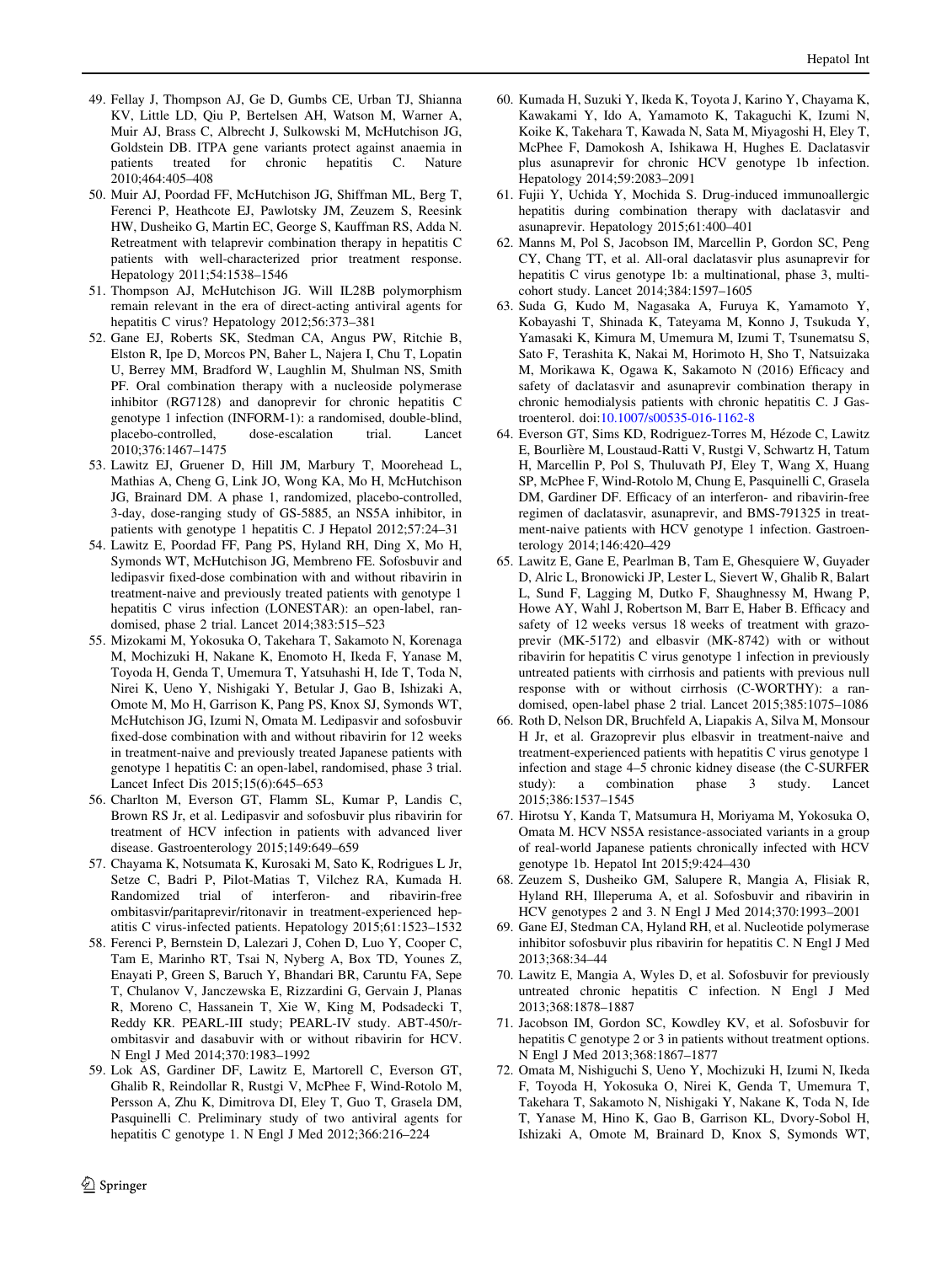<span id="page-22-0"></span>McHutchison JG, Yatsuhashi H, Mizokami M. Sofosbuvir plus ribavirin in Japanese patients with chronic genotype 2 HCV infection: an open-label, phase 3 trial. J Viral Hepatol 2014;21:762–768

- 73. Sulkowski MS, Gardiner DF, Rodriguez-Torres M, et al. Daclatasvir plus sofosbuvir for previously treated or untreated chronic HCV infection. N Engl J Med 2014;370:211–221
- 74. Gane EJ, Hyland RH, Yang Y, Svarovskaia E, Pang PS, McHutchison JG, et al. Ledipasvir/Sofosbuvir single tablet regimen is effective in patients with HCV Genotype 2 Infection. In: 15th international symposium on viral hepatitis and liver disease (ISVHLD), Berlin, Germany, on 26–28 Jun 2015. [http://](http://www.natap.org/2015/HCV/070215_02.htm) [www.natap.org/2015/HCV/070215\\_02.htm](http://www.natap.org/2015/HCV/070215_02.htm). Accessed on 11 Feb 2016
- 75. Everson GT, Tran TT, Towner WJ, et al. Safety and efficacy of treatment with the interferon-free, ribavirin-free combination of sofosbuvir  $+$  GS-5816 for 12 weeks in treatment naive patients with genotype 1-6 HCV patients (Abstract). J Hepatol 2014;60(Suppl.):S46
- 76. Nelson DR, Cooper JN, Lalezari JP et al. All-oral 12-week combination treatment with daclatasvir (DCV) and sofosbuvir (SOF) in patients infected with HCV genotype (GT) 3: ALLY-3 phase 3 study. In: Abstract LB-3. 65th Annual Meeting of the American Association for the Study of Liver Diseases (AASLD). 7–11 Nov 2014; Boston, MA
- 77. Ruane P, Ain D, Meshrekey R, Stryker R. Sofosbuvir plus ribavirin in the treatment of chronic HCV genotype 4 infection in patients of Egyptian ancestry. In: 64th Annual Meeting of the American Association for the Study of Liver Diseases (AASLD). 1–5 Nov 2013; Washington DC
- 78. Esmat GE, Shiha G, Omar RF et al. Sofosbuvir plus ribavirin in the treatment of egyptian patients with chronic genotype 4 HCV infection. In: Abstract 959. 65th Annual Meeting of the American Association for the Study of Liver Diseases (AASLD). 7–11 Nov 2014; Boston, MA
- 79. Molina JM, Orkin C, Iser DM et al. All-oral therapy with sofosbuvir plus ribavirin for the treatment of HCV genotypes 1, 2, 3 and 4 infection in patients co-infected with HIV (PHOTON-2). In: Abstract MOAB0105LB. 20th International AIDS Conference. 20–25 July 2014; Melbourne, Australia
- 80. Kapoor R, Kohli A, Sidharthan S et al. all-oral treatment for genotype 4 chronic hepatitis C infection with sofosbuvir and ledipasvir: interim results from the NIAID SYNERGY trial. In: Abstract 240. 65th Annual Meeting of the American Association for the Study of Liver Diseases (AASLD). 7–11 Nov 2014; Boston, MA
- 81. Pol S, Reddy KR, Baykal T et al. Interferon-free regimens of ombitasvir and ABT-450/r with or without ribavirin in patients with HCV genotype 4 infection: PEARL-I study results. In: Abstract 1928. 65th Annual Meeting of the American Association for the Study of Liver Diseases (AASLD). 7–11 Nov 2014; Boston, MA
- 82. Gane EJ, Hyland RH, An D, Svarovskaia ES, Pang PS, Symonds WT, et al. High efficacy of LDV/SOF regimens for 12 weeks for patients with HCV genotype 3 or 6 infection. Hepatology 2014;60:1274A
- 83. Moreno C, Hezode C, Marcellin P et al. Simeprevir with peginterferon/ribavirin for treatment of chronic HCV genotype 4 infection in treatment-naïve or -experienced patients: interim results of a phase III trial. In: Abstract 60. Hep DAART. 8–12 Dec 2013; Big Island, Hawaii
- 84. Zeuzem S, Ghalib R, Reddy KR, et al. Grazoprevir–Elbasvir combination therapy for treatment-naive cirrhotic and noncirrhotic patients with chronic HCV genotype 1, 4, or 6 infection: a randomized trial. Ann Intern Med 2015;163:1–13
- 85. Everson G et al. Safety and efficacy of treatment with the interferon-free, ribavirin-free combination of sofosbuvir  $+$  GS-5816 for 12 weeks in treatment naive patients with genotype 1–6 HCV infection. In: 49th Annual Meeting of the European Association for the Study of the Liver (EASL), abstract O111, London, 2014
- 86. Clinicaltrials.gov NCT02201940; Gilead press release. Sept 21, 2015
- 87. Hill A, Khoo S, Fortunak J, et al. Minimum costs for producing hepatitis C direct-acting antivirals for use in large-scale treatment access programs in developing countries. Clin Infect Dis 2014;58:928–936
- 88. Kohli A, Osinusi A, Sims Z, et al. Virological response after 6 week triple-drug regimens for hepatitis C: a proof-of-concept phase 2A cohort study. Lancet 2015;385:1107–1113
- 89. Qureshi H, Bile KM, Jooma R, Alam SE, Afridi HU. Prevalence of hepatitis B and C viral infections in Pakistan: findings of a national survey appealing for effective prevention and control measures. East Mediterr Health J 2010;16(Suppl):S15–S23
- 90. Janjua NZ, Hamza HB, Islam M, Tirmizi SF, Siddiqui A, Jafri W, et al. Health care risk factors among women and personal behaviors among men explain the high prevalence of hepatitis C virus infection in Karachi, Pakistan. J Viral Hepat 2010;17:317–326
- 91. Mumtaz K, Hamid SS, Moatter T, Abid S, Shah HA, Jafri W. Distribution of hepatitis C virus genotypes and its response to treatment in Pakistani patients. Saudi Med J 2008;29:1671
- 92. Abergel A, Loustaud-Ratti V, Metivier S, Jiang D, Kersey K, Knox SJ, et al. Ledipasvir/sofosbuvir treatment results in high SVR rates in patients with chronic genotype 4 and 5 HCV infection. J Hepatol 2015;62:S219
- 93. Wehmeyer MH, Jordan S, Eißing C, Hartl J, Stohr A, Petersen J, et al. Sofosbuvir in combination with peginterferon and ribavirin for patients chronically infected with hepatitis C virus genotype 4: ''real-life'' experience of two large viral hepatitis centers in northern Germany. J Hepatol 2015;62:S219
- 94. Reddy R, Lim JK, Kuo A, Di Bisceglie AM, Vargas HE, Galati JS, et al. all-oral HCV therapy is safe and effective in patients with decompensated cirrhosis: interim report from the HCVtarget real world experience. J Hepatol 2015;62:S193
- 95. Samuel D, Manns M, Forns X, Flamm SL, Reddy KR, Denning J, et al. Ledipasvir/sofosbuvir with ribavirin is safe in  $>600$ decompensated and post liver transplantation patients with HCV infection: an integrated safety analysis of the solar 1 and solar 2 trials D. J Hepatol 2015;62:S620–S662
- 96. Waked I, Doss W, El-Sayed MH, Razavi H, Shiha G, Yosry A, Esmat G. The current and future disease burden of chronic hepatitis C virus infection in Egypt. Arab J Gastroenterol 2014;15:45–52
- 97. Doss W, Esmat G, El Serafy M, El Sayed M, Hassany M, Aymen Yousry A, El Akel W, and waked I:(National Committee for Control of Viral Hepatitis (NCCVH), Ministry of Health and Population, Egypt): Interim analysis for Sofosbuvir National treatment Program in Egypt, 15th International symposium on viral hepatitis and liver (ISVHL), Poster 149, 26–28 June 2015
- 98. Gani RA, Hasan I, Sanityoso A, Lesmana CRA, Waspodo AS, Siregar L, et al. National consensus of hepatitis C infection management in Indonesia. Jakarta: Indonesia Association of the Study for the Liver; 2014
- 99. Akbar N, Sulaiman A, Hasan I, Lesmana LA, Gani RA, Sanityoso A, et al. Efficacy and safety of In-Asia-manufactured Interferon  $\alpha$  -2b in combination with Ribavirin for therapy of naïve chronic hepatitis C patients: a multicenter, prospective, open-label trial. Indones J Gastroenterol Hepatol Dig Endosc 2009;10(1):7–13
- 100. Juniastuti K, Wibowo BP, Wibawa IDN, Utsumi T, Mustika S, Amin M, et al. Interleukin-28B polymorphisms and response of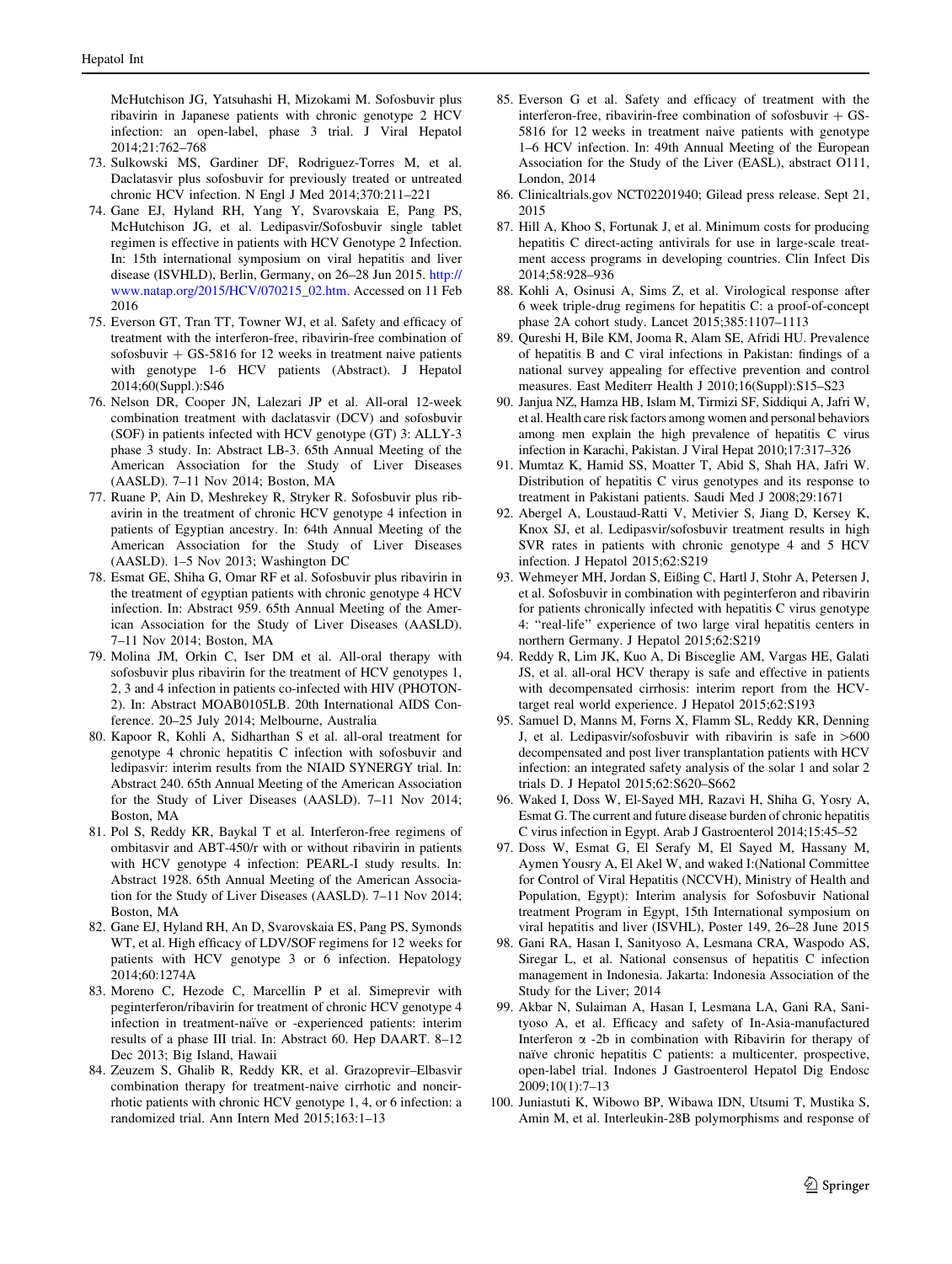<span id="page-23-0"></span>chronic hepatitis C patients from Indonesia to Pegylated Interferon/Ribavirin treatment. J Clin Microbiol 2014;52:2193–2195

- 101. Navasa M, Forns X. Antiviral therapy in HCV decompensated cirrhosis: to treat or not to treat. J Hepatol 2007;46:185–188
- 102. Berenguer M, Palau A, Aguilera V, Rayón JM, Juan FS, Prieto M. Clinical benefits of antiviral therapy in patients with recurrent hepatitis C following liver transplantation. Am J Transplant 2008;8:679–687
- 103. Kwo PY, Mantry PS, Coakley E, Te HS, Vargas HE, Brown R Jr, et al. An interferon-free antiviral regimen for HCV after liver transplantation. N Engl J Med 2014;371:2375–2382
- 104. Foster GR, McLauchlan J, W. Irving, M. Cheung, B. Hudson, S. Verma, K. Agarwal, HCV Research UK EAP Group. Treatment of decompensated HCV cirrhosis in patients with diverse genotypes: 12 weeks sofosbuvir and NS5A inhibitors with/ without ribavirin is effective in HCV Genotypes 1 and 3. EASL - The International Liver Congress 2015 50th Annual Meeting of the European Association for the Study of the Liver, Vienna, Austria, 22–26 April 2015
- 105. Afdhal N, Everson G, McCaughan G, et al. Sofosbuvir and ribavirin for the treatment of chronic HCV with cirrhosis and portal hypertension with and without decompensation: early virologic response and safety. J Hepatol 2014;60:S28
- 106. Reddy KR, Lim J, Kuo A, et al. all-oral HCV therapy is safe and effective in patients with decompensated cirrhosis: report from HCV-TARGET. EASL - the international liver congress 2015 50th annual meeting of the European Association for the Study of the Liver, Vienna, Austria, 22–26 April 2015
- 107. Bashar A, Pungpapong S, et al. The use of simeprevir and sofosbuvir to treat HCV G1 in the liver transplant setting: the experience in 3 US Centres. Hepatology 2014;60:260A
- 108. Reddy KR, Everson GT, Flamm SL, Denning JM, Arterburn S, Brandt-Sarif T, et al. Ledipasvir/sofosbuvir with ribavirin for the treatment of HCV in patients with post-transplant recurrence: preliminary results of a prospective, multicenter study. Hepatology 2014;60:200A–201A
- 109. Jensen DM, O'Leary JG, Pockros P, et al. Safety and efficacy of sofosbuvir-containing regimens for hepatitis C: real-world experience in a diverse, longitudinal observational cohort. J Hepatol 2014;60:219A
- 110. Brown RS, Reddy KRJ, O'Leary JG, Kuo A, Morelli G, Stravitz RT, Durand CM, et al. Safety and efficacy of new DAA-based therapy for hepatitis C post-transplant: interval results from the HCV-TARGET longitudinal, observational study. Hepatology 2014;60:1269A
- 111. Forns X, Berenguer M, Herzer K, et al. On-treatment virologic response and tolerability of simeprevir, daclatasvir and ribavirin in patients with recurrent hepatitis C virus genotype 1b infection after orthotopic liver transplantation (OLT): interim data from the Phase II SATURN study. In: EASL - The International Liver Congress 2015 50th Annual Meeting of the European Association for the Study of the Liver, Vienna, Austria, 22–26 April
- 112. Forns X, Charlton M, Denning J, et al. Sofosbuvir compassionate use program for patients with severe recurrent hepatitis C after liver transplantation. Hepatology 2015;61:1485–1494
- 113. Leroy V, Dumortier J, Coilly A, Sebagh M, Fougerou-Leurenl C, Radenne S, Bolla D, et al. High rates of virological response and major clinical improvement during sofosbuvir and daclatasvir-based regimens for the treatment of fibrosing cholestatic HCV recurrence after liver transplantation: the ANRS CO23 CUPILT study. Hepatology 2014;60:207A
- 114. Coilly A, Fougerou C, De Ledinghen V, et al. The association of sofosbuvir and daclatasvir for treating severe recurrence of HCV infection after liver transplantation. EASL - The International Liver Congress 2015 50th Annual Meeting of the European

Association for the Study of the Liver, Vienna, Austria, 22–26 April 2015

- 115. Fissel RB, Bragg-Gresham JL, Woods JD, Jadoul M, Gillespie B, Heddewick SA, et al. Patterns of hepatitis C prevalence and seroconversion in hemodialysis units from three continents: the DOPPS. Kidney Int 2004;65:2335–2342
- 116. Kidney Disease: Improving Global Outcomes (2008) KDIGO clinical practice guidelines for the prevention, diagnosis, evaluation, and treatment of hepatitis C in chronic kidney disease. Kidney Int Suppl (109):S1-99
- 117. Butt AA, Skanderson M, McGinnis KA, Ahuja T, Bryce CL, Barnato AE, et al. Impact of hepatitis C virus infection and other comorbidities on survival in patients on dialysis. J Viral Hepat 2007;14:688–696
- 118. Henderson WA, Shankar R, Gill JM, Kim KH, Ghany MG, Skanderson M, et al. Hepatitis C progressing to hepatocellular carcinoma: the HCV dialysis patient in dilemma. J Viral Hepat 2010;17:59–64
- 119. Pineda JA, Romero-Gómez M, Díaz-García F, Girón-González JA, Montero JL, Torre-Cisneros J, et al. HIV co-infection shortens the survival of patients with hepatitis C virus-related decompensated cirrhosis. Hepatology 2005;41(4):779–789
- 120. Macías J, Márquez M, Téllez F, Merino D, Jiménez-Aguilar P, López-Cortés LF, et al. Risk of liver decompensation among HIV/hepatitis C virus-co-infected individuals with advanced fibrosis: implications for the timing of therapy. Clin Infect Dis 2013;57:1401–1408
- 121. Alves JP, Peres S, Borges F, Miranda AC, Baptista T, Ventura F, et al. Risk of liver decompensation assessed in HIV/HCV coinfected individuals with advanced liver fibrosis: a faster countdown experience. J Int AIDS Soc 2014;17(4 Suppl 3):19641
- 122. Osinusi A, Townsend K, Kohli A, Nelson A, Seamon C, Meissner EG, et al. Virologic response following combined ledipasvir and sofosbuvir administration in patients with HCV genotype 1 and HIV co-infection. JAMA 2015;313:1232–1239
- 123. Coppola N, Martini S, Pisaturo M, Sagnelli C, Filippini P, Sagnelli E. Treatment of chronic hepatitis C in patients with HCV/HIV co-infection. World J Virol 2015;4:1–12
- 124. Panel on Antiretroviral Guidelines for Adults and Adolescents. Guidelines for the use of antiretroviral agents in HIV-1-infected adults and adolescents. Department of Health and Human Services. Available at [http://www.aidsinfo.nih.gov/ContentFiles/](http://www.aidsinfo.nih.gov/ContentFiles/AdultandAdolescentGL.pdf) [AdultandAdolescentGL.pdf](http://www.aidsinfo.nih.gov/ContentFiles/AdultandAdolescentGL.pdf). Accessed 25 April 2015
- 125. Sharma SA, Feld JJ. Management of HCV in cirrhosis-a rapidly evolving landscape. Curr Gastroenterol Rep 2015;17:443
- 126. Limketkai BN, Mehta SH, Sutcliffe CG, et al. Relationship of liver disease stage and antiviral therapy with liver-related events and death in adults co-infected with HIV/HCV. JAMA 2012;308:370–378
- 127. Mira JA, Rivero-Juárez A, López-Cortes LF, et al. Benefits from sustained virologic response to pegylated interferon plus ribavirin in HIV/hepatitis C virus co-infected patients with compensated cirrhosis. Clin Infect Dis 2013;56:1646–1653
- 128. Nunez M, Marino A, Miralles C, Berdun MA, Sola J, Hernandez-Burruezo JJ, et al. Baseline serum hepatitis C virus (HCV) RNA level and response at week 4 are the best predictors of relapse after treatment with pegylated interferon plus ribavirin in HIV/HCV-co-infected patients. J Acquir Immune Defic Syndr 2007;45:439–444
- 129. Martin-Carbonero L, Nunez M, Marino A, Alcocer F, Bonet L, Garcia-Samaniego J, et al. Undetectable hepatitis C virus RNA at week 4 as predictor of sustained virological response in HIV patients with chronic hepatitis C. AIDS 2008;22:15–21
- 130. Berenguer J, Alvarez-Pellicer J, Martin PM, Lopez-Aldeguer J, Von-Wichmann MA, Quereda C, et al. Sustained virological